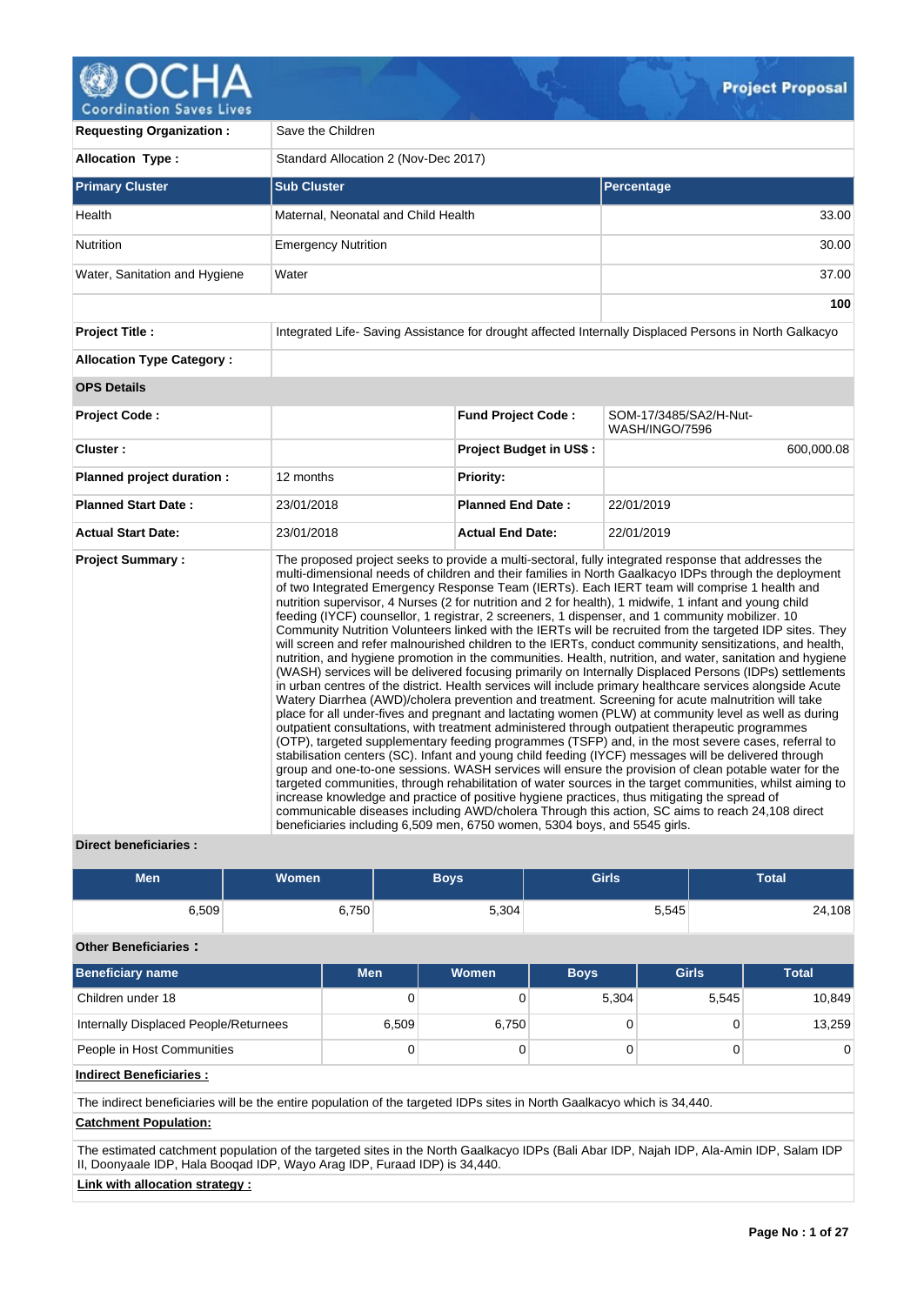SC is proposing a multi-sector (Health, Nutrition, WASH) integrated response that addresses the multi-dimensional needs of children and their families residing in IDP settlement in North Gaalkacyo targeting the same beneficiaries with multiple activities, with the aim of providing number of the affected population, especially newly arrived IDPs displaced by drought and conflict. This quality health, nutrition, and WASH services to the affected population, especially newly arrived IDPs displaced by d response is line with the SHF allocation strategy for 2017, which seeks to scale up integrated health, nutrition, and WASH responses targeting the most vulnerable to ensure immediate access and maximum impact of life saving interventions.

# **Sub-Grants to Implementing Partners :**

| <b>Partner Name</b>                                    | <b>Partner Type</b> |  | <b>Budget in US\$</b>       |
|--------------------------------------------------------|---------------------|--|-----------------------------|
|                                                        |                     |  |                             |
| Other funding secured for the same project (to date) : |                     |  |                             |
| <b>Other Funding Source</b>                            |                     |  | <b>Other Funding Amount</b> |
|                                                        |                     |  |                             |

# **Organization focal point :**

| <b>Name</b>   | <b>Title</b>                            | Email                            | <b>Phone</b>     |
|---------------|-----------------------------------------|----------------------------------|------------------|
| Claire Taylor | Head of Program<br>Development (Acting) | CI.Taylor@savethechildren.org.uk | +254 715 811 048 |
| Binyam Gebru  | Head of Health and<br><b>Nutrition</b>  | Binyam.gebru@savethechildren.org | +254731034501    |

## **BACKGROUND**

## **1. Humanitarian context analysis**

Protracted drought continues in Somalia, with an estimated 6.2 million people in need of humanitarian assistance (Somalia: Humanitarian Snapshot (as of 7 November 2017). The drought, primarily driven by failure of three consecutive poor rainy seasons has resulted in low food production, extensive livestock losses and reduced household access to food and income. Consequently, food security needs are nearly double the five-year average in Somalia, with an estimated 2,444,000 people currently in Crisis (IPC Phase 3) and 866,000 in Emergency (IPC Phase 4) (SOMALIA Food Security Outlook: October 2017 to May 2018). The performance of the Deyr rains so far has been poor, and is predicted to remain so through the season. The GU 2018 rain is also predicted to perform below average. Efforts from humanitarian assistance has so far prevented a large scale famine, however this is threatened by lack of funding commitment beyond January 2018. According to FSNAU food security outlook published in November 2017, even if assistance continues at current level, IPC5 (Famine) is still possible, therefore a large scaled humanitarian assistance will be required throughout 2018 to avoid humanitarian catastrophe. Security continues to impact negatively on the capacity of humanitarians to access, and to continue providing assistance to affected population, for example during the recent bomb blast in Mogadishu, recounted as the worst single attack in Somalia for decades, facilities of 13 humanitarian organizations were damaged, 7 humanitarian aid workers died, a further 20 were injured (Humanitarian Bulletin SOMALIA 01 – 30 October 2017). In addition, rising level of violence against humanitarian actors, road access challenges in South and Central Somalia and diversion of humanitarian aid has further increased difficulty in delivering aid effectively and safely. Drought continues to be the major driver of population displacement. Figures from the UNHCR-led Protection and Return Monitoring Network (PRMN) of drought related displacements between November 2016 and 22 October 2017, amount to approximately 943,000 people while conflict-related displacements during the same period are approximately 168,000 people. Majority of the new IDPs arrive in Mogadishu, Baidao, Lower Shabelle and Mudug regions. This is in addition to the estimated 1.1 million IDPs already existing countrywide. As a result the WASH, Health, Nutrition, and Livelihood conditions in these IDPs continue deteriorate. As the drought conditions persist, Livelihood conditions, Nutrition, WASH and health is likely to continue to deteriorate. Water, Sanitation and Hygiene (WASH) cluster partners have reported water shortages across Somalia and in IDP settlements. The cost of water remains prohibitive for the majority of the drought-affected people, further making it difficult for affected people to meet their minimum WASH needs. The nutrition situation is alarming, with a median Global Acute Malnutrition (GAM) rate of 17.4% (>15% emergency threshold) across Somalia and even worst in some IDPs with GAM rate >20% (Dhusamareeb, Mogadishu, and Baidoa), the need for urgent intervention by all stakeholders cannot be overemphasized. On the backdrop of this are increasing level of measles cases across the country, so far more than 18,000 cases recorded between January and September 2017. Some 1,469 suspected measles cases were reported in September 2017. Although there has been a decline in recent months, the number of cases is four times as high as those reported in 2015 and 2016. Over the past three months (Oct-Dec 2017), there has been a significant reduction in new AWD/Cholera cases in all regions of Somalia. No cholera related deaths were reported in October 2017. Since the start of 2017, some 77,783 cases and 1,159 deaths have been reported in 55 districts of 16 regions across Somalia, with 58.8% occurring in children below 5.

#### **2. Needs assessment**

Findings from a recent Joint Multi-Cluster Needs Assessment conducted by the REACH initiative in Galkayo districts between July and August 2017 showed the following: In North Gaalkacyo, 144 households were surveyed, out of which 2% were not from surveyed community. Top three priority needs identified were food (86%), water (73%), and Shelter (43%). Major vulnerabilities were Pregnant and lactating women (31%), Sick children (10%), disabled or chronically ill (17%), and unaccompanied children (9%). The MAM (44%) and SAM (10%) rate in North Gaalkacyo was significantly higher compared to Afgooye and Mogadishu. 78% particularly women and girls had no access to nutrition services and 48% reported increased difficulty in accessing nutrition services compared to three months ago. Prevalent morbidities were eye infections 33%, suspected malaria (31%) and AWD (30%). Furthermore, 36% reported increased spending on health services compared to three months prior to the survey while 46 % of household reported increased difficulty in accessing health services. WASH situation in North Gaalkacyo is very poor, while 49% of the population had problem with either the quality or quantity of water, 45% had no access to latrine, and 69% reported that their latrine were either unhygienic or very unhygienic.

#### **3. Description Of Beneficiaries**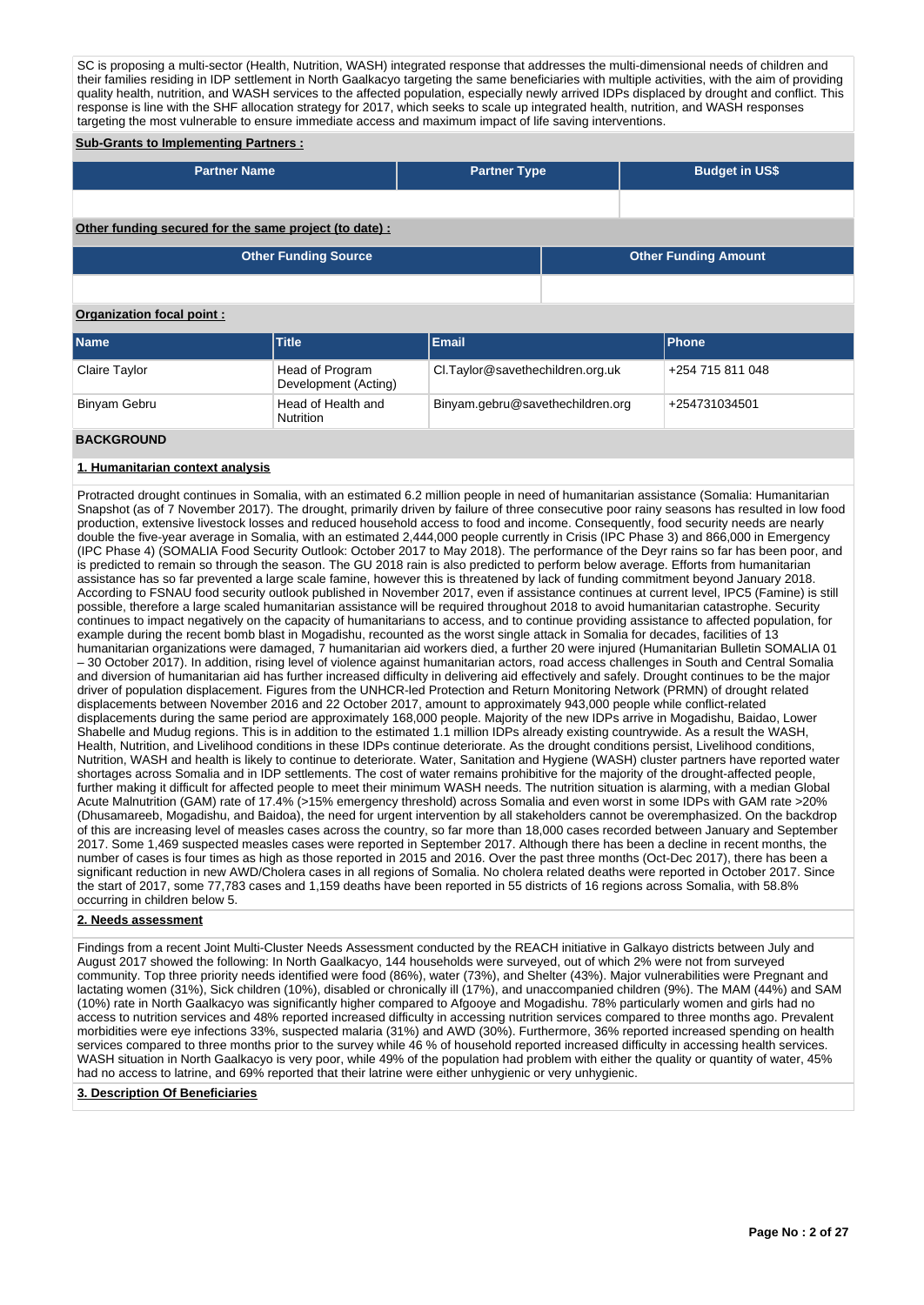Save the Children will implement an integrated response whereby beneficiaries will benefit from multiple activities and services provided with a view to address the multi-dimensional and inter-related needs of drought-affected people.

Health: Primary healthcare services will be made available to men, women, girls and boys who need them in the catchment population, but based on our other health programming across the country, this will primarily benefit children under five, who are the most vulnerable to common illnesses, as well as pregnant and lactating women who will benefit from maternal health. Health promotion activities will target all segments of the population, targeting both men and women, particularly taking into account the gender dynamic on women's decision making power in the Somalia context.

Nutrition: Nutrition services will be provided to boys and girls aged 0 -59 months and Pregnant & Lactating Women who will be screened and identified with Moderate and Severe Acute Malnutrition according to the admissions criteria. IYCF promotion will target parents/caregivers of children <2yr, both men and women, as well as other decision makers in the household on child nutrition, such as grandmothers, and community leaders/opinion makers to foster environment of support for optimal IYCF practices. Interventions will be aimed at areas that are in humanitarian crisis/emergency or at risk of falling into humanitarian emergency in Galkayo. While the maternal functions of child bearing, breastfeeding, and proper nutrition care provide the principal justifications for targeting pregnant and lactating women, the broader aim is to safeguard their overall care and increase the potential for these women in physical, social and educational respects by promoting healthy and safe behavior. Accordingly, women and adolescent girls who have yet to conceive will also be targeted for awareness raising in order to build their capacity in this regard. Anthropometric measurements of Weight for Height, Checking for oedema and Mid Upper Arm Circumference (MUAC) will be used for the screening, admission and follow-up. SAM children with medical complication and infants aged 0- 6 months with visible signs of acute malnutrition will be referred to the nearest stabilization center. MAM children with MUAC >115 - <125 mm or WFH <-2 and > -3 and no nutritional oedema will be admitted into TSFP. Pregnant women in their 2nd and 3rd trimester and lactating mothers with children under six months will be admitted into the targeted supplementary feeding program based on the MUAC <210 cm. Women of child bearing age, grandmothers and fathers will be targeted for IYCF activities. Communities will be involved at all stages of the action; before implementation through sensitization of activities, and selection criteria. With community members, community liaison committees will be established to work closely with health and nutrition teams during the project. They will also help select an equal number of male and female community nutrition volunteers (CNVs) to support the program on active case finding and referral. The community will also be involved in beneficiary selection and verification processes, and data collection for implementation and monitoring activities (ie. Beneficiary feedback mechanism). Through community sensitization, men and boys will be encouraged to participate in hygiene maintenance. Nutrition beneficiaries will also benefit from access to health services and WASH provision.

WASH: The rehabilitation of water sources will benefit everyone in the catchment population – men, women, boys and girls. SC will target vulnerable households from the IDP population to benefit from latrine construction, which will prioritise the most vulnerable households, such as child and female headed households, and households with high number of children, disabled or elderly members.

## **4. Grant Request Justification**

Access to health, nutrition, and WASH services in the targeted IDPs is very poor as indicated under the need assessment section above. The formation of mobile IERTs (Integrated Emergency Response Teams) will ensure increased access to these life-saving services in targeted IDPs. Furthermore, the host communities will also benefit through provision of care for communicable and non-communicable diseases among adult and elderly, along with the development of a health response plan as contingency to any outbreak conditions. Through the integration of screening for acute malnutrition, IYCF practices and WASH interventions, this programme will pre-empt and mitigate a worsening of the nutrition situation due to continued drought in the region. In particular, the promotion of optimal IYCF practices, especially breastfeeding, is a crucial life-saving intervention in a context where water sanitation and hygiene condition is poor. A primary principle of SC response is based on providing equitable services to affected populations. Before intervention a brief mapping exercise of services with the participation of the IDP community to identify, marginalized and vulnerable households within the IDPs will be done, and deliberate steps will be taken to ensure that these marginalized groups are targeted with services.

## **5. Complementarity**

In North Mudug SC is implementing a health project funded through UNICEF supporting a total of 46 health facilities in Gaalkacyo, Jarriban, and Goldogob. Another project funded through EU provides services through mobile teams to targets some IDP locations in North Gaalkacyo. The proposed project will compliment ongoing drought response efforts in the proposed areas of intervention with the aim of continuing to improve access to integrated basic social services to support vulnerable communities to include nutrition interventions. . The nutrition team will work with the WASH teams to support the WASH component of the OTP specially by ensuring that all sites have gender desegregated latrines and hand washing facilities, also primarily to target hygiene kits distributions for families with malnourished children. The community nutrition volunteers and community hygiene volunteers will work together during home visit to address any hygiene and sanitation related issues of families with children admitted to OTP/TSFP program. The nutrition activities like IYCF key message dissemination will be integrated with FSL during the community gathering. IYCF key messaging in child mother friendly space and mental health and psychosocial support for children with acute malnutrition to enhance child protection and child right issues.

SC is highly active in national and regional coordination mechanisms in Puntland, Somaliland, South Somalia and Nairobi. We regularly participate in regional and national Cluster coordination - Health, and Nutrition and WASH and is the Cluster Co-Coordinator for the Health cluster, and the Chair for the Health NGO forum. This means SC is proactively sharing information with other health agencies; assisting in jointly assessing/analyzing information; prioritizing in-country interventions and locations to fill gaps and avoid the duplication of efforts; monitoring the humanitarian situation and the sector response; adapting/re-planning as necessary; mobilizing resources; and advocating for humanitarian action. As SC intends to prioritize IDPs and new displacements, we will work closely with UNOCHA who coordinates humanitarian partners and local authorities to monitor and assess the influx of IDPs.

## **LOGICAL FRAMEWORK**

## **Overall project objective**

To provide integrated lifesaving health, nutrition and WASH services to drought and conflict affected communities in IDPs of Gaalkacyo North.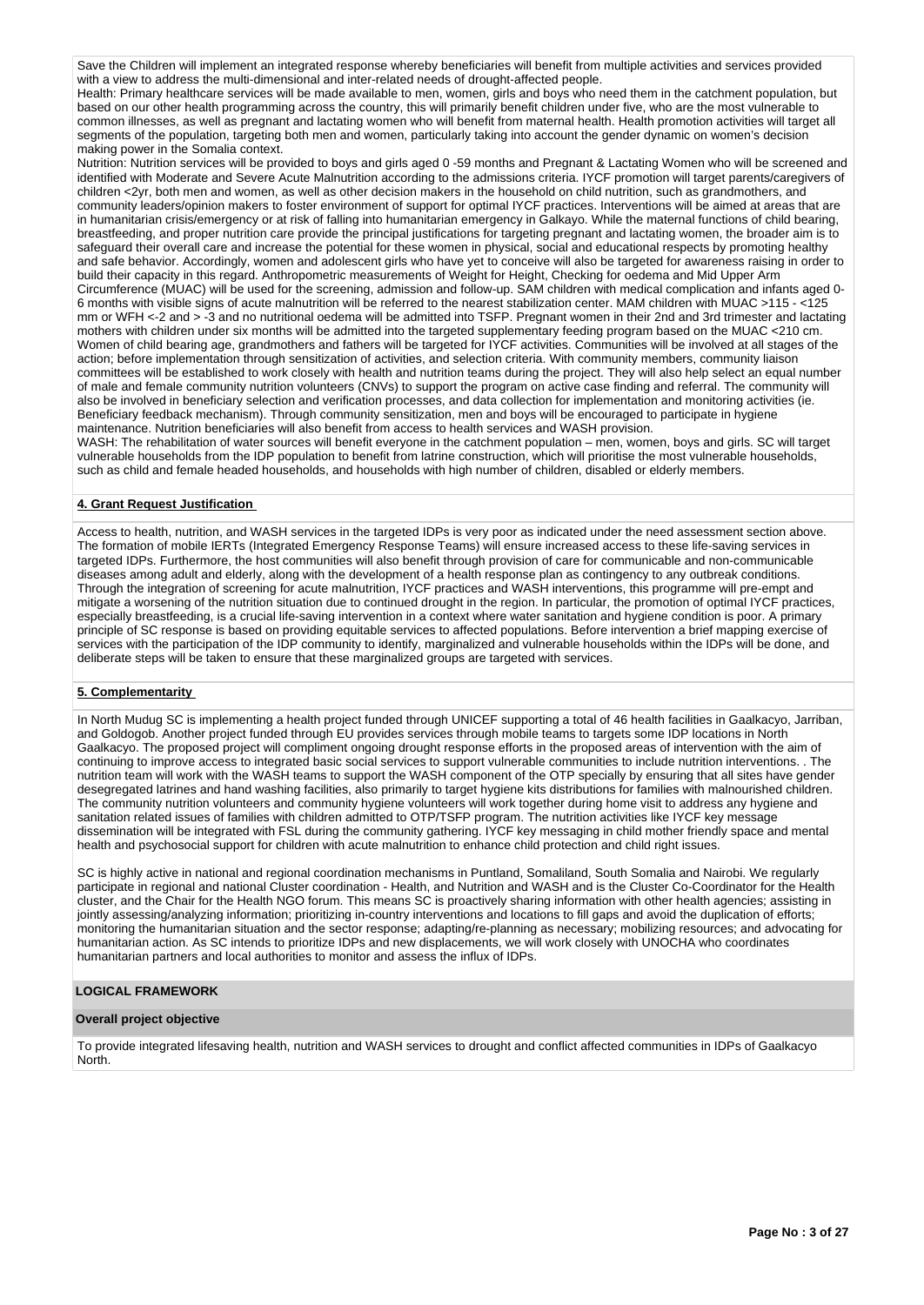| <b>Health</b>                                                                                                                                                                                       |                                                                                                                                                                                                     |                                 |
|-----------------------------------------------------------------------------------------------------------------------------------------------------------------------------------------------------|-----------------------------------------------------------------------------------------------------------------------------------------------------------------------------------------------------|---------------------------------|
| <b>Cluster objectives</b>                                                                                                                                                                           | <b>Strategic Response Plan (SRP) objectives</b>                                                                                                                                                     | <b>Percentage of activities</b> |
| Improved access to essential lifesaving<br>health services (quality primary and<br>secondary health care) for crisis-affected<br>populations aimed at reducing avoidable<br>morbidity and mortality | 2017-SO1: Provide life-saving and life-<br>sustaining integrated multi-sectoral<br>assistance to reduce acute humanitarian<br>needs and reduce excess mortality among<br>the most vulnerable people | 100                             |

**Contribution to Cluster/Sector Objectives :** In order to improve access to primary health care and therefore reduce excess morbidity and mortality, SC will support two IERT teams in North Gaalkacyo, for eight IDPs namely Bali abar-IDP, Najah -IDP, Ala-Amin-IDP, and Salam-IDP II, Doonyaale-IDP, Hala booqad-IDP, Wayo arag –IDP and Furaad-IDP. The Integrated Emergency mobile teams (IERTs) will provide outpatient consultations, routine immunizations, maternal healthcare as well as disease surveillance and health promotion.

## **Outcome 1**

Targeted beneficiaries have improved access to quality primary health services in North Gaalkacyo IDPs

# **Output 1.1**

### **Description**

IDP communities in North Gaalkacyo IDPs access to basic primary health care services is increased

#### **Assumptions & Risks**

- no disruption to logistic supply chain to ensure timely delivery of materials

- security remains stable to ensure continued access to target communities
- communities are willing and able to utilize services available

- MOH are willing to provide quantity and quality health facility staff required to run the facilities

#### **Indicators**

|                 |                                                                            |                                                                                                                                                                                                   | End cycle beneficiaries |              |                   | End<br>cycle |               |  |
|-----------------|----------------------------------------------------------------------------|---------------------------------------------------------------------------------------------------------------------------------------------------------------------------------------------------|-------------------------|--------------|-------------------|--------------|---------------|--|
| Code            | <b>Cluster</b>                                                             | <b>Indicator</b>                                                                                                                                                                                  | <b>Men</b>              | <b>Women</b> | <b>Boys Girls</b> |              | <b>Target</b> |  |
| Indicator 1.1.1 | Health                                                                     | Number of Outpatient Consultations (New)                                                                                                                                                          |                         |              |                   |              | 5,166         |  |
|                 | <b>Means of Verification:</b> Facility reports, project monitoring reports |                                                                                                                                                                                                   |                         |              |                   |              |               |  |
| Indicator 1.1.2 | Health                                                                     | Number of pregnant women that complete at least<br>1 antenatal care (ANC) visit                                                                                                                   |                         |              |                   |              | 688           |  |
|                 | <b>Means of Verification: Mobile clinic reports</b>                        |                                                                                                                                                                                                   |                         |              |                   |              |               |  |
| Indicator 1.1.3 | Health                                                                     | Number of health workers trained on common<br>illnesses and/or integrated management of<br>childhood illnesses, surveillance and emergency<br>preparedness for communicable disease<br>outbreaks. |                         |              |                   |              | 34            |  |
|                 |                                                                            | <b>Means of Verification:</b> Training records, attendance sheets, participant lists                                                                                                              |                         |              |                   |              |               |  |

**Activities**

#### **Activity 1.1.1**

#### **Standard Activity : Primary health care services, consultations**

Outpatient consultations (Men - 1,396, Women - 1,446, Boys - 1,137, Girls - 1,188): Mobile IERTs will provide outpatient consultations, including diagnosis and treatment of common illnesses, like diarrhoea, pneumonia and malaria, including route immunization for children and PLWs. Given acute watery diarrhoea (AWD)/cholera is so prominent. All cases presenting with AWD/cholera will be given prompt rehydration through the administration of oral rehydration salts (ORS) or intravenous fluids, depending of the severity of cases. For children up to five years, supplementary administration of zinc has a proven effective in reducing duration of diarrhea as well as reduction in successive diarrhea episodes. In order to ensure timely access to treatment, cases will be immediately referred to existing cholera treatment centres for further care if needed. Services will be provided through two IERTs Gaalkacyo north The team will be equipped with essential drugs, vaccines, and the necessary medical equipment and supplies. Financial incentives will be provided to MOH facility personnel. I SC will also ensure there is a referral network for health related emergencies whereby IERTs will refer patients to nearby health centres/ referral health centers or regional hospital for secondary care. SC will provide support of fuel and salary for the driver for referral of obstetric and other life-threatening emergencies.

#### **Activity 1.1.2**

### **Standard Activity : Primary health care services, consultations**

Maternal healthcare services: Provision of preventative and curative care through trained health workers for women of reproductive age, including provision of antenatal care, post-natal care, and referral for normal delivery and for complicated deliveries. Survivors of rape will be given first aid management by the IERTs and referred for clinical management of rape to any of the SC supported health centers in North Gaalkacyo (Barwaaqo Health centre, Salaama health centre, Central health centre, Garsoor health centre, Hormar health centre and Galkacyo referral hospital).

## **Activity 1.1.3**

**Standard Activity : Emergency Preparedness and Response capacities**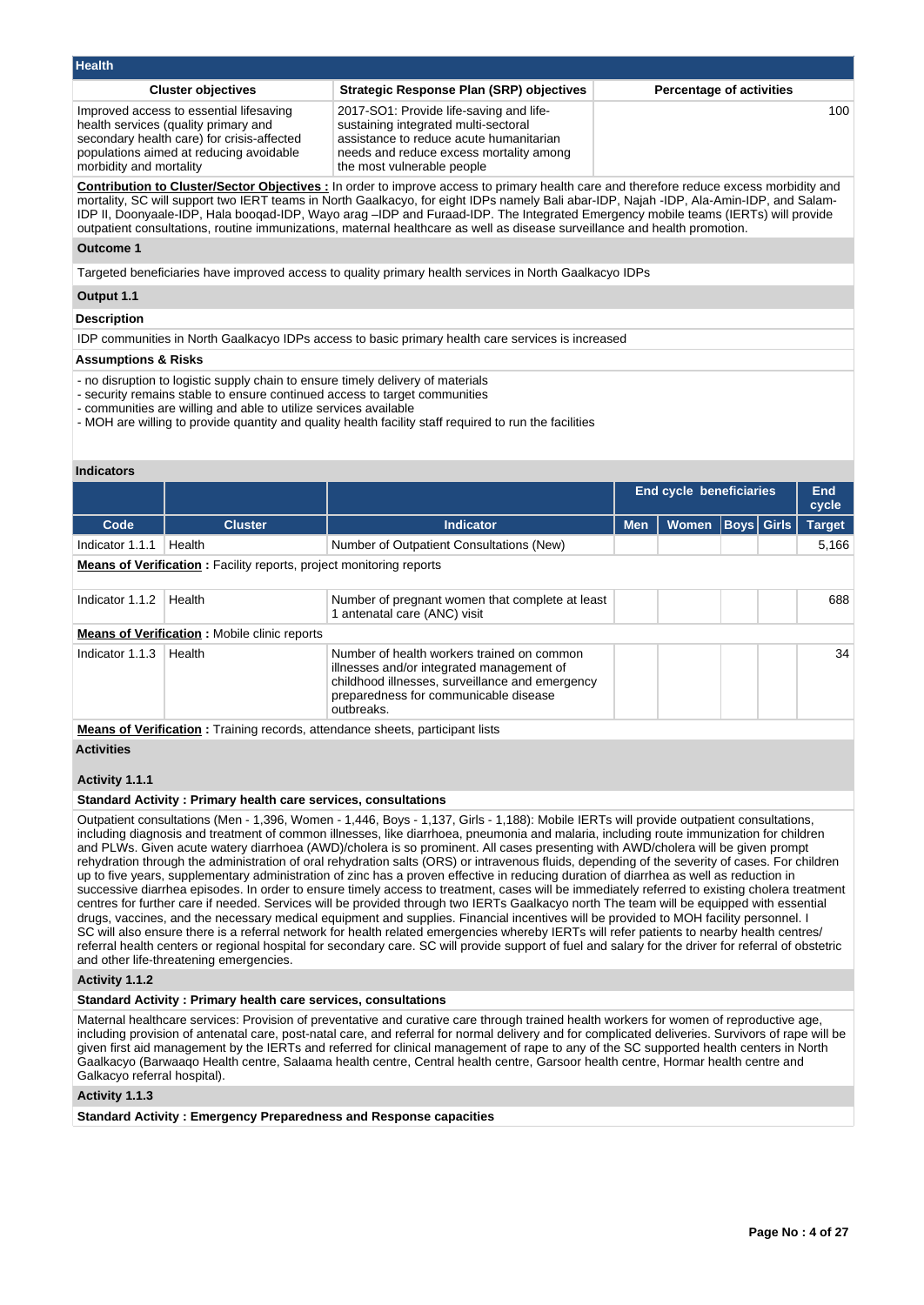In order to build the IERT, Save the Children (SC) will conduct training of 34 health workers on Integrated Management of Childhood Illnesses (IMCI) and AWD case management and control for adolescence for 6 days to enable participants to classify, identify treatment and treat childhood illnesses and AWD cases for adolescences, Basic Emergency Obstetric and neonatal care (BEmONC) for 6 days which covers provision of antenatal care, postnatal care, safe deliveries and neonatal care and Expanded Programme on Immunization (EPI) for 5 days, which covers the basis of immunization, Immunization schedule, safe administration of vaccines, vaccination strategy, common side effects and so on. In the training beneficiary numbers we have considered the entire IERT team which is 24 members, plus 10 CNVs, bringing the total to 34. This includes everybody that will benefit from training. The numbers in the BOQ and narrative are not matching, because some staff will receive more than one training. This is especially true for the nutrition trainings, where almost all nutrition staff will be trained on the nutrition specific topics. These trainings will contribute to the improving the quality of health services delivered to the affected IDP populations by improving the capacity of service providers.

## **Output 1.2**

## **Description**

Strengthened surveillance of communicable diseases, including AWD/Cholera, and creation of a preparedness response plan to respond to outbreaks.

#### **Assumptions & Risks**

- security remains stable to ensure continuned access to target communities

- CHWs and facility staff are willing and able to collate information and report on a weekly basis

### **Indicators**

|                 |                |                                                                                                                                                                                                   | End cycle beneficiaries |                      |  | End<br>cycle |               |
|-----------------|----------------|---------------------------------------------------------------------------------------------------------------------------------------------------------------------------------------------------|-------------------------|----------------------|--|--------------|---------------|
| Code            | <b>Cluster</b> | <b>Indicator</b>                                                                                                                                                                                  | <b>Men</b>              | Women   Boys   Girls |  |              | <b>Target</b> |
| Indicator 1.2.1 | Health         | Number of health workers trained on common<br>illnesses and/or integrated management of<br>childhood illnesses, surveillance and emergency<br>preparedness for communicable disease<br>outbreaks. |                         |                      |  |              | $\mathcal{P}$ |

**Means of Verification :** Number of facilities providing regular weekly DEWS reports - Health facility reports/DEWS reports **Activities**

#### **Activity 1.2.1**

#### **Standard Activity : Epidemic disease surveillance**

Two Integrated Emergency mobile teams (IERTs) which will be targeting 8 designated sites in the North Gaalkacyo IDPs (Bali abar IDP, Najah IDP, Ala-Amin IDP, Salam IDP II, Doonyaale IDP, Hala booqad IDP, Wayo arag IDP, Furaad IDP) in rotation will be supported. Recognizing the vital role of disease surveillance in ensuring timely and effective response to disease outbreaks, especially in relation to cholera prevention and control, SC will ensure that information is collected on a routine basis and information on suspected cases shared immediately with the MOH and WHO to trigger immediate action and timely response. To ensure the timely, relevant collection of data, SC will ensure that the Integrated Disease Surveillance and Response (IDSR) forms are available in all IERTs. Health workers will fill in the forms and submit them to the district health authorities on a weekly basis for onward transmission to the regional level, and thereafter to the central government. At the community level, health workers will identify and report any outbreak-prone diseases through the nearest facility. The majority of health workers are familiar with this system, but SC will monitor the correct use of the forms and community reporting and include orientation in any refresher training to ensure that the system is followed. SCI will train and equip response teams comprising of local leaders, health workers and community volunteers on disease surveillance.

# **Output 1.3**

# **Description**

Men, women, boys, and girls reached health promotion messages

## **Assumptions & Risks**

- security remains stable to ensure continued access to target communities - communities are willing and able to utilize services available

#### **Indicators**

|                                                                                    |                |                                                                                       | <b>End cycle beneficiaries</b> |                         |      |      | End<br>cycle |
|------------------------------------------------------------------------------------|----------------|---------------------------------------------------------------------------------------|--------------------------------|-------------------------|------|------|--------------|
| Code                                                                               | <b>Cluster</b> | Indicator                                                                             | <b>Men</b>                     | Women Boys Girls Target |      |      |              |
| Indicator 1.3.1                                                                    | Health         | Number of people (men, women, boys and girls)<br>reached by health promotion message. | 1.860                          | 1.923                   | 1.51 | 1,58 | 6,882        |
| <b>Means of Verification:</b> Hygiene promoter reports, project monitoring reports |                |                                                                                       |                                |                         |      |      |              |

**Activities**

#### **Activity 1.3.1**

#### **Standard Activity : Awareness campaigns and Social Mobilization**

SC will disseminate Health promotion messages amongst drought affected communities at the facility level and at the community level. SC will develop, print and disseminate translated health and hygiene messages that will be used by CHW for conducting awareness session to target beneficiaries at the community level, via house-to-house visits as well as through small groups. As well as standard positive health practices and behaviours, messages will particularly focus on the prevention of and treatment for AWD/cholera, as well as promote positive health seeking behavior to boost demand for and utilization of the supported health facilities.

#### **Additional Targets :**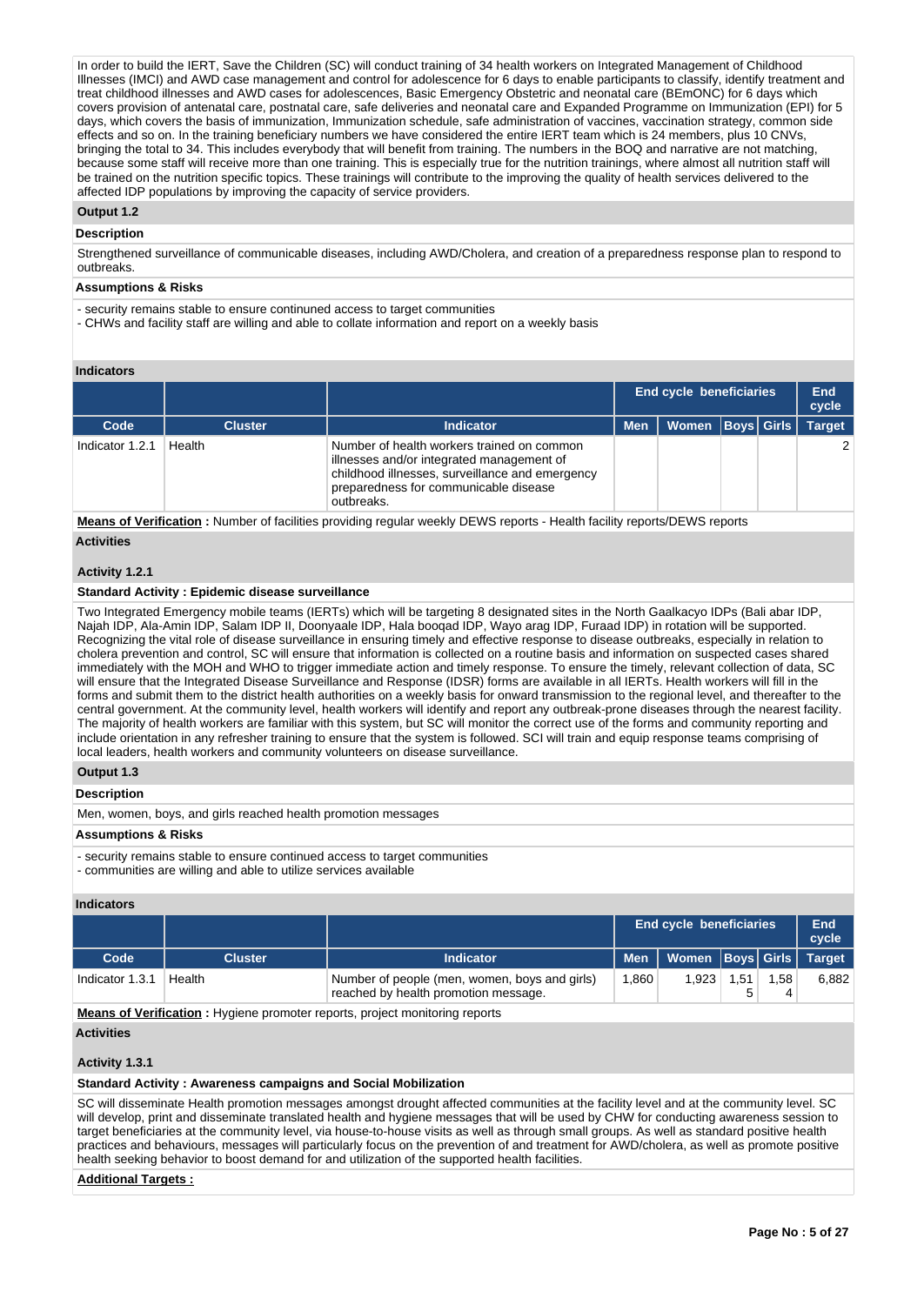| <b>Nutrition</b>                                                                                                                                                             |                                                                                                                                                                                                     |                                 |
|------------------------------------------------------------------------------------------------------------------------------------------------------------------------------|-----------------------------------------------------------------------------------------------------------------------------------------------------------------------------------------------------|---------------------------------|
| <b>Cluster objectives</b>                                                                                                                                                    | <b>Strategic Response Plan (SRP) objectives</b>                                                                                                                                                     | <b>Percentage of activities</b> |
| Improve equitable access to quality lifesaving<br>curative nutrition services through systematic<br>identifi cation, referral and treatment of<br>acutely malnourished cases | 2017-SO1: Provide life-saving and life-<br>sustaining integrated multi-sectoral<br>assistance to reduce acute humanitarian<br>needs and reduce excess mortality among<br>the most vulnerable people | 100                             |

**Contribution to Cluster/Sector Objectives :** The proposed nutrition project is in line with nutrition cluster strategic objectives of Strengthen lifesaving preventive nutrition services for vulnerable population groups focusing on appropriate infant and young child feeding practices in emergency, micronutrient interventions and optimal maternal nutrition.

#### **Outcome 1**

Improved access to nutrition services for children and Pregnant and Lactating women with acute malnutrition in drought affected Galkayo IDPs of Mudug region. Targeted communities have improved access to quality nutrition services for children and pregnant and lactating women to prevent and treat acute malnutrition.

### **Output 1.1**

## **Description**

Provision of effective treatment for 8,136 (3,060 boys, 3070 girls and 1006 PLWs) in Galkayo. These are children under-five and Pregnant lactating women with acute malnutrition at Targeted supplementary feeding programmes (TSFP) and Outpatient Therapeutic Programme (OTP).

# **Assumptions & Risks**

- UNICEF and WFP will provide supplies required for the project

- Security situation in the area will be stable and OTP/TSFP sites are accessible for nutrition program team.

#### **Indicators**

|                                                                                         |                                                                           |                                                                                                            | <b>End cycle beneficiaries</b> |              |             | End<br>cycle |               |  |  |
|-----------------------------------------------------------------------------------------|---------------------------------------------------------------------------|------------------------------------------------------------------------------------------------------------|--------------------------------|--------------|-------------|--------------|---------------|--|--|
| Code                                                                                    | <b>Cluster</b>                                                            | <b>Indicator</b>                                                                                           | <b>Men</b>                     | <b>Women</b> | Boys  Girls |              | <b>Target</b> |  |  |
| Indicator 1.1.1                                                                         | <b>Nutrition</b>                                                          | Number of children (6-59months) and pregnant<br>and lactating women admitted in treatment<br>programmes    |                                |              |             |              | 8.136         |  |  |
| <b>Means of Verification:</b> Admission registers, referral reports, attendance records |                                                                           |                                                                                                            |                                |              |             |              |               |  |  |
| Indicator 1.1.2                                                                         | <b>Nutrition</b>                                                          | Number of boys and girls admitted into OTP<br>(Outpatient Therapeutic Programme)                           |                                |              |             |              | 1.188         |  |  |
|                                                                                         | <b>Means of Verification:</b> Referral reports, OTP reports and registers |                                                                                                            |                                |              |             |              |               |  |  |
| Indicator 1.1.3                                                                         | <b>Nutrition</b>                                                          | Number of boys, girls and PLWs admitted into<br><b>Targeted Supplementary Feeding Programmes</b><br>(TSFP) |                                |              |             |              | 6.948         |  |  |
|                                                                                         | <b>Means of Verification:</b> Training records/attendance sheets          |                                                                                                            |                                |              |             |              |               |  |  |
| $\sim$ $\sim$ $\sim$ $\sim$                                                             |                                                                           |                                                                                                            |                                |              |             |              |               |  |  |

#### **Activities**

## **Activity 1.1.1**

#### **Standard Activity : Community screening for malnutrition and referral**

Community nutrition volunteers with the support of community mobilizers will screen all children under five years of age as well as pregnant and lactating women to enhance early detection, timely referral and treatment in the community. With a target of 8136 (Women - 1,140, Boys - 3,498, Girls - 3,498) children and pregnant and lactating women admitted in treatment programmes. Identification of children with acute malnutrition needs repeated screening on weekly, biweekly bases, and the community nutrition volunteers are currently doing on monthly bases in Galkayo IDPs. MUAC measurement is simple to understand and to do it and empowering mothers by giving the skill of screening their children using colored MUAC tape and how to do oedema checking will enable early identification cases of acute malnutrition and timely treatment, and will also improves program coverage. Putting mothers at center of screening and case identifications of children with acute malnutrition will empower the mothers not only encouraging them to seek early treatment but also give the opportunity to monitor the nutrition status of their children and encourage them to take necessary actions to prevent acute malnutrition. Children with severe acute malnutrition (SAM) will be immediately referred to OTP (Outpatient Therapeutic Programme). Children identified with moderate acute malnutrition (MAM) will be referred for Targeted supplementary feeding programmes (TSFP). Pregnant and lactating women with a Mid-Upper Arm Circumference (MUAC) less than 21.0 cm will also be referred to the TSFP. Those identified to be malnourished will be treated for acute malnutrition in line with the Somalia IMAM guidelines 2010. Community Nutrition Volunteers (CNVs) will also conduct home visits to do follow up of children admitted in the program. The MUAC and W/H Score assessment will be done by trained nutrition nurse at OTP/TSFP centers

## **Activity 1.1.2**

**Standard Activity : Treatment of severe acute malnutrition in children 0-59months**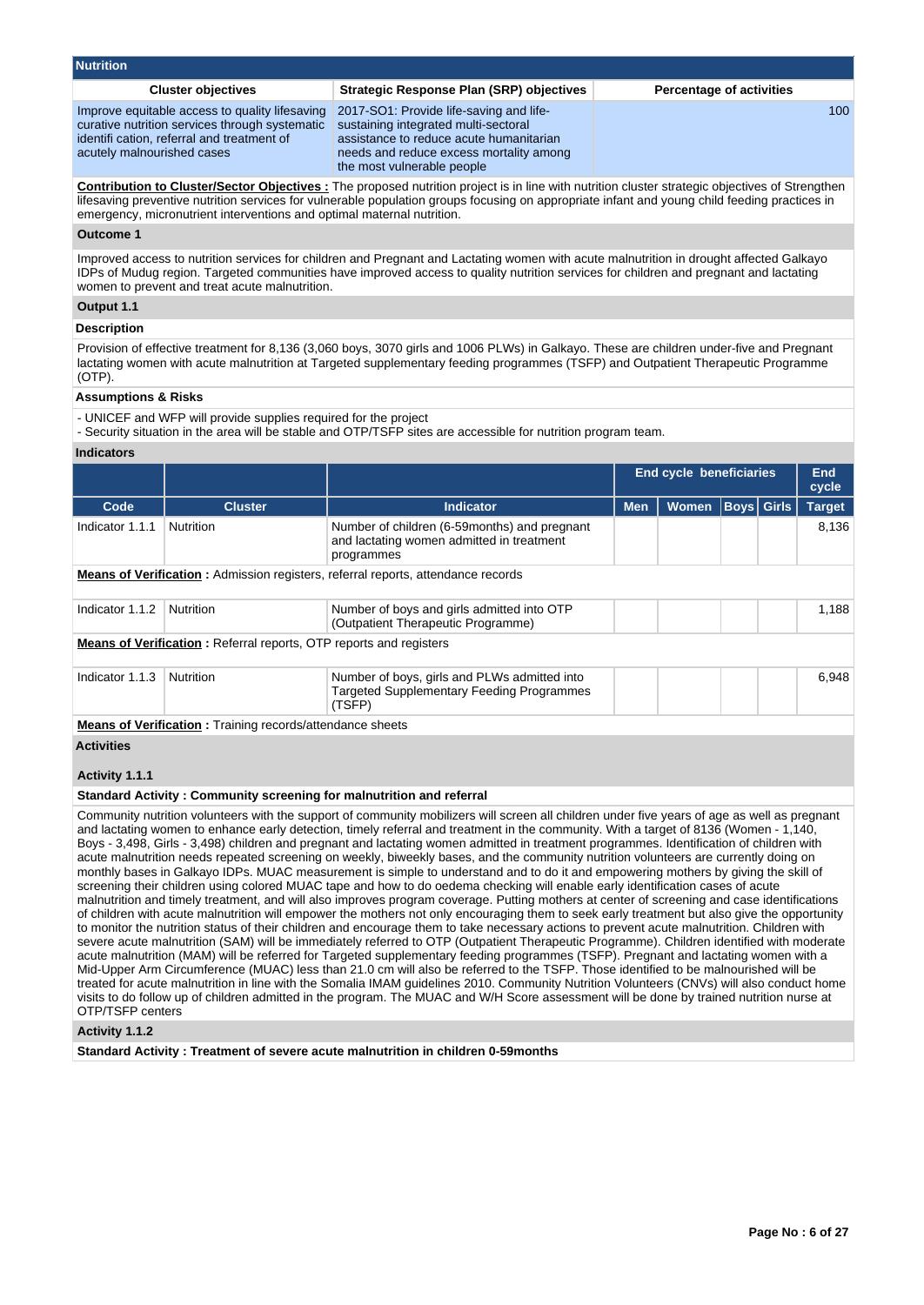In this project is Save the Children proposed to support 8 OTPs (outpatient therapeutic programme) targeted in Galkayo of Mudug region. Targeting 1188 (Boys - 594, Girls - 594). Identification of children with SAM will be done through Mid-Upper Arm Circumference (MUAC)/ WFH-Z scores screening and any child of 6-59 months with a MUAC of less than 11.5 cm and/or weight for height z-score=<-3 or Oedema +/++ will be assessed for medical complications and admitted to the OTP. Treatment will be administered by trained nutrition nurses. After admission SAM children in the program will undergo a thorough clinical examination by OTP nurses and will start the standard systematic medical treatment based on the national protocol. Furthermore, basic primary health care services (Vitamin A Supplementation and treatment of common illnesses) will also be provided. The amount of Plumpy Nut given to beneficiaries is determined by the child's weight. The amount of RUTF (ready to use therapeutic foods) given to beneficiaries is determined by the child's weight based on the intake requirement of a severely malnourished child of 175kcal/kg/day and 4.4g/kg/day of protein. The nutrition team will work together with the WASH team in providing caretakers/ OTP beneficiaries with one bar of soap every week in support of the health and nutrition messaging which will be delivered at the health facility, and this will reinforce good hygiene practices, especially during feeding. The community mobiliser/hygiene promoters will undertake BCC and hygiene promotion sessions including: Safe disposal of excreta, Effective hand washing (Personal hygiene), Environmental hygiene, reducing the contamination of household drinking water (Water treatment). Trained voluntary HPs individuals who attended the hygiene promotion sessions were also provided with IEC materials for the quick understanding and effective dissemination of hygiene promotion message at grass root level and at the MCH centers. In addition, all targeted health facilities have access to clean drinking water which patients and caretakers can use for drinking and during children's appetite test. Based on the discharge criteria (when MUAC >=12.5 and/or weight for height z-scores => -2 for two consecutive weeks) for the OTP, children will be admitted to the TSFP program to ensure that children do not relapse. This is in line with the Somalia Nutrition Cluster guidance. With regards to supplies, Save the Children already has PCAs with UNICEF for RUTF supplies for SAM treatment in our OTPs, however it should be noted that currently NONE of the locations proposed under this project are covered under our current PCAs with UNICEF and we will therefore need to negotiate this with them, which can be a long and timely process. 30% buffer stock will allow SC to cover this period of negotiation with UNICEF to avoid any disruption to supplies.

# **Activity 1.1.3**

## **Standard Activity : Tretament of Moderate Acute malnutrition in children 0-59months**

The TSFP will be integrated with the 8 SFPs in Galkayo through the two mobile teams. Activities will be done according to the Somalia Integrated Management of Acute Malnutrition (IMAM) guidelines for treatment of moderately malnourished children 6 to 59 months and PLW. TSFP sessions will be conducted every two weeks with food received from WFP through a Field Level Agreement (FLA). Each child will receive a 2-week supply of Ready to Use Supplementary Food (RUSF). Children will also receive deworming tablets and vitamin A supplementation in addition to referral for immunization to their nearest health facility. Children will be discharged when MUAC >=12.5 and/or weight for height z-scores => -2 for two consecutive visits and after 6 weeks' minimum stay in TSFP. The TSFP performance will be expected to attain a cure rate of greater than 75%, default rate less than 15% and death rate less than 5%. Health education sessions will be conducted during follow up visits with emphasis on how to prevent undernutrition. The action will focus on interventions to improve IYCF, maternal nutrition, micronutrients supplementation and prevention of diarrhea by promoting handwashing and improved sanitation practice. Wherever possible, Save the Children has FLAs with WFP to secure RUSF supplies for treatment of MAM in our TSFPs. Save the Children will implement an emergency protocol whereby we will collaborate with UNICEF to implement expanded admission criteria at the supported TSFPs whereby we will utilize RUTF supplies. The expanded admission protocol will be used according to the latest guidance from the MAM Task force, March 2017 which was also endorsed by Somalia Nutrition cluster, and following strict criteria. However, as outlined above in the OTP activity, it should be noted that currently none of the locations proposed under this project are covered under our current PCAs with UNICEF and we will therefore need to negotiate this with them, which can be a long and timely process. Therefor for timely started of program Save the Children budgeted buffer stock of up 20% that will allow to cover this period of negotiation with UNICEF to avoid any disruption to supplies.

PLWS identified with moderate acute malnutrition by use of MUAC of <21CM shall be admitted in tot he TSFP and treated as well. All enrolled mothers shall be provided with a dry ration premix of fortified Corn-Soya Blend Plus (CSB+) and vegetable oil. Treatment supplies of CSB+ and supplementary Plumpy'Nut (Ready-to-use supplementary food (RUSF)) for TSFP as per the WFP food basket will be used in line with the routine medication, micro nutrient supplementation.

## **Output 1.2**

## **Description**

Provision of optimal IYCF practice Key messages to 35,410(30,410 women and 4,000 men in the community and 1523 will be provided one to one counselling in Galkayo IDPs.

# **Assumptions & Risks**

- Security situation in the area Galkacyo IDPs will be stable and sites to for nutrition treatments are accessible for nutrition program team **Indicators**

|                 |                                                               |                                                                                                                                                                                                      | <b>End cycle beneficiaries</b> |              |  | <b>End</b><br>cycle |               |
|-----------------|---------------------------------------------------------------|------------------------------------------------------------------------------------------------------------------------------------------------------------------------------------------------------|--------------------------------|--------------|--|---------------------|---------------|
| Code            | <b>Cluster</b>                                                | <b>Indicator</b>                                                                                                                                                                                     | <b>Men</b>                     | <b>Women</b> |  | <b>Boys</b> Girls   | <b>Target</b> |
| Indicator 1.2.1 | <b>Nutrition</b>                                              | Number of caregivers (male and female) receiving<br>IYCF promotion key messages at facility and<br>community level                                                                                   |                                |              |  |                     | 54,332        |
|                 | <b>Means of Verification : IYCF monthly reports</b>           |                                                                                                                                                                                                      |                                |              |  |                     |               |
| Indicator 1.2.2 | Nutrition                                                     | Number of Mother to Mother support groups<br>(MtMSG) established (10 MtMSG will be<br>established and each mother supporting group will<br>be consisting of 5 to 10 member making a total of<br>100) |                                |              |  |                     | 60            |
|                 | <b>Means of Verification: IYCF monthly reports</b>            |                                                                                                                                                                                                      |                                |              |  |                     |               |
| Indicator 1.2.3 | Nutrition                                                     | Number of Pregnant and lactating women<br>individually counselled on IYCF (-E) at the<br>community and facility level.                                                                               |                                |              |  |                     | 1,583         |
|                 | <b>Means of Verification: IYCF registers, monthly reports</b> |                                                                                                                                                                                                      |                                |              |  |                     |               |
| Indicator 1.2.4 | Nutrition                                                     | Number of male and female Staff/Community<br>Health Workers/outreach workers trained on<br>Nutrition Health, Hygiene Promotion                                                                       |                                |              |  |                     | 20            |
|                 | <b>Means of Verification: Training reports</b>                |                                                                                                                                                                                                      |                                |              |  |                     |               |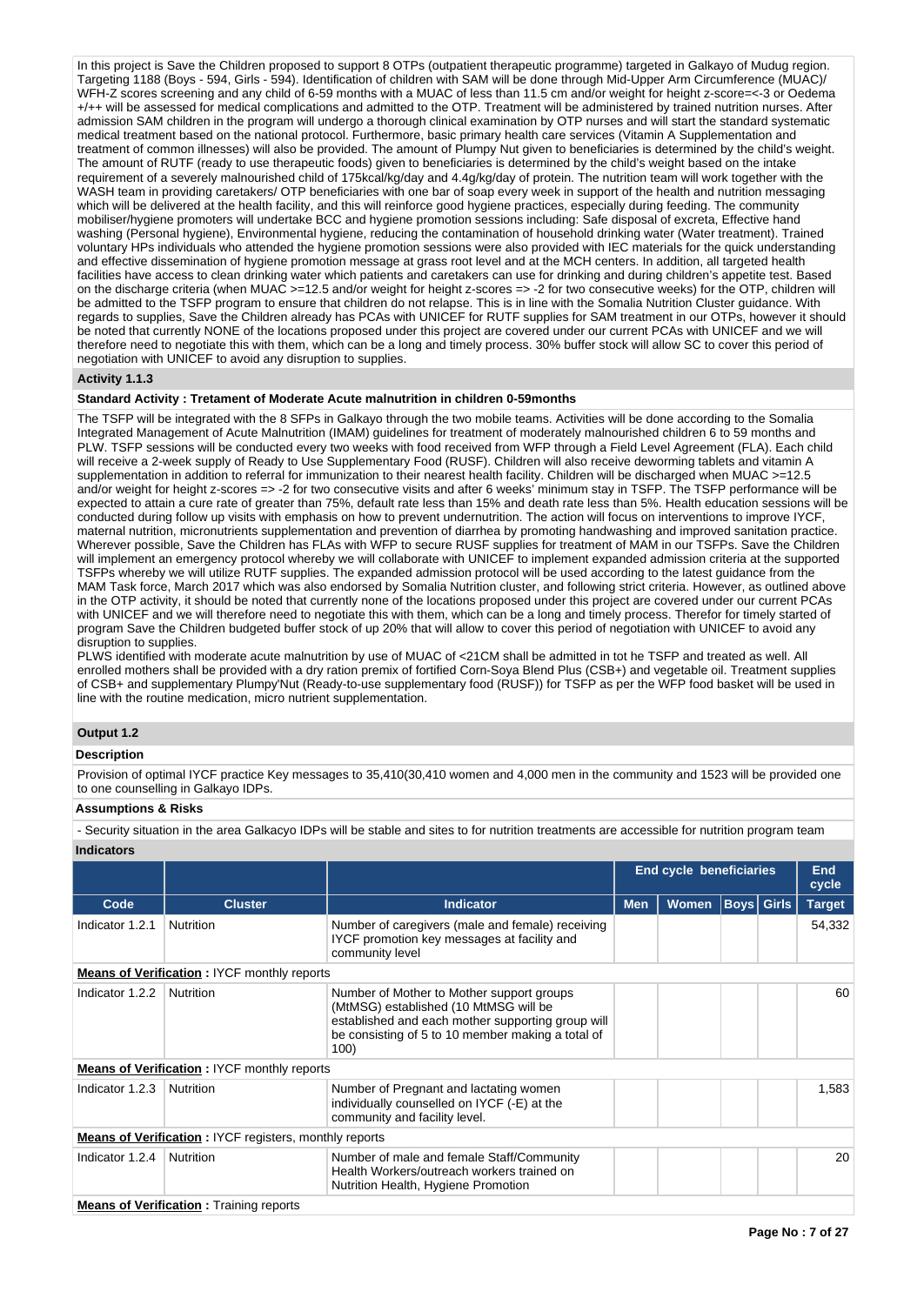## **Activities**

# **Activity 1.2.1**

## **Standard Activity : Infant and young child feeding promotion**

SC will conduct regular group sessions at nutrition centers and in the community, reaching caregivers, both men and women, to promote optimal infant and young child feeding with support from community mobilisers and community nutrition volunteers. In addition to care givers of children admitted to the OTP and TSFP, fathers, religious and clan leaders will be targeted to sensitize and increase awareness about IYCF. SC will also employ Infant and Young Child Feeding (IYCF) counsellors to increase knowledge and practices of key nutrition actions. All mothers/caretakers will be screened for IYCF practices at nutrition centres. One-to-one counselling using illustrative IYCF counselling cards will be provided to PLW/mothers found to have breastfeeding difficulties or sub optimal IYCF practices. Key messages will be designed as small, do-able actions, and communications techniques will be used to promote the adoption of these actions. The IYCF-E component will be directed at promoting early initiation of breastfeeding within one hour of birth, exclusive breastfeeding up to 6 months, and timely and appropriate complementary feeding for girls and boys 6-24 months while continuing breastfeeding, for 24 months, or beyond if mother and child desire. SC will disseminate key IYCF messages during community gathering and trainings to increase the community awareness about general optimal IYCF practices. Also to create supportive environment save the children will involve male other influential community members' in group sessions in addition to care givers of children admitted to the OTP (outpatient therapeutic programmes), TSFP (targeted supplementary feeding programme) it will target fathers, religious and clan leaders to sensitize and increase awareness about IYCF and malnutrition. The group sessions will be held on weekly bases at each nutrition sites Similarly IYCF promotion sessions will be held within the community to reach fathers, women that are not coming to health facilities, and other influential community members. By the end of the project a total of 54,332 (Female 48042 and 6290) beneficiaries with key IYCF message. And 1583 PLWs will also be received IYCF key messages.

## **Activity 1.2.2**

## **Standard Activity : Infant and young child feeding promotion**

Establishing and Conducting MtMGS: These will be formed and overseen by IYCF counselor with the nutrition team with the support of Save the Children IYCF officer, involving 5-10 mothers who live nearby to each other in the communities. Each MtM group will meet for between 6 to 8 weeks' consecutive weeks in which they will have discussed the main topics on IYCF/IYCF-E. Each group will have a support group facilitator. Women experiencing difficulties with feeding and caring for their infants have the opportunity to gain individual support from a trained IYCF counselor through one on one counselling sessions, and peer support from other mothers. Support group facilitator shall be trained by the IYCF counsellors who will also offer them the support during the community sessions and encourage the mothers to lead the discussions. Weekly meetings of the MtM support groups will congregate in the communities and once in a while in the health facilities where they can raise issues and questions that they may need the IYCF counselors and nutrition team to answer. MtM support groups will complement and most likely link with the established women's groups already existing in the sites and other community networks that may be in place in Daynile and Galkayo. The support group facilitator will identify a lead mother to be trained on basic IYCF-E topics, including the importance of breastfeeding, complementary feeding, and care of the infants, among other topics. These topics will be placed on pictorial IEC materials that SC will print and distribute to the lead mothers following the training sessions. The lead mothers will use the IYCF counselling cards set to educate the other mothers as they hold their weekly group sessions within the community.

#### **Activity 1.2.3**

## **Standard Activity : Infant and young child feeding counselling**

IYCF individual counselling sessions: Mothers identified in the OTPs/TSFP and or communities with difficulties in either breastfeeding or complimentary feeding for their children, shall be provided with individual counselling session by the IYCF officer or counsellors.This will be done at the nutrition centre in giving privacy to the individual who will be attended by a female counsellor and or in the community, in the mother's home during the home visits by the counsellors.

## **Activity 1.2.4**

#### **Standard Activity : Capacity building**

The Community nutrition workers (10 CNVs) will be trained on early detection and screening using Mid-Upper Arm Circumference (MUAC) tape referral and home visits. Training will also cover key health, nutrition, and sanitation and hygiene messages to support and reinforce key messages during home visits. In addition, ten (10) nutrition teams' staff will be trained on integrated management of acute malnutrition (IMAM) and IYCF. The training will cover the basic concept, types and causes of malnutrition, treatment protocols of OTP and TSFP, community mobilization, and recording and reporting. IYCF training will also be organized for IYCF councilors and nutrition workers, and emphasis will be put on counselling and communication skills.

## **Additional Targets :**

| <b>Water, Sanitation and Hygiene</b>                                            |                                                                                                                                                                                                     |                                 |
|---------------------------------------------------------------------------------|-----------------------------------------------------------------------------------------------------------------------------------------------------------------------------------------------------|---------------------------------|
| <b>Cluster objectives</b>                                                       | <b>Strategic Response Plan (SRP) objectives</b>                                                                                                                                                     | <b>Percentage of activities</b> |
| Provide access to safe water, sanitation and<br>hygiene for people in emergency | 2017-SO1: Provide life-saving and life-<br>sustaining integrated multi-sectoral<br>assistance to reduce acute humanitarian<br>needs and reduce excess mortality among<br>the most vulnerable people | 100                             |

**Contribution to Cluster/Sector Objectives :** Due to drought and conflict induced displacement in Galkayo North, SC will provide WASH services namely: water supply through rehabilitation of existing infrastructures and water trucking for schools and health/nutrition facilities; construction of shared latrines to reduce open defecation, and hygiene promotion both at community level and in schools as a preventative measure to disease outbreak.

### **Outcome 1**

Targeted communities have improved access to safe water, sanitation infrastructures and increased awareness of public health risks and health seeking hygiene practices

### **Output 1.1**

#### **Description**

Provision of safe water to drought affected IDPs in urban settlements, health & nutrition facilities including schools through the pipeline extension and rehabilitation of existing water infrastructures.

## **Assumptions & Risks**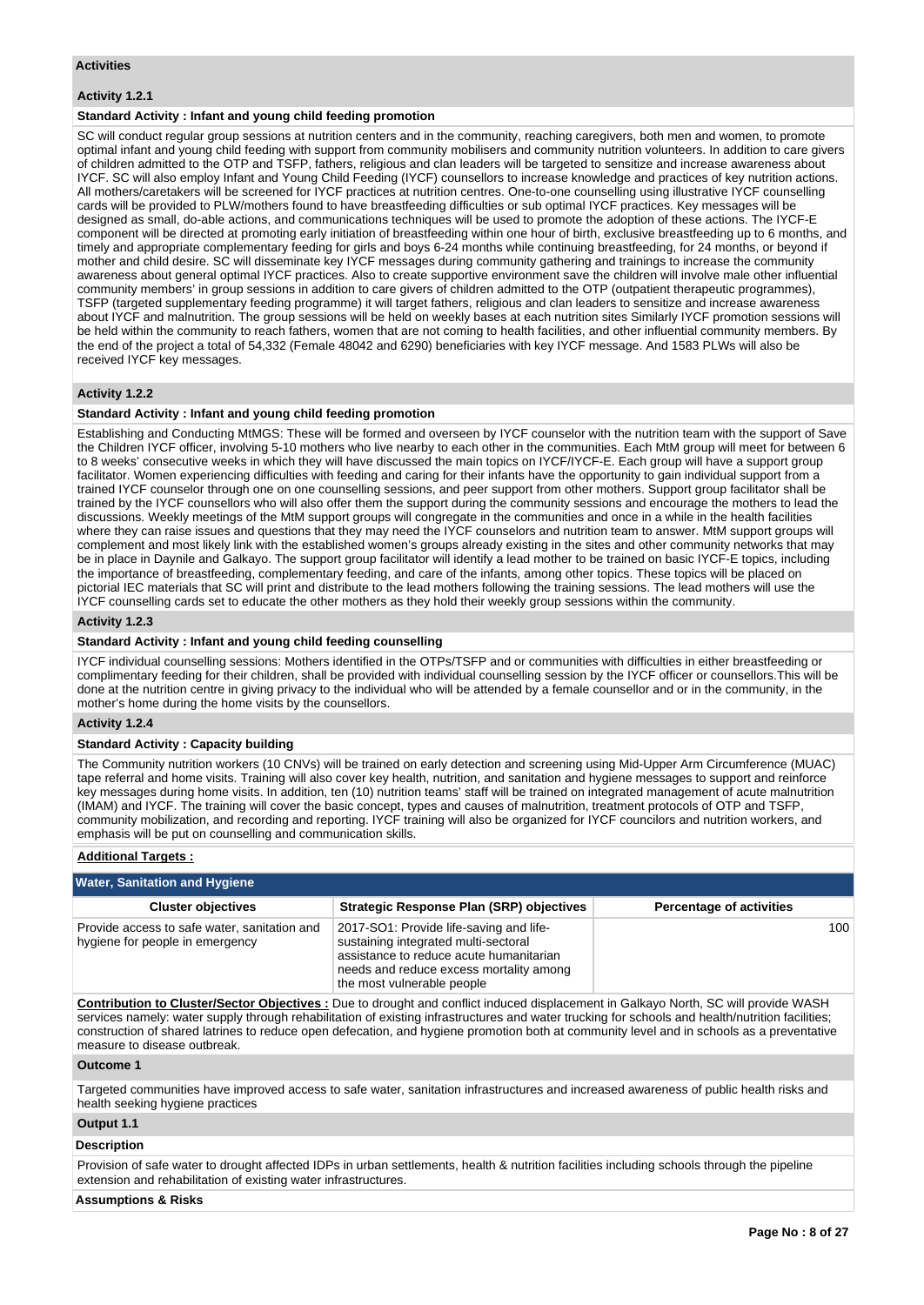- no disruption to logistic supply chain to ensure timely delivery of materials

- security situation remains stable to ensure continued access to target communities

**Indicators**

|                 |                                                        |                                                                                                                  |            | End cycle beneficiaries | End<br>cycle      |               |
|-----------------|--------------------------------------------------------|------------------------------------------------------------------------------------------------------------------|------------|-------------------------|-------------------|---------------|
| Code            | <b>Cluster</b>                                         | <b>Indicator</b>                                                                                                 | <b>Men</b> | <b>Women</b>            | <b>Boys Girls</b> | <b>Target</b> |
| Indicator 1.1.1 | Water, Sanitation and<br>Hygiene                       | Number of people with sustained access to safe<br>water                                                          |            |                         |                   | 24,108        |
|                 | <b>Means of Verification:</b> Field monitoring reports |                                                                                                                  |            |                         |                   |               |
| Indicator 1.1.2 | Water, Sanitation and<br>Hygiene                       | Number of 9,000 litres (equivalent to 45 barrels<br>each 200 litres) water bladders installed with tap<br>stands |            |                         |                   | 5             |
|                 |                                                        | <b>Means of Verification:</b> Procurement/distribution reports, monitoring reports, final project reports        |            |                         |                   |               |
| Indicator 1.1.3 | Water, Sanitation and<br>Hygiene                       | Number of health and nutrition centers and<br>schools provided with safe water                                   |            |                         |                   | 10            |
|                 |                                                        | <b>Means of Verification:</b> Water trucking reports, monitoring reports, final project reports                  |            |                         |                   |               |

#### **Activities**

#### **Activity 1.1.1**

# **Standard Activity : Water point construction or rehabilitation**

Rehabilitation of Halabokhad and Orshe IDPs water system - through establishment of pipeline system, pipeline repairing, construction of 2 Water kiosks, rehabilitation of 2 Water tanks and upgrading of health facilities water storage tanks so that communities both at the nutrition/health centers surrounding and at the community level have access to affordable water. Halabokhad has an existing functional borehole which will complement the rehabilitation of their water system. Orshe IDP water will be provided through rehabilitation of borehole: with provision of borehold spare parts such as generator, submersible pumps and raiser mains: SC will rehabilitate one borehole in North Galkayo through provision and installation of 45 KVA generator, 11 KW submersible pump and replacement and installation of 30 pieces raiser mains (2 inch GI Class C pipes) the water from the borehole will serve Orshe IDP that is approximately 700 meters to the borehole and Women mental care center. Save the Children will rehabilitate the borehole in close collaboration with Puntland Water agency and target community in the surrounding IDPs.

#### **Activity 1.1.2**

## **Standard Activity : Water trucking/water Vouchers**

SC will provide 45 truckloads of water of 8 cubic meter capacity water to 8 health and nutrition centers and 2 schools in North Galkayo through water trucking with a period of eight (8) consecutive months to ensure access to clean potable water for the most vulnerable and most susceptible to disease, namely children and PLWs.SC will provide 5 liters per outpatient per day at health/nutrition centers in the 8 target IDPs (The target IDPs are Bali abar, Najah, Ala-Amin, Salam II, Doonyaale, Furaad, Halaboqad and Waayo arag IDPs) with 7.5 liters person per day to beneficiaries at the community level. The water will be disinfected through chlorination before delivering to the beneficiaries. SC will provide prepositioned water bladder to IDPs that do not have water storage facilities.

#### **Output 1.2**

#### **Description**

Households in Galkayo north IDPs will have access to shared household latrines to reduce open defection and restore dignity to the vulnerable members of the community especially women, girls and children.

#### **Assumptions & Risks**

- no disruption to logistic supply chain to ensure timely delivery of materials
- security remains stable to ensure continued access to target communities
- target communities/households are willing and able to manage and maintain the latrines

# **Indicators**

|                   |                                                                        |                                                                                       | End cycle beneficiaries |              | <b>End</b><br>cycle |                   |                       |
|-------------------|------------------------------------------------------------------------|---------------------------------------------------------------------------------------|-------------------------|--------------|---------------------|-------------------|-----------------------|
| Code              | <b>Cluster</b>                                                         | <b>Indicator</b>                                                                      | <b>Men</b>              | <b>Women</b> |                     | <b>Boys Girls</b> | <b>Target</b>         |
| Indicator 1.2.1   | Water, Sanitation and<br>Hygiene                                       | Number of people with access to emergency<br>sanitation facilities                    |                         |              |                     |                   | 960                   |
|                   | <b>Means of Verification:</b> Construction reports, monitoring reports |                                                                                       |                         |              |                     |                   |                       |
| Indicator 1.2.2   | Water, Sanitation and<br>Hygiene                                       | Number of medical incinerators constructed in<br>target IDPs health/nutrition centres |                         |              |                     |                   | $\mathbf{2}^{\prime}$ |
|                   | <b>Means of Verification:</b> Construction reports, monitoring reports |                                                                                       |                         |              |                     |                   |                       |
| <b>Activities</b> |                                                                        |                                                                                       |                         |              |                     |                   |                       |
| Activity 1.2.1    |                                                                        |                                                                                       |                         |              |                     |                   |                       |

**Standard Activity : Latrine construction or rehabilitation**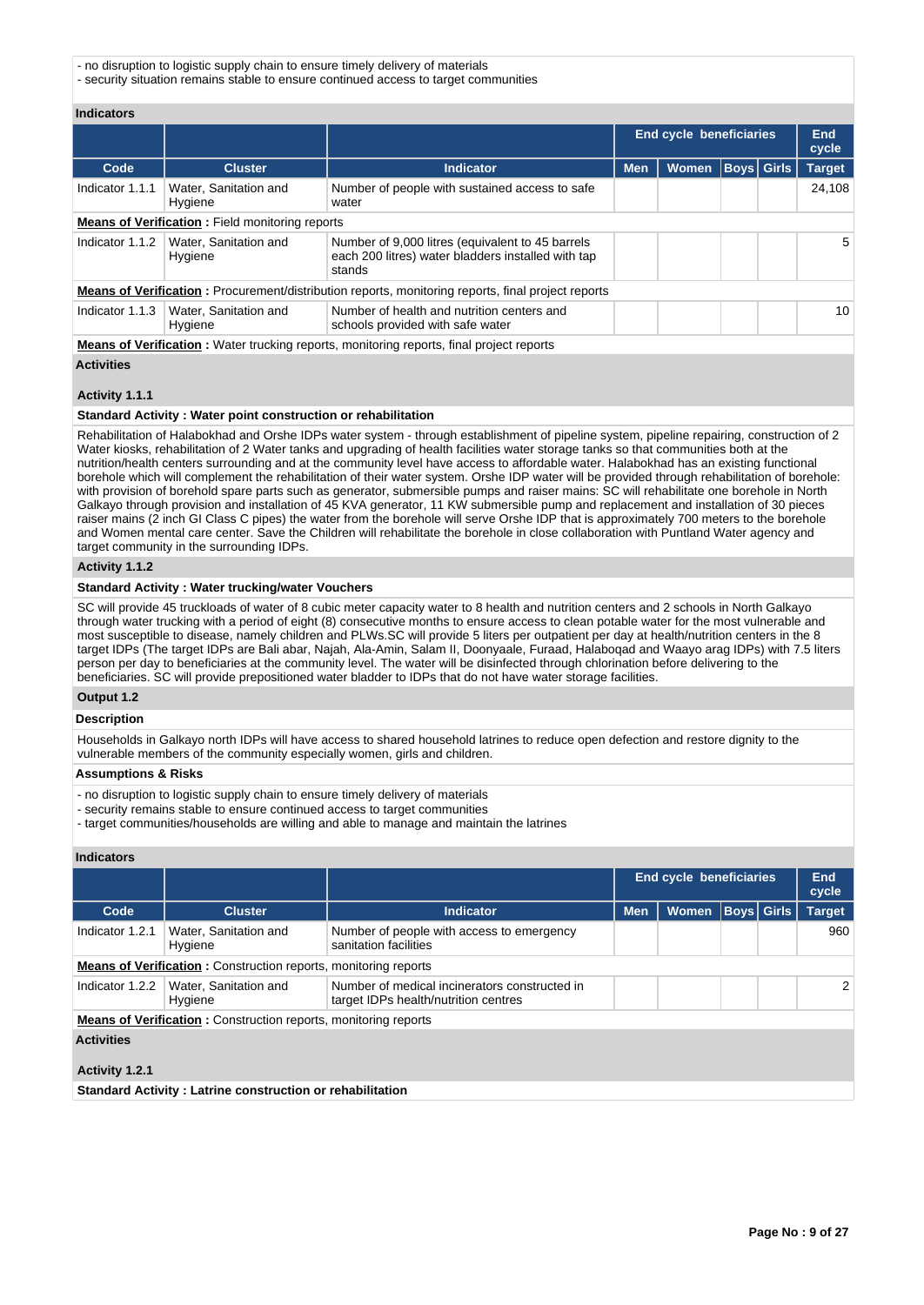Construction of shared Household latrines: SCI will construct 100 shared household latrines in 8 different IDPs in Galkayo north IDPs. Each latrine will be shared between 5 families, hence families will have access to sanitary facilities and will quit the practice of open defecation consequently reducing the chances of AWD/Cholera outbreak. Priority will be given to the households with AWD/cholera patients and with children in the OTP with SAM and recently discharged malnutrition patients to help prevent relapse into malnutrition. The latrines will be constructed by using hollow concrete block walls with plaster of both internal and external faces with 10 cm mass concrete floor, finished with 1:4 cement screed. The foundation will be construction will rubble stone foundation and shall rise 20 cm above the ground level. The septic tank will be excavated behind the latrine and will be covered with 10cm thick RRC cover slab extended 20cm to each corner. A sealed septic tank with vent pipe covered with mesh wire will be embedded on top of the septic so that good ventilation is created. The sewage pipe to the septic shall be installed with a tilt angle of 45 degree to avoid blockade due insufficient amount of flushing water. Rehabilitation of existing latrines: SC will rehabilitate 70 existing latrines in health, nutrition schools centres and community level through desludging and structure rehabilitation to improve protection of vulnerable family members and reduce open defecation thus reducing incidence of diarrhoea and other sanitary related diseases.

## **Activity 1.2.2**

### **Standard Activity : Solid Waste Management**

Construction of medical incinerators: SC will construction 2 incinerators in IDP camps in Galkayo North IDPs health centres (Halabokhad and Salama II IDP centres) to improve the safe disposal of clinical waste material that are hazardous and can be very dangerous. In addition, SCI will distribute basic sanitation tools to nutrition/health and school facilities for cleanup campaigns. SC will distribute 50 prepositioned sanitation tools in targeted school, health and nutrition centres so as to conduct mass clean up campaigns. SCI will prepositioned distribute basic sanitation tools in the target IDPs the content of the sanitation tools includes, wheelbarrows, rakes, spade and hand gloves.

## **Output 1.3**

#### **Description**

Provision of community based hygiene promotion campaigns and sessions

#### **Assumptions & Risks**

- security remains stable to ensure continued access to target communities
- communities are willing to adopt new hygiene practices

### **Indicators**

|                 |                                                                    |                                                                                       | <b>End cycle beneficiaries</b> | End<br>cycle |                   |  |               |
|-----------------|--------------------------------------------------------------------|---------------------------------------------------------------------------------------|--------------------------------|--------------|-------------------|--|---------------|
| Code            | <b>Cluster</b>                                                     | <b>Indicator</b>                                                                      | <b>Men</b>                     | <b>Women</b> | <b>Boys Girls</b> |  | <b>Target</b> |
| Indicator 1.3.1 | Water, Sanitation and<br>Hygiene                                   | Number of Water management Committees<br>capacitated.                                 |                                |              |                   |  | 40            |
|                 |                                                                    | <b>Means of Verification:</b> Training records, attendance sheets, participant lists  |                                |              |                   |  |               |
| Indicator 1.3.2 | Water, Sanitation and<br>Hygiene                                   | Number of people reached during hygiene<br>promotion campaigns                        |                                |              |                   |  | 6,888         |
|                 |                                                                    | <b>Means of Verification:</b> Training records, attendance sheets, participant lists  |                                |              |                   |  |               |
| Indicator 1.3.3 | Water, Sanitation and<br>Hygiene                                   | Number of Child Hygiene and Sanitation<br>transformation (CHAST) trainings conducted. |                                |              |                   |  | 10            |
|                 | <b>Means of Verification:</b> Training records, attendant sheets   |                                                                                       |                                |              |                   |  |               |
| Indicator 1.3.4 | Water, Sanitation and<br>Hygiene                                   | Number of people who have received hygiene kits                                       |                                |              |                   |  | 3,120         |
|                 | <b>Means of Verification: Post Distribution Monitoring reports</b> |                                                                                       |                                |              |                   |  |               |

**Activities**

## **Activity 1.3.1**

## **Standard Activity : Capacity building (water committees and WASH training)**

Training of Community Based WASH Committees / Volunteers: WASH committees as well as Hygiene promoters in existing schools/child friendly spaces, which comprise 50% for male and female will be given refresher training's based on water resource management, water access by voucher using the cluster manual which has many modules ranging from designing water voucher response, implementation process, selection and registration of beneficiaries and monitoring of water voucher systems. The same committees/monitors will be trained on hygiene promotion as well. Equal and active participation of both women and men will be encouraged to ensure participation of both genders in decision-making process. SC will also provide refresher training on borehole operation and maintenance for boreholes operators and will include cost recovery options for sustainable use and repair and maintenance purposes.

## **Activity 1.3.2**

## **Standard Activity : Community Hygiene promotion**

Standard Hygiene Promotion Sessions: Hygiene Promotion sessions will be carried out through 40 hygiene promotion volunteers identified from the targeted communities and trained on basic hygiene promotion, Child to Child (C2C) through schools, and basic steps of participatory hygiene and sanitation transformation (PHAST), which are appropriate for emergency situations. Hygiene promotion sessions will be conducted at household and community level with the help of community hygiene promotion volunteers. Men, women and children will be targeted during hygiene promotion sessions (by both male and female community volunteers) to ensure that there is consistency and consensus in the household on positive hygiene practices. The key approach will be the use of public gatherings and focus group discussions (where men and women will work together), and hygiene messages will focus on good personal hygiene practices, treatment of drinking water at Point-of-Use (POU), safe handling of water for consumption, good use/maintenance of latrines (and ending open defecation), safe disposal of children excreta and hand washing with soap at the 4 critical times as well as menstrual hygiene practices.10 Hygiene volunteers will be given \$50 as incentives for the period of 4 month (20x100x4=\$8000) while the remaining balance of 2000 will be used to carryout mobilization of 10 campaigns on practical demonstrations on the proper use of household water treatment options (e.g. Aqua tabs) as well as practical hand washing activities carried publicly.

#### **Activity 1.3.3**

#### **Standard Activity : Institutional based Hygiene promotion**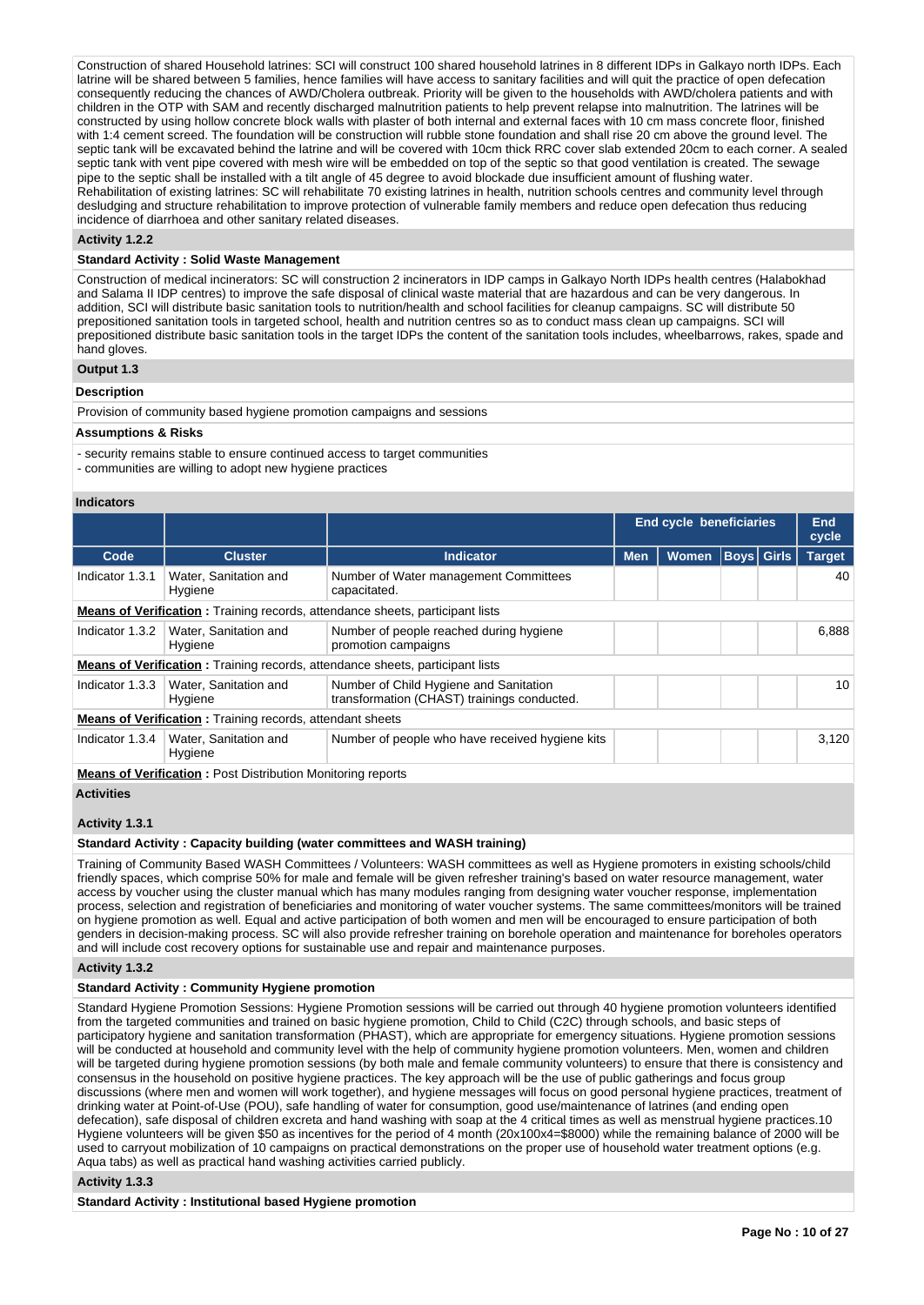Hygiene promotion in schools through training of school aged Children: Establishment and strengthening School hygiene clubs through Child Hygiene and Sanitation training (CHAST): In addition, the project will carry out 10 Children's Hygiene And Sanitation Training (CHAST) in schools and later link to SC's long-term education program. This approach seeks to target pupils in schools as primary drivers of behavior change in hygiene practices amongst peers, within their families and in their immediate neighborhoods. The CHAST approach will also be used to organize student competitions on hygiene themes and messages that will be advanced through poems, songs and plays relevant in the social context. SC will adopt the cluster IEC materials which will be used to deliver issue specific knowledge and promote safer practices towards improved WASH outcomes. The material will be distributed to all target schools in Galkayo north IDPs camps.

## **Activity 1.3.4**

### **Standard Activity : Hygiene kit distribution (complete kits of hygiene items)**

SCI will procure 520 emergency hygiene kits and will be distributed to 520 families in Galkayo North IDPs. Hygiene Promotion staff and volunteers will conduct demonstrations on practical hand washing techniques to promote better hand washing practices and at the same time provide hygiene kits including aqua tabs, sanitary pads, 2 jerry cans(20L) and laundry soaps. During selecting of households (those with children admitted into TSFP and OTP) will be prioritized, in effort to promote good hygiene practice hence reduce the risks of relapse into malnutrition, and also cause sanitation related disease outbreaks. Each kit containing 2 jerry cans (20L), handwashing soap, 10 pcs of laundry soap, 200 pieces of Aqua-tabs and underwear with 2mx2m local shield.

#### **Additional Targets :**

## **M & R**

## **Monitoring & Reporting plan**

SC's Monitoring, Evaluation, Accountability and Learning (MEAL) strategy is an integrated system that generates detailed, field-based information and continuously improves program quality and learning. Led by an independent MEAL team, this system ensures stakeholder's opinions are actively sought, activities are assessed against quality benchmarks, program improvement actions are planned and completed, and findings feedback into management decision making and organizational knowledge. A monitoring and evaluation plan will be developed for the project. This will include a detailed indicator performance tracking table that will be used to track progress towards performance targets. SC data collection tools will be used to collect and analyze project data. At project level, there will be a monthly reviews and analysis of data from program implementation, and the results will be used to make any required implementation adjustments. Monthly review meetings with SC staff will also include discussions, key challenges and actions on how to address the challenges. The last project review meeting will include an analysis of the overall project performance and of lessons learnt. SC MEAL team will conduct independent monitoring of program quality following standards that are agreed upon by the health, nutrition and WASH technical teams and the MEAL team. Outcomes of these monitoring visits will be discussed with the project teams to address quality shortcomings and identify solutions/actions. In addition, monthly narrative reports on the project progress will be documented as well as data on attendance and participation of targeted beneficiaries in project activities. With the consent of beneficiaries, photographs will be taken as appropriate, and cases studies developed to highlight the project impact.

#### **Workplan**

| <b>Activitydescription</b>                                                                                                                                                                                                                                                                                                                                                                                                                                                                                                                                                                                                                                                                                                                                                                                                                                                                                                                                                                                                                                                                                                                                                                                                                                                                                                                                                                                                                                                                                                                             | Year |            | $\mathbf{2}$ |              |              |              |          |              |     | 9              |     |     |                         |
|--------------------------------------------------------------------------------------------------------------------------------------------------------------------------------------------------------------------------------------------------------------------------------------------------------------------------------------------------------------------------------------------------------------------------------------------------------------------------------------------------------------------------------------------------------------------------------------------------------------------------------------------------------------------------------------------------------------------------------------------------------------------------------------------------------------------------------------------------------------------------------------------------------------------------------------------------------------------------------------------------------------------------------------------------------------------------------------------------------------------------------------------------------------------------------------------------------------------------------------------------------------------------------------------------------------------------------------------------------------------------------------------------------------------------------------------------------------------------------------------------------------------------------------------------------|------|------------|--------------|--------------|--------------|--------------|----------|--------------|-----|----------------|-----|-----|-------------------------|
| Health: Activity 1.1.1: Outpatient consultations (Men - 1,396, Women - 1,446, Boys<br>- 1,137, Girls - 1,188): Mobile IERTs will provide outpatient consultations, including<br>diagnosis and treatment of common illnesses, like diarrhoea, pneumonia and<br>malaria, including route immunization for children and PLWs. Given acute watery<br>diarrhoea (AWD)/cholera is so prominent. All cases presenting with AWD/cholera<br>will be given prompt rehydration through the administration of oral rehydration salts<br>(ORS) or intravenous fluids, depending of the severity of cases. For children up to<br>five years, supplementary administration of zinc has a proven effective in reducing<br>duration of diarrhea as well as reduction in successive diarrhea episodes. In order<br>to ensure timely access to treatment, cases will be immediately referred to existing<br>cholera treatment centres for further care if needed. Services will be provided<br>through two IERTs Gaalkacyo north The team will be equipped with essential<br>drugs, vaccines, and the necessary medical equipment and supplies. Financial<br>incentives will be provided to MOH facility personnel. I<br>SC will also ensure there is a referral network for health related emergencies<br>whereby IERTs will refer patients to nearby health centres/ referral health centers<br>or regional hospital for secondary care. SC will provide support of fuel and salary<br>for the driver for referral of obstetric and other life-threatening emergencies. | 2018 | $x \mid x$ |              | $\mathsf{X}$ | ΙX.          | ΙX.          | $\times$ | <sup>X</sup> | X.  | $\mathsf{X}$   | X.  | ΙX. | $\mathsf{I} \mathsf{X}$ |
| Health: Activity 1.1.2: Maternal healthcare services: Provision of preventative and<br>curative care through trained health workers for women of reproductive age,<br>including provision of antenatal care, post-natal care, and referral for normal<br>delivery and for complicated deliveries. Survivors of rape will be given first aid<br>management by the IERTs and referred for clinical management of rape to any of<br>the SC supported health centers in North Gaalkacyo (Barwaaqo Health centre,<br>Salaama health centre, Central health centre, Garsoor health centre, Hormar<br>health centre and Galkacyo referral hospital).                                                                                                                                                                                                                                                                                                                                                                                                                                                                                                                                                                                                                                                                                                                                                                                                                                                                                                          | 2018 | X.         | ΙX.          | $\mathsf{X}$ | $\mathsf{X}$ | $\mathsf{X}$ | IX.      | ΙX.          | ΙX. | $\mathbf{X}$ : | IX. | ΙX. | $\mathsf{I} \mathsf{X}$ |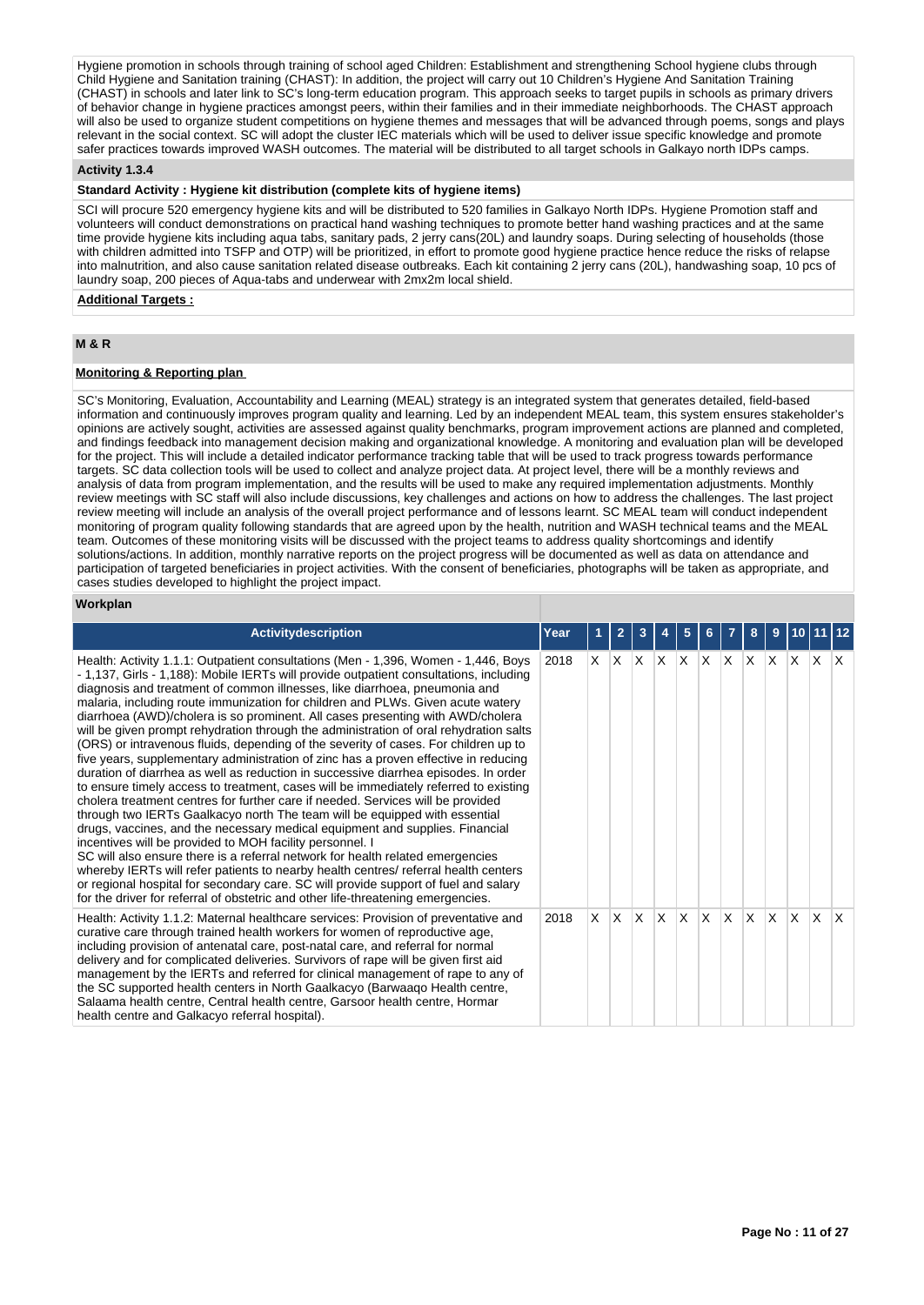| Health: Activity 1.1.3: In order to build the IERT, Save the Children (SC) will<br>conduct training of 34 health workers on Integrated Management of Childhood<br>Illnesses (IMCI) and AWD case management and control for adolescence for 6<br>days to enable participants to classify, identify treatment and treat childhood<br>illnesses and AWD cases for adolescences, Basic Emergency Obstetric and<br>neonatal care (BEmONC) for 6 days which covers provision of antenatal care,<br>postnatal care, safe deliveries and neonatal care and Expanded Programme on<br>Immunization (EPI) for 5 days, which covers the basis of immunization,<br>Immunization schedule, safe administration of vaccines, vaccination strategy,<br>common side effects and so on. In the training beneficiary numbers we have<br>considered the entire IERT team which is 24 members, plus 10 CNVs, bringing the<br>total to 34. This includes everybody that will benefit from training. The numbers in<br>the BOQ and narrative are not matching, because some staff will receive more<br>than one training. This is especially true for the nutrition trainings, where almost all<br>nutrition staff will be trained on the nutrition specific topics. These trainings will<br>contribute to the improving the quality of health services delivered to the affected<br>IDP populations by improving the capacity of service providers.                                                                                                                                                                                                                                                                                                                                                                                                                                                                                                                                                                                                                                                                     | 2018 | Х  |              |    |    |                   |    |    |     |                   |              |                         |     |
|---------------------------------------------------------------------------------------------------------------------------------------------------------------------------------------------------------------------------------------------------------------------------------------------------------------------------------------------------------------------------------------------------------------------------------------------------------------------------------------------------------------------------------------------------------------------------------------------------------------------------------------------------------------------------------------------------------------------------------------------------------------------------------------------------------------------------------------------------------------------------------------------------------------------------------------------------------------------------------------------------------------------------------------------------------------------------------------------------------------------------------------------------------------------------------------------------------------------------------------------------------------------------------------------------------------------------------------------------------------------------------------------------------------------------------------------------------------------------------------------------------------------------------------------------------------------------------------------------------------------------------------------------------------------------------------------------------------------------------------------------------------------------------------------------------------------------------------------------------------------------------------------------------------------------------------------------------------------------------------------------------------------------------------------------------------------------------------------------|------|----|--------------|----|----|-------------------|----|----|-----|-------------------|--------------|-------------------------|-----|
| Health: Activity 1.2.1: Two Integrated Emergency mobile teams (IERTs) which will<br>be targeting 8 designated sites in the North Gaalkacyo IDPs (Bali abar IDP, Najah<br>IDP, Ala-Amin IDP, Salam IDP II, Doonyaale IDP, Hala booqad IDP, Wayo arag<br>IDP, Furaad IDP) in rotation will be supported. Recognizing the vital role of disease<br>surveillance in ensuring timely and effective response to disease outbreaks,<br>especially in relation to cholera prevention and control, SC will ensure that<br>information is collected on a routine basis and information on suspected cases<br>shared immediately with the MOH and WHO to trigger immediate action and timely<br>response. To ensure the timely, relevant collection of data, SC will ensure that the<br>Integrated Disease Surveillance and Response (IDSR) forms are available in all<br>IERTs. Health workers will fill in the forms and submit them to the district health<br>authorities on a weekly basis for onward transmission to the regional level, and<br>thereafter to the central government. At the community level, health workers will<br>identify and report any outbreak-prone diseases through the nearest facility. The<br>majority of health workers are familiar with this system, but SC will monitor the<br>correct use of the forms and community reporting and include orientation in any<br>refresher training to ensure that the system is followed. SCI will train and equip<br>response teams comprising of local leaders, health workers and community<br>volunteers on disease surveillance.                                                                                                                                                                                                                                                                                                                                                                                                                                                                                                 | 2018 |    | X X X        |    | X. | X X               |    | X. | X.  | $X \mid X \mid X$ |              |                         | ΙX. |
| Health: Activity 1.3.1: SC will disseminate Health promotion messages amongst<br>drought affected communities at the facility level and at the community level. SC<br>will develop, print and disseminate translated health and hygiene messages that<br>will be used by CHW for conducting awareness session to target beneficiaries at<br>the community level, via house-to-house visits as well as through small groups. As<br>well as standard positive health practices and behaviours, messages will<br>particularly focus on the prevention of and treatment for AWD/cholera, as well as<br>promote positive health seeking behavior to boost demand for and utilization of the<br>supported health facilities.                                                                                                                                                                                                                                                                                                                                                                                                                                                                                                                                                                                                                                                                                                                                                                                                                                                                                                                                                                                                                                                                                                                                                                                                                                                                                                                                                                            | 2018 | X. | X.           | X. | X. | X.                | X. | X. | IX. | $\mathsf{X}$      | $\mathsf{X}$ | $\mathsf{X} \mathsf{X}$ |     |
| Nutrition: Activity 1.1.1: Community nutrition volunteers with the support of<br>community mobilizers will screen all children under five years of age as well as<br>pregnant and lactating women to enhance early detection, timely referral and<br>treatment in the community. With a target of 8136 (Women - 1,140, Boys - 3,498,<br>Girls - 3,498) children and pregnant and lactating women admitted in treatment<br>programmes. Identification of children with acute malnutrition needs repeated<br>screening on weekly, biweekly bases, and the community nutrition volunteers are<br>currently doing on monthly bases in Galkayo IDPs. MUAC measurement is simple<br>to understand and to do it and empowering mothers by giving the skill of screening<br>their children using colored MUAC tape and how to do oedema checking will<br>enable early identification cases of acute malnutrition and timely treatment, and will<br>also improves program coverage. Putting mothers at center of screening and case<br>identifications of children with acute malnutrition will empower the mothers not only<br>encouraging them to seek early treatment but also give the opportunity to monitor<br>the nutrition status of their children and encourage them to take necessary actions<br>to prevent acute malnutrition. Children with severe acute malnutrition (SAM) will be<br>immediately referred to OTP (Outpatient Therapeutic Programme). Children<br>identified with moderate acute malnutrition (MAM) will be referred for Targeted<br>supplementary feeding programmes (TSFP). Pregnant and lactating women with a<br>Mid-Upper Arm Circumference (MUAC) less than 21.0 cm will also be referred to<br>the TSFP. Those identified to be malnourished will be treated for acute malnutrition<br>in line with the Somalia IMAM guidelines 2010. Community Nutrition Volunteers<br>(CNVs) will also conduct home visits to do follow up of children admitted in the<br>program. The MUAC and W/H Score assessment will be done by trained nutrition<br>nurse at OTP/TSFP centers | 2018 | X. | $\mathsf{X}$ | X  | X. | $X \mid X \mid X$ |    |    | X.  | $X \mid X \mid X$ |              |                         | IX. |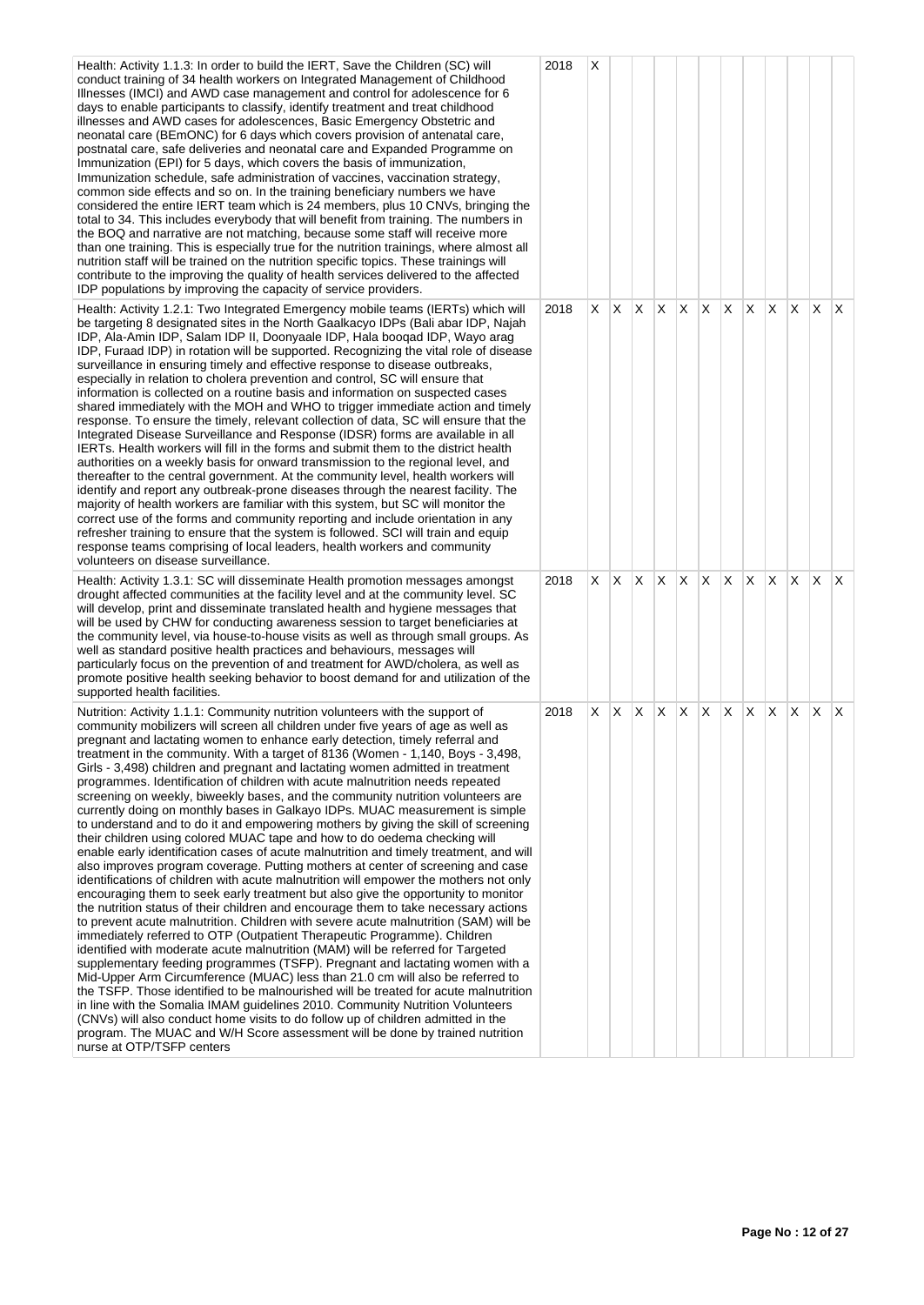| Nutrition: Activity 1.1.2: In this project is Save the Children proposed to support 8<br>OTPs (outpatient therapeutic programme) targeted in Galkayo of Mudug region.<br>Targeting 1188 (Boys - 594, Girls - 594). Identification of children with SAM will be<br>done through Mid-Upper Arm Circumference (MUAC)/ WFH-Z scores screening<br>and any child of 6-59 months with a MUAC of less than 11.5 cm and/or weight for<br>height z-score=<-3 or Oedema +/++ will be assessed for medical complications<br>and admitted to the OTP. Treatment will be administered by trained nutrition<br>nurses. After admission SAM children in the program will undergo a thorough<br>clinical examination by OTP nurses and will start the standard systematic medical<br>treatment based on the national protocol. Furthermore, basic primary health care<br>services (Vitamin A Supplementation and treatment of common illnesses) will also<br>be provided. The amount of Plumpy Nut given to beneficiaries is determined by the<br>child's weight. The amount of RUTF (ready to use therapeutic foods) given to<br>beneficiaries is determined by the child's weight based on the intake requirement<br>of a severely malnourished child of 175kcal/kg/day and 4.4g/kg/day of protein. The<br>nutrition team will work together with the WASH team in providing caretakers/ OTP<br>beneficiaries with one bar of soap every week in support of the health and nutrition<br>messaging which will be delivered at the health facility, and this will reinforce good<br>hygiene practices, especially during feeding. The community mobiliser/hygiene<br>promoters will undertake BCC and hygiene promotion sessions including: Safe<br>disposal of excreta, Effective hand washing (Personal hygiene), Environmental<br>hygiene, reducing the contamination of household drinking water (Water<br>treatment). Trained voluntary HPs individuals who attended the hygiene promotion<br>sessions were also provided with IEC materials for the quick understanding and<br>effective dissemination of hygiene promotion message at grass root level and at<br>the MCH centers. In addition, all targeted health facilities have access to clean<br>drinking water which patients and caretakers can use for drinking and during<br>children's appetite test. Based on the discharge criteria (when MUAC >=12.5<br>and/or weight for height z-scores => -2 for two consecutive weeks) for the OTP,<br>children will be admitted to the TSFP program to ensure that children do not<br>relapse. This is in line with the Somalia Nutrition Cluster guidance. With regards to<br>supplies, Save the Children already has PCAs with UNICEF for RUTF supplies for<br>SAM treatment in our OTPs, however it should be noted that currently NONE of the<br>locations proposed under this project are covered under our current PCAs with<br>UNICEF and we will therefore need to negotiate this with them, which can be a<br>long and timely process. 30% buffer stock will allow SC to cover this period of<br>negotiation with UNICEF to avoid any disruption to supplies. | 2018 | X. |       |    |   | X X X X X X X X X X X |    |    |     |     |              |
|----------------------------------------------------------------------------------------------------------------------------------------------------------------------------------------------------------------------------------------------------------------------------------------------------------------------------------------------------------------------------------------------------------------------------------------------------------------------------------------------------------------------------------------------------------------------------------------------------------------------------------------------------------------------------------------------------------------------------------------------------------------------------------------------------------------------------------------------------------------------------------------------------------------------------------------------------------------------------------------------------------------------------------------------------------------------------------------------------------------------------------------------------------------------------------------------------------------------------------------------------------------------------------------------------------------------------------------------------------------------------------------------------------------------------------------------------------------------------------------------------------------------------------------------------------------------------------------------------------------------------------------------------------------------------------------------------------------------------------------------------------------------------------------------------------------------------------------------------------------------------------------------------------------------------------------------------------------------------------------------------------------------------------------------------------------------------------------------------------------------------------------------------------------------------------------------------------------------------------------------------------------------------------------------------------------------------------------------------------------------------------------------------------------------------------------------------------------------------------------------------------------------------------------------------------------------------------------------------------------------------------------------------------------------------------------------------------------------------------------------------------------------------------------------------------------------------------------------------------------------------------------------------------------------------------------------------------------------------------------------------------------------------------------------------------------------------------------------------------------------------------------------------------------|------|----|-------|----|---|-----------------------|----|----|-----|-----|--------------|
| Nutrition: Activity 1.1.3: The TSFP will be integrated with the 8 SFPs in Galkayo<br>through the two mobile teams. Activities will be done according to the Somalia<br>Integrated Management of Acute Malnutrition (IMAM) guidelines for treatment of<br>moderately malnourished children 6 to 59 months and PLW. TSFP sessions will be<br>conducted every two weeks with food received from WFP through a Field Level<br>Agreement (FLA). Each child will receive a 2-week supply of Ready to Use<br>Supplementary Food (RUSF). Children will also receive deworming tablets and<br>vitamin A supplementation in addition to referral for immunization to their nearest<br>health facility. Children will be discharged when MUAC >=12.5 and/or weight for<br>height z-scores => -2 for two consecutive visits and after 6 weeks' minimum stay in<br>TSFP. The TSFP performance will be expected to attain a cure rate of greater than<br>75%, default rate less than 15% and death rate less than 5%. Health education<br>sessions will be conducted during follow up visits with emphasis on how to prevent<br>undernutrition. The action will focus on interventions to improve IYCF, maternal<br>nutrition, micronutrients supplementation and prevention of diarrhea by promoting<br>handwashing and improved sanitation practice. Wherever possible, Save the<br>Children has FLAs with WFP to secure RUSF supplies for treatment of MAM in our<br>TSFPs. Save the Children will implement an emergency protocol whereby we will<br>collaborate with UNICEF to implement expanded admission criteria at the<br>supported TSFPs whereby we will utilize RUTF supplies. The expanded admission<br>protocol will be used according to the latest guidance from the MAM Task force,<br>March 2017 which was also endorsed by Somalia Nutrition cluster, and following<br>strict criteria. However, as outlined above in the OTP activity, it should be noted<br>that currently none of the locations proposed under this project are covered under<br>our current PCAs with UNICEF and we will therefore need to negotiate this with<br>them, which can be a long and timely process. Therefor for timely started of<br>program Save the Children budgeted buffer stock of up 20% that will allow to cover<br>this period of negotiation with UNICEF to avoid any disruption to supplies.<br>PLWS identified with moderate acute malnutrition by use of MUAC of <21CM shall<br>be admitted in tot he TSFP and treated as well. All enrolled mothers shall be<br>provided with a dry ration premix of fortified Corn-Soya Blend Plus (CSB+) and<br>vegetable oil. Treatment supplies of CSB+ and supplementary Plumpy'Nut (Ready-<br>to-use supplementary food (RUSF)) for TSFP as per the WFP food basket will be<br>used in line with the routine medication, micro nutrient supplementation.                                                                                                                                                                                                                                                              | 2018 | X. | X X X | X. | X | $\mathsf{X}$          | X. | X. | ΙX. | ΙX. | $\mathsf{X}$ |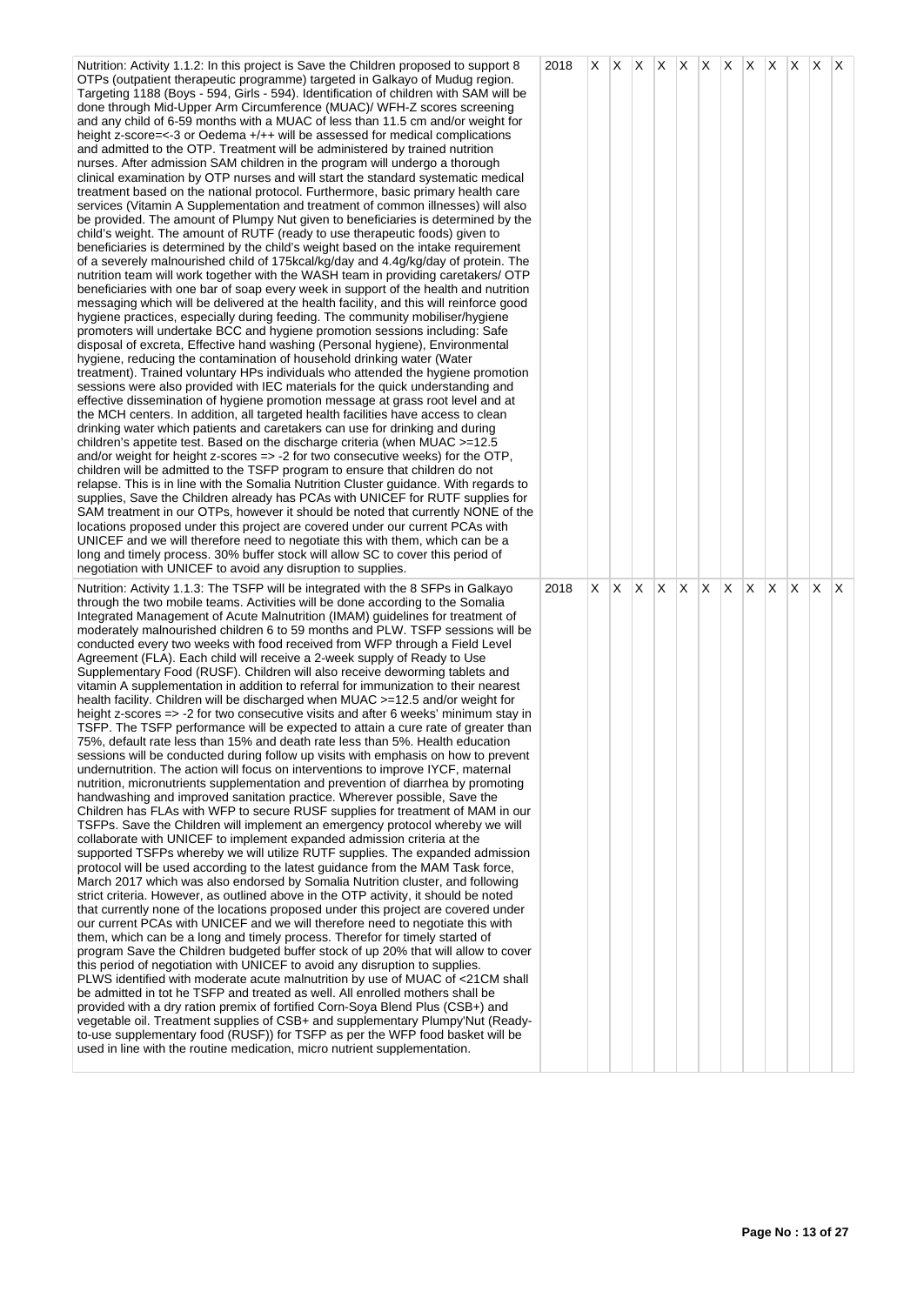| Nutrition: Activity 1.2.1: SC will conduct regular group sessions at nutrition centers<br>and in the community, reaching caregivers, both men and women, to promote<br>optimal infant and young child feeding with support from community mobilisers and<br>community nutrition volunteers. In addition to care givers of children admitted to<br>the OTP and TSFP, fathers, religious and clan leaders will be targeted to sensitize<br>and increase awareness about IYCF. SC will also employ Infant and Young Child<br>Feeding (IYCF) counsellors to increase knowledge and practices of key nutrition<br>actions. All mothers/caretakers will be screened for IYCF practices at nutrition<br>centres. One-to-one counselling using illustrative IYCF counselling cards will be<br>provided to PLW/mothers found to have breastfeeding difficulties or sub optimal<br>IYCF practices. Key messages will be designed as small, do-able actions, and<br>communications techniques will be used to promote the adoption of these actions.<br>The IYCF-E component will be directed at promoting early initiation of<br>breastfeeding within one hour of birth, exclusive breastfeeding up to 6 months, and<br>timely and appropriate complementary feeding for girls and boys 6-24 months while<br>continuing breastfeeding, for 24 months, or beyond if mother and child desire. SC<br>will disseminate key IYCF messages during community gathering and trainings to<br>increase the community awareness about general optimal IYCF practices. Also to<br>create supportive environment save the children will involve male other influential<br>community members' in group sessions in addition to care givers of children<br>admitted to the OTP (outpatient therapeutic programmes), TSFP (targeted<br>supplementary feeding programme) it will target fathers, religious and clan leaders<br>to sensitize and increase awareness about IYCF and malnutrition. The group<br>sessions will be held on weekly bases at each nutrition sites Similarly IYCF<br>promotion sessions will be held within the community to reach fathers, women that<br>are not coming to health facilities, and other influential community members. By<br>the end of the project a total of 54,332 (Female 48042 and 6290) beneficiaries with<br>key IYCF message. And 1583 PLWs will also be received IYCF key messages. | 2018 |    |              |              |    |     |              |              |    |          |              |
|------------------------------------------------------------------------------------------------------------------------------------------------------------------------------------------------------------------------------------------------------------------------------------------------------------------------------------------------------------------------------------------------------------------------------------------------------------------------------------------------------------------------------------------------------------------------------------------------------------------------------------------------------------------------------------------------------------------------------------------------------------------------------------------------------------------------------------------------------------------------------------------------------------------------------------------------------------------------------------------------------------------------------------------------------------------------------------------------------------------------------------------------------------------------------------------------------------------------------------------------------------------------------------------------------------------------------------------------------------------------------------------------------------------------------------------------------------------------------------------------------------------------------------------------------------------------------------------------------------------------------------------------------------------------------------------------------------------------------------------------------------------------------------------------------------------------------------------------------------------------------------------------------------------------------------------------------------------------------------------------------------------------------------------------------------------------------------------------------------------------------------------------------------------------------------------------------------------------------------------------------------------------------------------------------------------------------------------------------------------------------------------------------------|------|----|--------------|--------------|----|-----|--------------|--------------|----|----------|--------------|
| Nutrition: Activity 1.2.2: Establishing and Conducting MtMGS: These will be formed<br>and overseen by IYCF counselor with the nutrition team with the support of Save<br>the Children IYCF officer, involving 5-10 mothers who live nearby to each other in<br>the communities. Each MtM group will meet for between 6 to 8 weeks' consecutive<br>weeks in which they will have discussed the main topics on IYCF/IYCF-E. Each<br>group will have a support group facilitator. Women experiencing difficulties with<br>feeding and caring for their infants have the opportunity to gain individual support<br>from a trained IYCF counselor through one on one counselling sessions, and peer<br>support from other mothers. Support group facilitator shall be trained by the IYCF<br>counsellors who will also offer them the support during the community sessions<br>and encourage the mothers to lead the discussions. Weekly meetings of the MtM<br>support groups will congregate in the communities and once in a while in the health<br>facilities where they can raise issues and questions that they may need the IYCF<br>counselors and nutrition team to answer. MtM support groups will complement and<br>most likely link with the established women's groups already existing in the sites<br>and other community networks that may be in place in Daynile and Galkayo. The<br>support group facilitator will identify a lead mother to be trained on basic IYCF-E<br>topics, including the importance of breastfeeding, complementary feeding, and<br>care of the infants, among other topics. These topics will be placed on pictorial IEC<br>materials that SC will print and distribute to the lead mothers following the training<br>sessions. The lead mothers will use the IYCF counselling cards set to educate the<br>other mothers as they hold their weekly group sessions within the community.                                                                                                                                                                                                                                                                                                                                                                                                                                                                               | 2018 | X. | $\mathsf{X}$ | $x \times x$ | X. | IX. | $\mathsf{X}$ | $\mathsf{X}$ | X. | <b>X</b> | $\mathsf{X}$ |
| Nutrition: Activity 1.2.3: IYCF individual counselling sessions: Mothers identified in<br>the OTPs/TSFP and or communities with difficulties in either breastfeeding or<br>complimentary feeding for their children, shall be provided with individual<br>counselling session by the IYCF officer or counsellors. This will be done at the<br>nutrition centre in giving privacy to the individual who will be attended by a female<br>counsellor and or in the community, in the mother's home during the home visits by<br>the counsellors.                                                                                                                                                                                                                                                                                                                                                                                                                                                                                                                                                                                                                                                                                                                                                                                                                                                                                                                                                                                                                                                                                                                                                                                                                                                                                                                                                                                                                                                                                                                                                                                                                                                                                                                                                                                                                                                              | 2018 | X. | X.           | $X \times X$ | X. | X.  | X.           | $\mathsf{X}$ | X  | X.       | $\mathsf{X}$ |
| Nutrition: Activity 1.2.4: The Community nutrition workers (10 CNVs) will be trained<br>on early detection and screening using Mid-Upper Arm Circumference (MUAC)<br>tape referral and home visits. Training will also cover key health, nutrition, and<br>sanitation and hygiene messages to support and reinforce key messages during<br>home visits. In addition, ten (10) nutrition teams' staff will be trained on integrated<br>management of acute malnutrition (IMAM) and IYCF. The training will cover the<br>basic concept, types and causes of malnutrition, treatment protocols of OTP and<br>TSFP, community mobilization, and recording and reporting. IYCF training will also<br>be organized for IYCF councilors and nutrition workers, and emphasis will be put<br>on counselling and communication skills.                                                                                                                                                                                                                                                                                                                                                                                                                                                                                                                                                                                                                                                                                                                                                                                                                                                                                                                                                                                                                                                                                                                                                                                                                                                                                                                                                                                                                                                                                                                                                                               | 2018 | X  |              |              |    |     |              |              |    |          |              |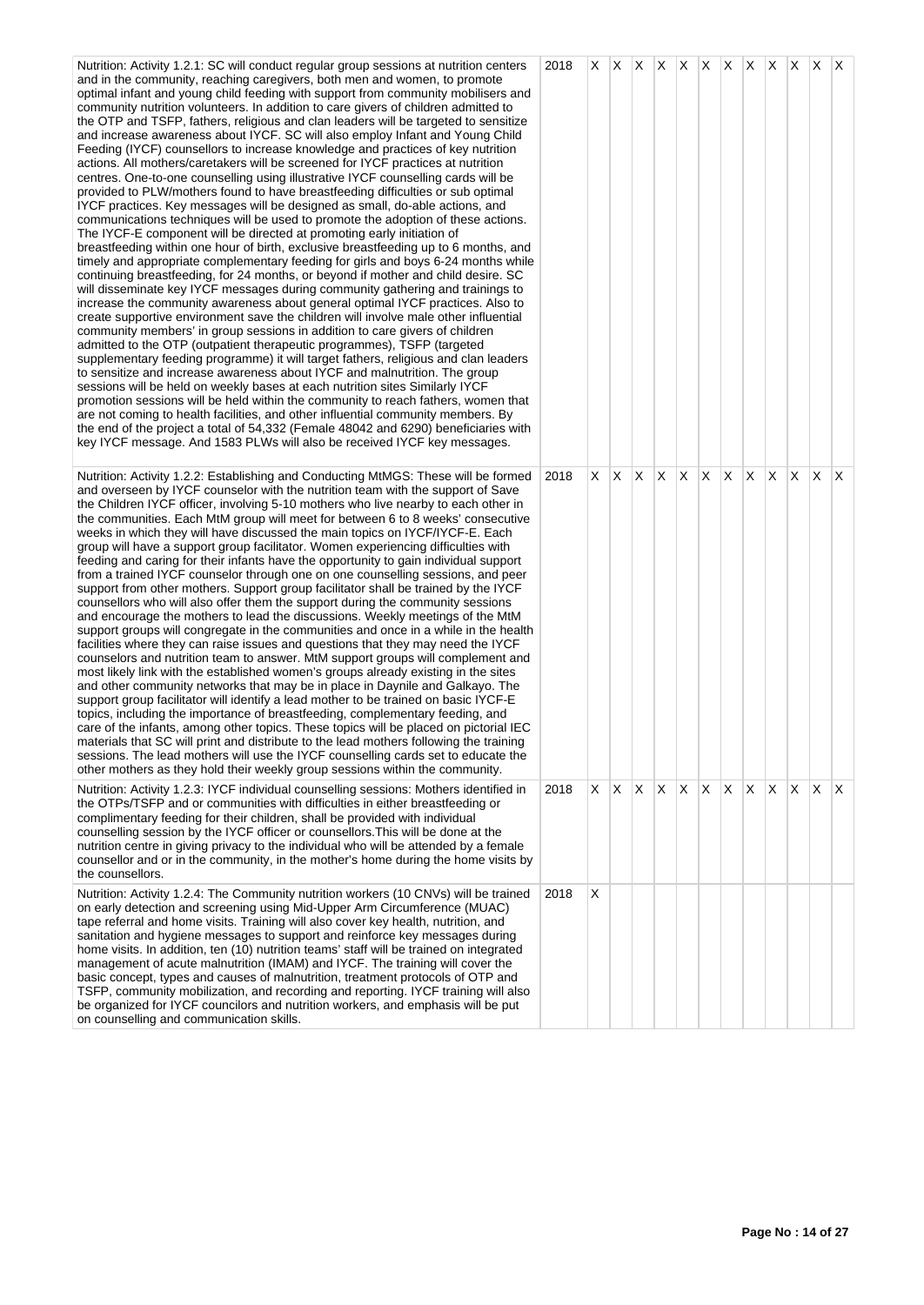| Water, Sanitation and Hygiene: Activity 1.1.1: Rehabilitation of Halabokhad and<br>Orshe IDPs water system - through establishment of pipeline system, pipeline<br>repairing, construction of 2 Water kiosks, rehabilitation of 2 Water tanks and<br>upgrading of health facilities water storage tanks so that communities both at the<br>nutrition/health centers surrounding and at the community level have access to<br>affordable water. Halabokhad has an existing functional borehole which will<br>complement the rehabilitation of their water system. Orshe IDP water will be<br>provided through rehabilitation of borehole: with provision of borehold spare parts<br>such as generator, submersible pumps and raiser mains: SC will rehabilitate one<br>borehole in North Galkayo through provision and installation of 45 KVA generator,<br>11 KW submersible pump and replacement and installation of 30 pieces raiser<br>mains (2 inch GI Class C pipes) the water from the borehole will serve Orshe IDP<br>that is approximately 700 meters to the borehole and Women mental care center.<br>Save the Children will rehabilitate the borehole in close collaboration with Puntland<br>Water agency and target community in the surrounding IDPs.                                                                                                                                                                                                                                                                                                                                                                                                                                                                                | 2018 |    | X.           | X            | X        |          |    |   |   |  |  |
|----------------------------------------------------------------------------------------------------------------------------------------------------------------------------------------------------------------------------------------------------------------------------------------------------------------------------------------------------------------------------------------------------------------------------------------------------------------------------------------------------------------------------------------------------------------------------------------------------------------------------------------------------------------------------------------------------------------------------------------------------------------------------------------------------------------------------------------------------------------------------------------------------------------------------------------------------------------------------------------------------------------------------------------------------------------------------------------------------------------------------------------------------------------------------------------------------------------------------------------------------------------------------------------------------------------------------------------------------------------------------------------------------------------------------------------------------------------------------------------------------------------------------------------------------------------------------------------------------------------------------------------------------------------------------------------------------------------------------------------------------|------|----|--------------|--------------|----------|----------|----|---|---|--|--|
| Water, Sanitation and Hygiene: Activity 1.1.2: SC will provide 45 truckloads of<br>water of 8 cubic meter capacity water to 8 health and nutrition centers and 2<br>schools in North Galkayo through water trucking with a period of eight (8)<br>consecutive months to ensure access to clean potable water for the most<br>vulnerable and most susceptible to disease, namely children and PLWs.SC will<br>provide 5 liters per outpatient per day at health/nutrition centers in the 8 target<br>IDPs (The target IDPs are Bali abar, Najah, Ala-Amin, Salam II, Doonyaale,<br>Furaad, Halaboqad and Waayo arag IDPs) with 7.5 liters person per day to<br>beneficiaries at the community level. The water will be disinfected through<br>chlorination before delivering to the beneficiaries. SC will provide prepositioned<br>water bladder to IDPs that do not have water storage facilities.                                                                                                                                                                                                                                                                                                                                                                                                                                                                                                                                                                                                                                                                                                                                                                                                                                                | 2018 | X. | ΙX.          | X.           | X.       | X.       | X. | X | X |  |  |
| Water, Sanitation and Hygiene: Activity 1.2.1: Construction of shared Household<br>latrines: SCI will construct 100 shared household latrines in 8 different IDPs in<br>Galkayo north IDPs. Each latrine will be shared between 5 families, hence families<br>will have access to sanitary facilities and will quit the practice of open defecation<br>consequently reducing the chances of AWD/Cholera outbreak. Priority will be given<br>to the households with AWD/cholera patients and with children in the OTP with<br>SAM and recently discharged malnutrition patients to help prevent relapse into<br>malnutrition. The latrines will be constructed by using hollow concrete block walls<br>with plaster of both internal and external faces with 10 cm mass concrete floor,<br>finished with 1:4 cement screed. The foundation will be construction will rubble<br>stone foundation and shall rise 20 cm above the ground level. The septic tank will<br>be excavated behind the latrine and will be covered with 10cm thick RRC cover<br>slab extended 20cm to each corner. A sealed septic tank with vent pipe covered<br>with mesh wire will be embedded on top of the septic so that good ventilation is<br>created. The sewage pipe to the septic shall be installed with a tilt angle of 45<br>degree to avoid blockade due insufficient amount of flushing water.<br>Rehabilitation of existing latrines: SC will rehabilitate 70 existing latrines in health,<br>nutrition schools centres and community level through desludging and structure<br>rehabilitation to improve protection of vulnerable family members and reduce open<br>defecation thus reducing incidence of diarrhoea and other sanitary related<br>diseases. | 2018 | X. | ΙX.          | $\mathsf{X}$ | $\times$ | $\times$ |    |   |   |  |  |
| Water, Sanitation and Hygiene: Activity 1.2.2: Construction of medical incinerators:<br>SC will construction 2 incinerators in IDP camps in Galkayo North IDPs health<br>centres (Halabokhad and Salama II IDP centres) to improve the safe disposal of<br>clinical waste material that are hazardous and can be very dangerous. In addition,<br>SCI will distribute basic sanitation tools to nutrition/health and school facilities for<br>cleanup campaigns. SC will distribute 50 prepositioned sanitation tools in targeted<br>school, health and nutrition centres so as to conduct mass clean up campaigns.<br>SCI will prepositioned distribute basic sanitation tools in the target IDPs the content<br>of the sanitation tools includes, wheelbarrows, rakes, spade and hand gloves.                                                                                                                                                                                                                                                                                                                                                                                                                                                                                                                                                                                                                                                                                                                                                                                                                                                                                                                                                     | 2018 | X. | $\mathsf{X}$ | X            | X        | ΙX       |    |   |   |  |  |
| Water, Sanitation and Hygiene: Activity 1.3.1: Training of Community Based WASH<br>Committees / Volunteers: WASH committees as well as Hygiene promoters in<br>existing schools/child friendly spaces, which comprise 50% for male and female<br>will be given refresher training's based on water resource management, water<br>access by voucher using the cluster manual which has many modules ranging<br>from designing water voucher response, implementation process, selection and<br>registration of beneficiaries and monitoring of water voucher systems. The same<br>committees/monitors will be trained on hygiene promotion as well. Equal and active<br>participation of both women and men will be encouraged to ensure participation of<br>both genders in decision-making process. SC will also provide refresher training on<br>borehole operation and maintenance for boreholes operators and will include cost<br>recovery options for sustainable use and repair and maintenance purposes.                                                                                                                                                                                                                                                                                                                                                                                                                                                                                                                                                                                                                                                                                                                                   | 2018 | X  | $\mathsf{X}$ |              |          |          |    |   |   |  |  |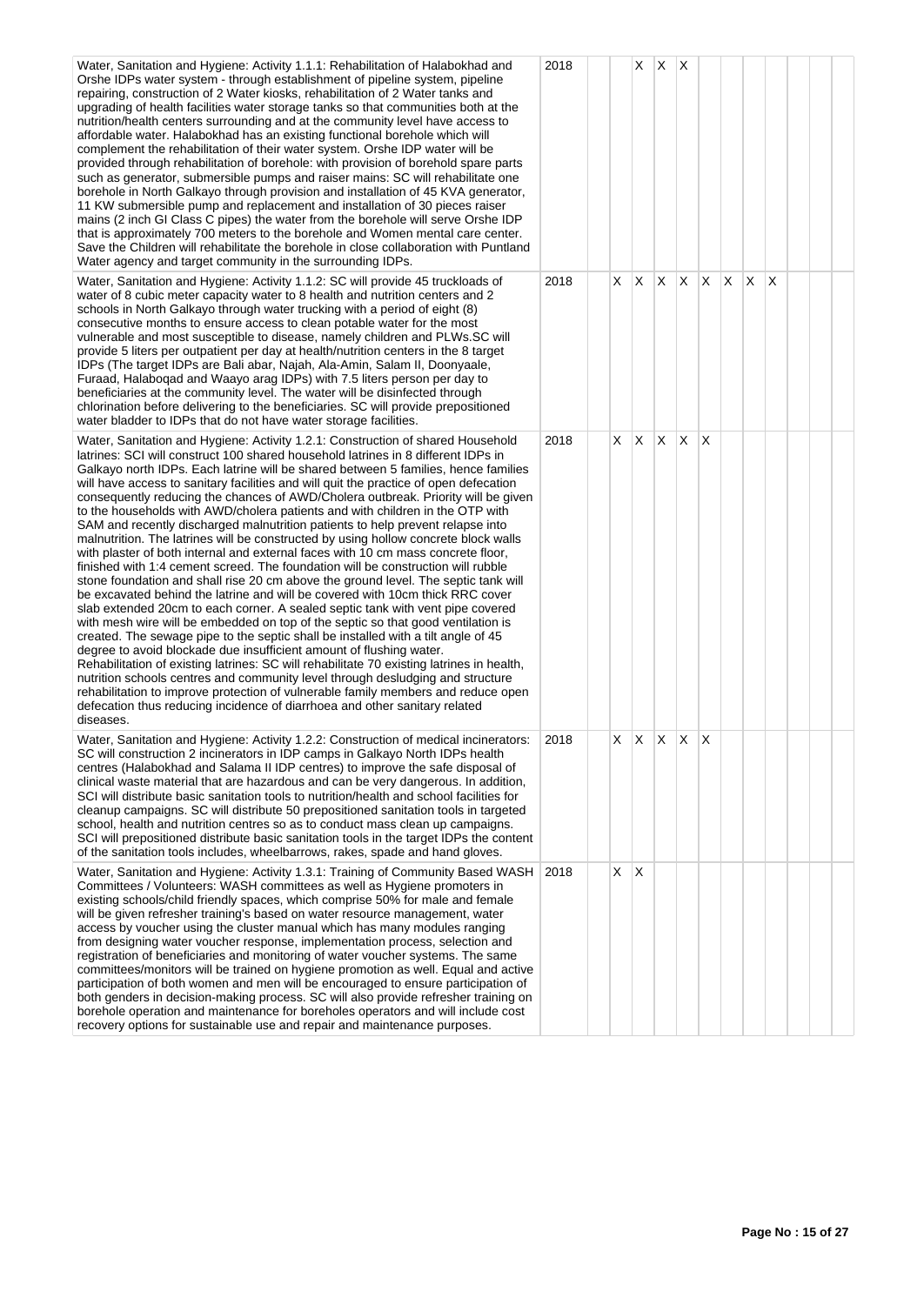| Water, Sanitation and Hygiene: Activity 1.3.2: Standard Hygiene Promotion<br>Sessions: Hygiene Promotion sessions will be carried out through 40 hygiene<br>promotion volunteers identified from the targeted communities and trained on basic<br>hygiene promotion, Child to Child (C2C) through schools, and basic steps of<br>participatory hygiene and sanitation transformation (PHAST), which are<br>appropriate for emergency situations. Hygiene promotion sessions will be<br>conducted at household and community level with the help of community hygiene<br>promotion volunteers. Men, women and children will be targeted during hygiene<br>promotion sessions (by both male and female community volunteers) to ensure<br>that there is consistency and consensus in the household on positive hygiene<br>practices. The key approach will be the use of public gatherings and focus group<br>discussions (where men and women will work together), and hygiene messages<br>will focus on good personal hygiene practices, treatment of drinking water at Point-<br>of-Use (POU), safe handling of water for consumption, good use/maintenance of<br>latrines (and ending open defecation), safe disposal of children excreta and hand<br>washing with soap at the 4 critical times as well as menstrual hygiene practices.10<br>Hygiene volunteers will be given \$50 as incentives for the period of 4 month<br>(20x100x4=\$8000) while the remaining balance of 2000 will be used to carryout<br>mobilization of 10 campaigns on practical demonstrations on the proper use of<br>household water treatment options (e.g. Aqua tabs) as well as practical hand<br>washing activities carried publicly. | 2018 | X. | $\mathsf{X}$ | $X$ $X$ |  |  |  |  |
|-------------------------------------------------------------------------------------------------------------------------------------------------------------------------------------------------------------------------------------------------------------------------------------------------------------------------------------------------------------------------------------------------------------------------------------------------------------------------------------------------------------------------------------------------------------------------------------------------------------------------------------------------------------------------------------------------------------------------------------------------------------------------------------------------------------------------------------------------------------------------------------------------------------------------------------------------------------------------------------------------------------------------------------------------------------------------------------------------------------------------------------------------------------------------------------------------------------------------------------------------------------------------------------------------------------------------------------------------------------------------------------------------------------------------------------------------------------------------------------------------------------------------------------------------------------------------------------------------------------------------------------------------------------------------------------------------------------------------|------|----|--------------|---------|--|--|--|--|
| Water, Sanitation and Hygiene: Activity 1.3.3: Hygiene promotion in schools<br>through training of school aged Children: Establishment and strengthening School<br>hygiene clubs through Child Hygiene and Sanitation training (CHAST): In addition,<br>the project will carry out 10 Children's Hygiene And Sanitation Training (CHAST) in<br>schools and later link to SC's long-term education program. This approach seeks<br>to target pupils in schools as primary drivers of behavior change in hygiene<br>practices amongst peers, within their families and in their immediate<br>neighborhoods. The CHAST approach will also be used to organize student<br>competitions on hygiene themes and messages that will be advanced through<br>poems, songs and plays relevant in the social context. SC will adopt the cluster<br>IEC materials which will be used to deliver issue specific knowledge and promote<br>safer practices towards improved WASH outcomes. The material will be distributed<br>to all target schools in Galkayo north IDPs camps.                                                                                                                                                                                                                                                                                                                                                                                                                                                                                                                                                                                                                                                       | 2018 | X  | $\mathsf{X}$ |         |  |  |  |  |
| Water, Sanitation and Hygiene: Activity 1.3.4: SCI will procure 520 emergency<br>hygiene kits and will be distributed to 520 families in Galkayo North IDPs. Hygiene<br>Promotion staff and volunteers will conduct demonstrations on practical hand<br>washing techniques to promote better hand washing practices and at the same<br>time provide hygiene kits including aqua tabs, sanitary pads, 2 jerry cans(20L) and<br>laundry soaps. During selecting of households (those with children admitted into<br>TSFP and OTP) will be prioritized, in effort to promote good hygiene practice<br>hence reduce the risks of relapse into malnutrition, and also cause sanitation<br>related disease outbreaks. Each kit containing 2 jerry cans (20L), handwashing                                                                                                                                                                                                                                                                                                                                                                                                                                                                                                                                                                                                                                                                                                                                                                                                                                                                                                                                                     | 2018 | X  | $\times$     |         |  |  |  |  |

# local shield. **OTHER INFO**

## **Accountability to Affected Populations**

soap, 10 pcs of laundry soap, 200 pieces of Aqua-tabs and underwear with 2mx2m

Accountability to beneficiaries will focus on extensive sharing of information about this program in terms of what it is aimed at achieving, avenues for community participation and mechanisms for beneficiaries to give feedback or log complaints upon dissatisfaction. In terms of participation, beneficiaries are given information on activities or processes in which they can participate and are invited to participate. Some of the activities where beneficiaries participate include identification of community needs and priorities, selection of beneficiaries, monitoring and evaluation of the program. Specific attention to mechanisms for child participation are created. The program will establish community preferred mechanisms for giving feedback during the different formative assessment activities. Based on the findings, appropriate feedback and complaints mechanisms will be put in place to gather feedback that will be used to improve the program and the overall response.

## **Implementation Plan**

SCI will implement this as an integrated project whereby beneficiaries will benefit from multiple activities to address their multi-dimensional and integrated needs.

HEALTH: Primary healthcare services will be provided through IERTs. The team will be equipped with essential drugs, vaccines, and the necessary medical equipment and supplies. Qualified MOH staff will provide outpatient consultations, including diagnosis and treatment of common illnesses. Children <5 and PLW will also be screened for malnutrition during consultations and referred to nutrition services accordingly. Pregnant women will antenatal care (ANC), postnatal care (PNC), and referral for birth complications. Disease surveillance records will be reported to the MOH on a weekly basis to ensure potential outbreaks are detected, investigated and controlled. The capacity of the health workers and volunteers will be strengthened to ensure quality programming through refresher training on IMCI, EPI and BEmONC and regular supportive supervision.

NUTRITION: Nutrition services will also be delivered through the IERTs. To enhance early detection and timely referral of malnutrition cases, SC will establish and train Community Nutrition Volunteers (CNVs) who undertake screening of children <5yr and Pregnant & Lactating Women (PLW) using the Mid-Upper Arm Circumference (MUAC) measurement, checking for oedema and visible signs of malnutrition for infants <6m. Children and PLW are also routinely screened during outpatient consultations at our health clinics. Each child will receive a 2-week supply of Ready to Use Supplementary Food (RUSF), deworming tablets and vitamin A supplementation SAM cases with medical complications are referred to the nearest stabilization centre where they receive intensive in-patient care and treatment. This will be complemented by IYCF-E promotion with parents and caregivers. Nutrition services are provided at the same facilities health facilities to ensure integration of services and referrals between health and nutrition.

WASH: As highlighted above, SC has a specific focus on AWD/cholera prevention and as such will focus on improved access to clean drinking water through the rehabilitation of existing water infrastructures including water storage tanks, water points and pipeline extension in the IDPs and the provision of clean water to mobile IERTs, and schools within the IDPs. This will be complemented by the construction of shared household latrines and hygiene promotion, including the distribution of hygiene kits. This will also help to address some of the root causes of morbidity and malnutrition among vulnerable groups.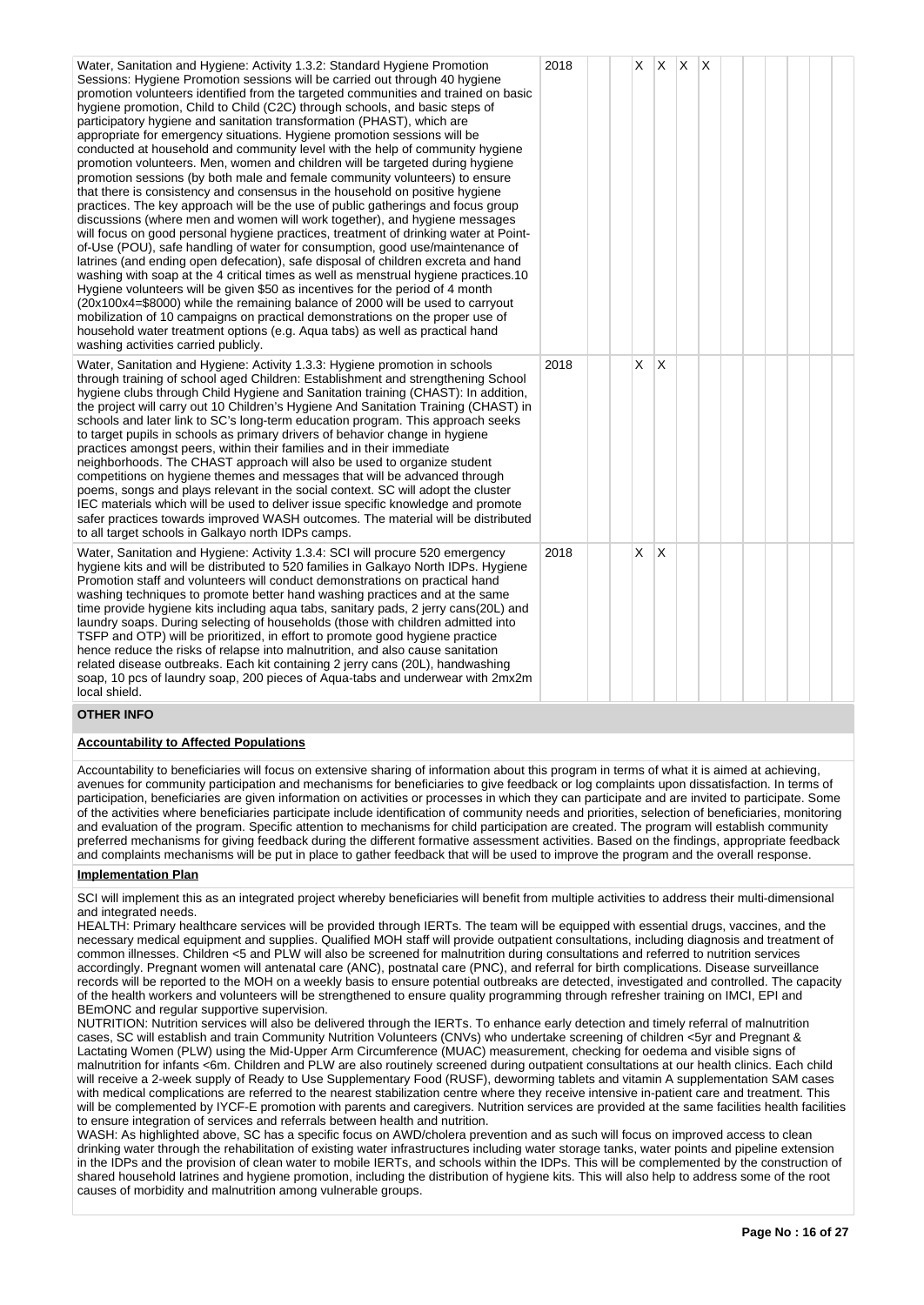## **Coordination with other Organizations in project area**

| Name of the organization                                                                                                                                                                                               | Areas/activities of collaboration and rationale                                                                                                                                                                                                                                                                                                                                                                                                                                                                                                                                                                                                                                                                                                                                                                                                                                                                                    |
|------------------------------------------------------------------------------------------------------------------------------------------------------------------------------------------------------------------------|------------------------------------------------------------------------------------------------------------------------------------------------------------------------------------------------------------------------------------------------------------------------------------------------------------------------------------------------------------------------------------------------------------------------------------------------------------------------------------------------------------------------------------------------------------------------------------------------------------------------------------------------------------------------------------------------------------------------------------------------------------------------------------------------------------------------------------------------------------------------------------------------------------------------------------|
| World Health Organisation (WHO), Health Cluster, Ministry of<br>Health, UNICEF, WFP, UNOCHA, Food Security Cluster, WASH<br>Cluster, HADMA Somalia Disaster Management Agency and local<br>drought response committees | Coordination of the response activities and oversight and disease<br>early warning system, Coordination of the response activities and<br>cluster approach and disease early warning system, Coordination of<br>the response, joint monitoring and supervision, allocation of<br>supplies, Supplies and cluster coordination, Supplies and cluster<br>coordination, Coordination of the response activities by providing and<br>getting regular drought response updates, Coordination of the<br>response activities and oversight and market price monitoring and<br>early warning system, Joint mapping and site identification will be<br>undertaken with cluster partners in the proposed locations to ensure<br>no sites are duplicated. Regular meetings both bilateral and cluster<br>will be conducted to update on the progress., Regular updates and<br>Information sharing regarding the drought affected beneficiaries |
|                                                                                                                                                                                                                        |                                                                                                                                                                                                                                                                                                                                                                                                                                                                                                                                                                                                                                                                                                                                                                                                                                                                                                                                    |

## **Environment Marker Of The Project**

A+: Neutral Impact on environment with mitigation or enhancement

#### **Gender Marker Of The Project**

2a- The project is designed to contribute significantly to gender equality

#### **Justify Chosen Gender Marker Code**

SC Somalia is dedicated to ensuring all our programs, across all the thematic sectors, are gender sensitive as a minimum, whereby we take into account the unique needs and challenges of men, women, boys and girls. Wherever possible, SC strives to also tackle the root causes of gender inequality and make our programs gender transformative. To ensure gender equality integration there are two gender focal points in the SC Somalia, as well as a regional Gender Advisor in Nairobi, to provide technical support to the project design and implementation. SC has a gender equality policy and is guided by a set of guiding principles for gender equality integration. SC promotes gender balance in staffing and organizational leadership as best as possible. Based on our gender analysis, lessons learned and good practices from previous interventions, this project will:

• High levels of community mobilization is employed through Community Health Volunteers (50%F), which act as a linkage between the community and the health facilities and support improved health seeking behavior, and increased demand and service use by helping women and their families to know what services are available and the benefits to their health and wellbeing. CNVs are trusted community members and this helps to ease concerns that may arise around health center utilization. CNVs are both women and men, in order to engage women, men, girls and boys in an inclusive, participatory manner.

• SC will employ several strategies for IYCF promotion: PLW, women of child bearing age, as well as men (particularly husbands/fathers) and those who influence IYCF behavior, such as grandmothers and mothers-in-law, will all receive sensitizing messages on IYCF, so that they contribute to improving practices/changing behaviors. Men will be encouraged to play a role in IYCF promotion - through the participation of respected leaders such as religious leaders and village elder - to encourage improved health seeking behavior, breastfeeding and other key child feeding and caring practices. All the IYCF counselors working in the nutrition centers will be female. This is important due to the fact that the main targets of the nutrition program are PLWs and caretakers of the under-five. PLWs and women caretakers are more likely to build a positive relationship and feel more comfortable discussing the issues (including barriers) with another female due to the sensitivity of the topic under the cultural context.

• Women and girls will be consulted, along with other members of the community, on the best location for the construction of water points and gender segregated communal latrines.

• As women are often excluded from the public sphere and from decision making processes on issues that affect their day-to-day lives, both men and women will be selected (50/50) as WASH/water user committee members. To ensure meaningful participation of women in the committees, sensitization will be carried out with both men and women in the community, and particularly with community leaders and the committee members, to highlight the importance of women's participation, thereby encouraging their acceptance. Female committee members will also be supported in building their public speaking and decision making skills to raise their voice.

#### **Protection Mainstreaming**

Increased protection risks and violations are common in situations of drought, mostly as a consequence of the disaster and ensuing displacement, but also due to the increased stress disaster creates in a community and fragmentation of informal protection structures. Save the Children implements do-no-harm principle in its entire humanitarian and development work. This is ensured through the quality benchmarks that have been developed for all the specific activities carried out by the organization. Save the Children promotes impartiality at the heart of its work, and this is reflected in our Code of Conduct signed by Save the Children staff, as well as MOH health facility personnel, and it is included in MOUs with the MOH and community groups. Health and nutrition services at both the facility and community level are provided on based need and vulnerability criteria, regardless of religion, socio-economic status, sex or clan. For activities requiring beneficiary selection/targeting, beneficiary selection will be conducted through project committees with adequate knowledge on the target population, their needs, conflict dynamics and vulnerability of different groups. Use of community structures will ensure the project does not cause conflict or escalate existing tensions through unfair targeting processes.

Children who come into contact with Save the Children as a result of our activities must be safeguarded to the maximum possible extent from deliberate or inadvertent actions and failings that place them at risk of child abuse, sexual exploitation, injury and any other harm. This responsibility falls upon all of our staff and representatives and is reflected across many policies. This duty of care is enshrined in our Child Safeguarding Policy. All staff are required to undertake child safeguarding training as part of their induction process and are required to sign and adhere to the child safeguarding policy. The Policy requires that everyone associated with the organization is aware of their obligations and responds appropriately to issues of child abuse and the sexual exploitation of children. In this way we make Save the Children safe for children and by creating a child safe organisation; we honour their rights and our aspirations.

## **Country Specific Information**

#### **Safety and Security**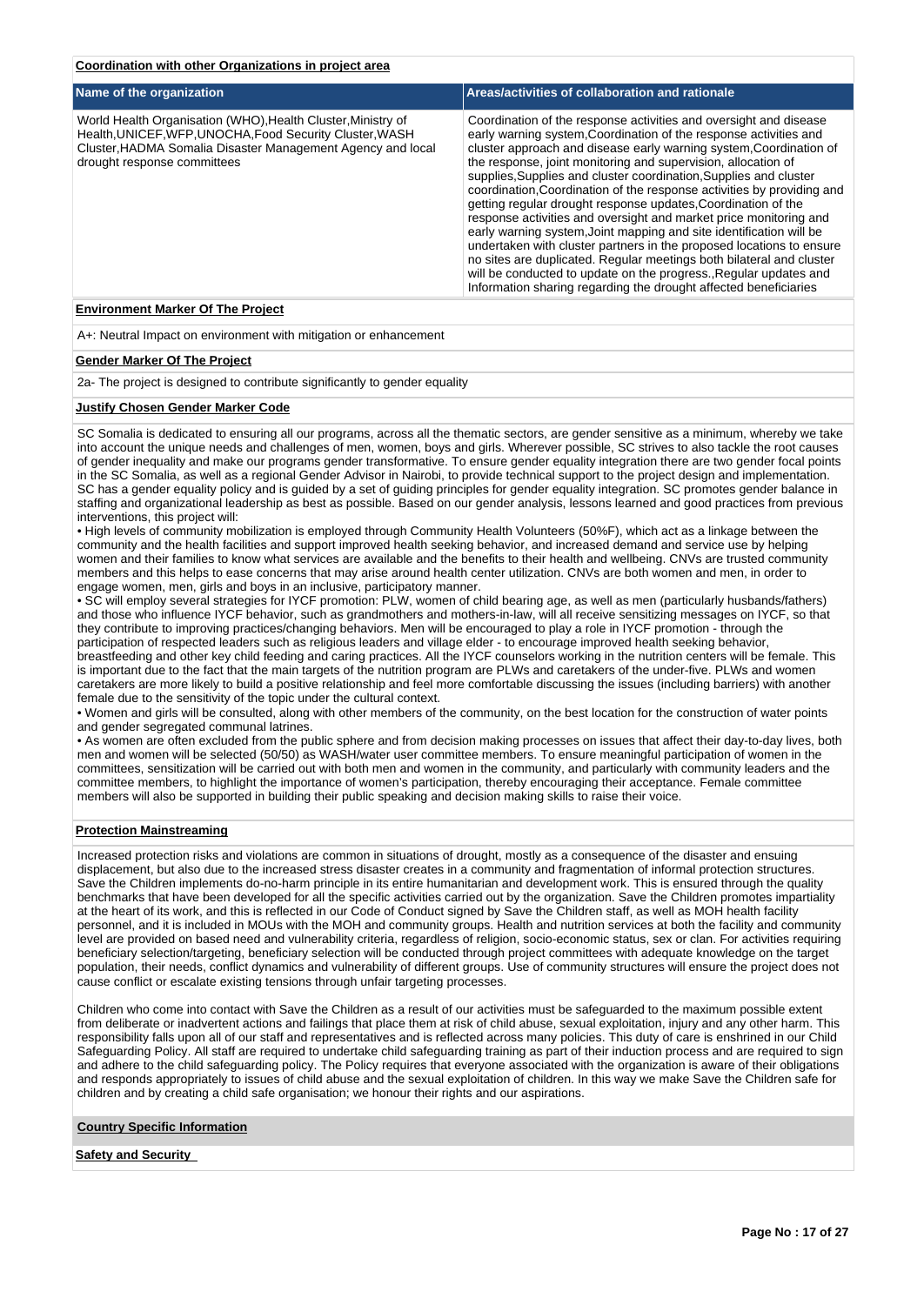Save the Children currently has access to the target project locations and robust security measures are implemented to ensure staff safety. These include information gathering, community acceptance, use of national staff with good knowledge of the area and liaison with other agencies. Save the Children's safety & security manual outlines procedures for managing an emergency or incident. This is complemented by a country specific safety and security management plan. We have a fully-fledged safety and security department centrally led by the Head of Safety & Security who oversees a team of dedicated area security managers based in each area office. Weekly staff meetings are held at both Nairobi and field level which include updating all staff about security incidents, how these impact our programmes and staff, and the decisions/actions taken. The safety and security team work closely with the regional security forums as well as national security bodies such as the NSP (NGO security programme), UNDSS (UN department for safety and security) and the local security authorities to access security information for early warning and early action. All staff are required to complete Personal Safety & Security training course as part of their induction; receive Basic First Aid training at least twice a year, and Psychological First Aid training at least once a year; and newly recruited staff must participate in a Resilience Profiling Training prior to starting their mission. Traumatic and Stress Management Training is required for Managers running programmes so they are able to support their junior staff. All staff, both national and expat, are provided with comprehensive health insurance and personal accident and disability insurance.

## **Access**

Save the Children currently has access to North Gaalkacyo IDPs but will continue to participate in the regular INGO – Donor – UN coordination group that is monitoring humanitarian access in critical areas of Somalia. Should access to the area of intervention (or parts of it) be limited due to political/military events/decisions Save the Children will do everything possible to negotiate access without compromising security. Should the area become and remain inaccessible Save the Children will discuss with the donor about further procedures.

# **BUDGET**

| Code           | <b>Budget Line Description</b>            |           | D / S Quantity | Unit<br>cost | <b>Duration</b><br>Recurran<br>ce | %<br>charged<br>to CHF | <b>Total Cost</b> |
|----------------|-------------------------------------------|-----------|----------------|--------------|-----------------------------------|------------------------|-------------------|
|                | 1. Supplies (materials and goods)         |           |                |              |                                   |                        |                   |
| <b>NA</b>      | <b>NA</b>                                 | <b>NA</b> | $\pmb{0}$      | 0.00         | $\mathsf 0$                       | $\pmb{0}$              | 0.00              |
|                | <b>NA</b>                                 |           |                |              |                                   |                        |                   |
|                | <b>Section Total</b>                      |           |                |              |                                   |                        | 0.00              |
|                | 2. Transport and Storage                  |           |                |              |                                   |                        |                   |
| <b>NA</b>      | <b>NA</b>                                 | <b>NA</b> | 0              | 0.00         | $\pmb{0}$                         | $\pmb{0}$              | 0.00              |
|                | <b>NA</b>                                 |           |                |              |                                   |                        |                   |
|                | <b>Section Total</b>                      |           |                |              |                                   |                        | 0.00              |
|                | 3. International Staff                    |           |                |              |                                   |                        |                   |
| <b>NA</b>      | <b>NA</b>                                 | <b>NA</b> | $\pmb{0}$      | 0.00         | $\pmb{0}$                         | $\pmb{0}$              | 0.00              |
|                | <b>NA</b>                                 |           |                |              |                                   |                        |                   |
|                | <b>Section Total</b>                      |           |                |              |                                   |                        | 0.00              |
| 4. Local Staff |                                           |           |                |              |                                   |                        |                   |
| <b>NA</b>      | <b>NA</b>                                 | <b>NA</b> | 0              | 0.00         | $\pmb{0}$                         | $\pmb{0}$              | 0.00              |
|                | <b>NA</b>                                 |           |                |              |                                   |                        |                   |
|                | <b>Section Total</b>                      |           |                |              |                                   |                        | 0.00              |
|                | 5. Training of Counterparts               |           |                |              |                                   |                        |                   |
| <b>NA</b>      | <b>NA</b>                                 | <b>NA</b> | 0              | 0.00         | $\mathbf 0$                       | $\pmb{0}$              | 0.00              |
|                | <b>NA</b>                                 |           |                |              |                                   |                        |                   |
|                | <b>Section Total</b>                      |           |                |              |                                   |                        | 0.00              |
|                | 6. Contracts (with implementing partners) |           |                |              |                                   |                        |                   |
| <b>NA</b>      | <b>NA</b>                                 | <b>NA</b> | $\pmb{0}$      | 0.00         | 0                                 | $\mathbf 0$            | 0.00              |
|                | <b>NA</b>                                 |           |                |              |                                   |                        |                   |
|                | <b>Section Total</b>                      |           |                |              |                                   |                        | 0.00              |
|                | 7. Other Direct Costs                     |           |                |              |                                   |                        |                   |
| <b>NA</b>      | <b>NA</b>                                 | <b>NA</b> | $\mathbf 0$    | 0.00         | 0                                 | $\mathbf 0$            | 0.00              |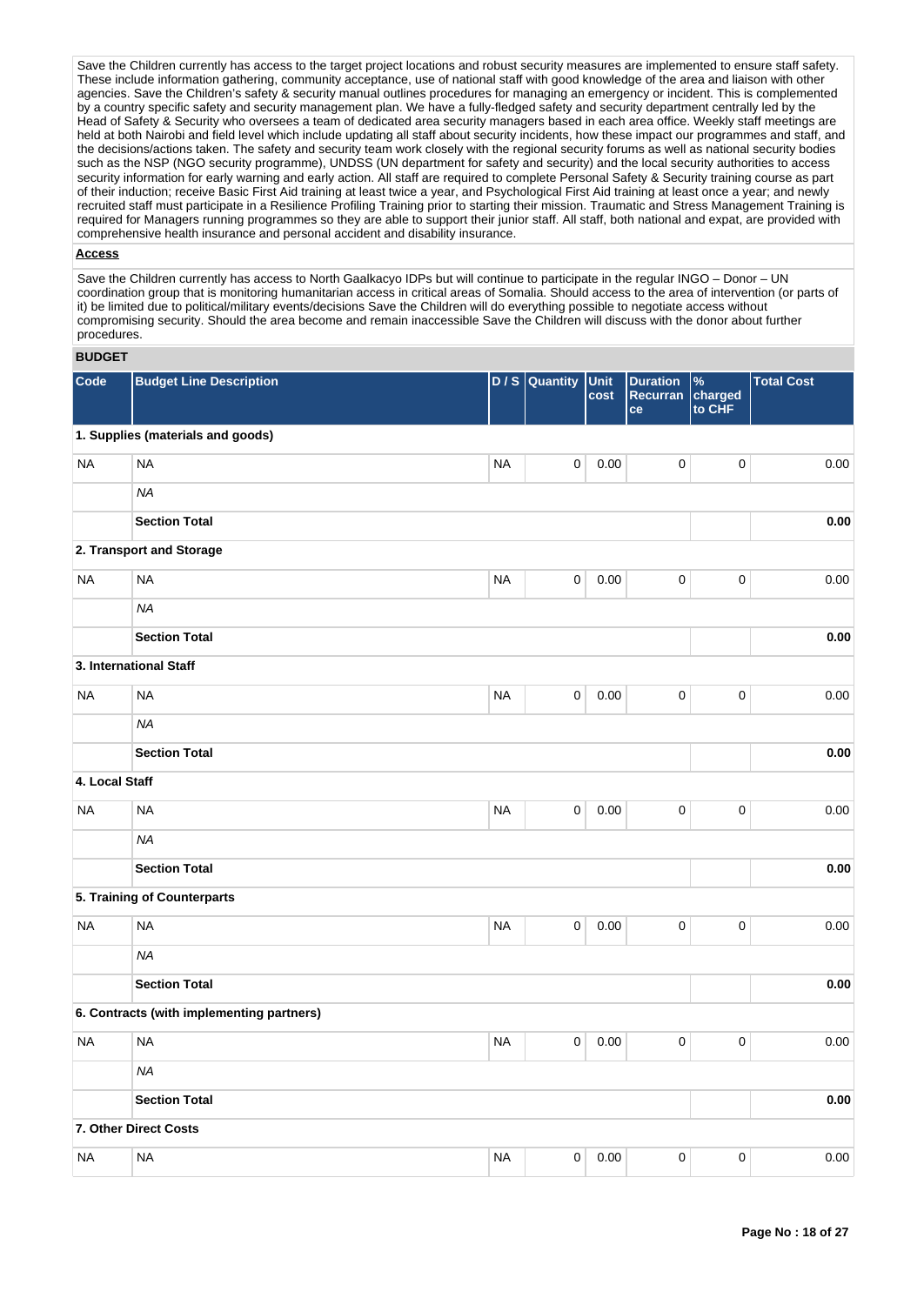|                   | <b>NA</b>                                                    |           |                |      |             |             |      |
|-------------------|--------------------------------------------------------------|-----------|----------------|------|-------------|-------------|------|
|                   | <b>Section Total</b>                                         |           |                |      |             |             | 0.00 |
| 8. Indirect Costs |                                                              |           |                |      |             |             |      |
| <b>NA</b>         | <b>NA</b>                                                    | <b>NA</b> | $\mathbf 0$    | 0.00 | $\mathsf 0$ | $\mathbf 0$ | 0.00 |
|                   | <b>NA</b>                                                    |           |                |      |             |             |      |
|                   | <b>Section Total</b>                                         |           |                |      |             |             | 0.00 |
|                   | 11. A:1 Staff and Other Personnel Costs: International Staff |           |                |      |             |             |      |
| <b>NA</b>         | <b>NA</b>                                                    | <b>NA</b> | $\pmb{0}$      | 0.00 | $\mathsf 0$ | $\mathsf 0$ | 0.00 |
|                   | <b>NA</b>                                                    |           |                |      |             |             |      |
|                   | <b>Section Total</b>                                         |           |                |      |             |             | 0.00 |
|                   | 12. A:1 Staff and Other Personnel Costs: Local Staff         |           |                |      |             |             |      |
| <b>NA</b>         | <b>NA</b>                                                    | <b>NA</b> | 0              | 0.00 | 0           | $\pmb{0}$   | 0.00 |
|                   | <b>NA</b>                                                    |           |                |      |             |             |      |
|                   | <b>Section Total</b>                                         |           |                |      |             |             | 0.00 |
|                   | 13. B:2 Supplies, Commodities, Materials                     |           |                |      |             |             |      |
| <b>NA</b>         | <b>NA</b>                                                    | <b>NA</b> | 0              | 0.00 | 0           | $\pmb{0}$   | 0.00 |
|                   | <b>NA</b>                                                    |           |                |      |             |             |      |
|                   | <b>Section Total</b>                                         |           |                | 0.00 |             |             |      |
| 14. C:3 Equipment |                                                              |           |                |      |             |             |      |
| <b>NA</b>         | <b>NA</b>                                                    | <b>NA</b> | 0              | 0.00 | 0           | 0           | 0.00 |
|                   | <b>NA</b>                                                    |           |                |      |             |             |      |
|                   | <b>Section Total</b>                                         |           |                | 0.00 |             |             |      |
|                   | 15. D:4 Contractual Services                                 |           |                |      |             |             |      |
| <b>NA</b>         | <b>NA</b>                                                    | <b>NA</b> | 0              | 0.00 | 0           | $\mathbf 0$ | 0.00 |
|                   | <b>NA</b>                                                    |           |                |      |             |             |      |
|                   | <b>Section Total</b>                                         |           |                |      |             |             | 0.00 |
| 16. E:5 Travel    |                                                              |           |                |      |             |             |      |
| <b>NA</b>         | <b>NA</b>                                                    | <b>NA</b> | $\overline{0}$ | 0.00 | $\pmb{0}$   | $\mathbf 0$ | 0.00 |
|                   | <b>NA</b>                                                    |           |                |      |             |             |      |
|                   | <b>Section Total</b>                                         |           |                |      |             |             | 0.00 |
|                   | 17. F:6 Transfers and Grants to Counterparts                 |           |                |      |             |             |      |
| <b>NA</b>         | <b>NA</b>                                                    | <b>NA</b> | $\overline{0}$ | 0.00 | $\pmb{0}$   | $\mathbf 0$ | 0.00 |
|                   | <b>NA</b>                                                    |           |                |      |             |             |      |
|                   | <b>Section Total</b>                                         |           |                |      |             |             | 0.00 |
|                   | 18. G:7 General Operating and Other Direct Costs             |           |                |      |             |             |      |
| <b>NA</b>         | <b>NA</b>                                                    | <b>NA</b> | $\mathbf 0$    | 0.00 | $\mathsf 0$ | $\mathsf 0$ | 0.00 |
|                   | <b>NA</b>                                                    |           |                |      |             |             |      |
|                   | <b>Section Total</b>                                         |           |                |      |             |             | 0.00 |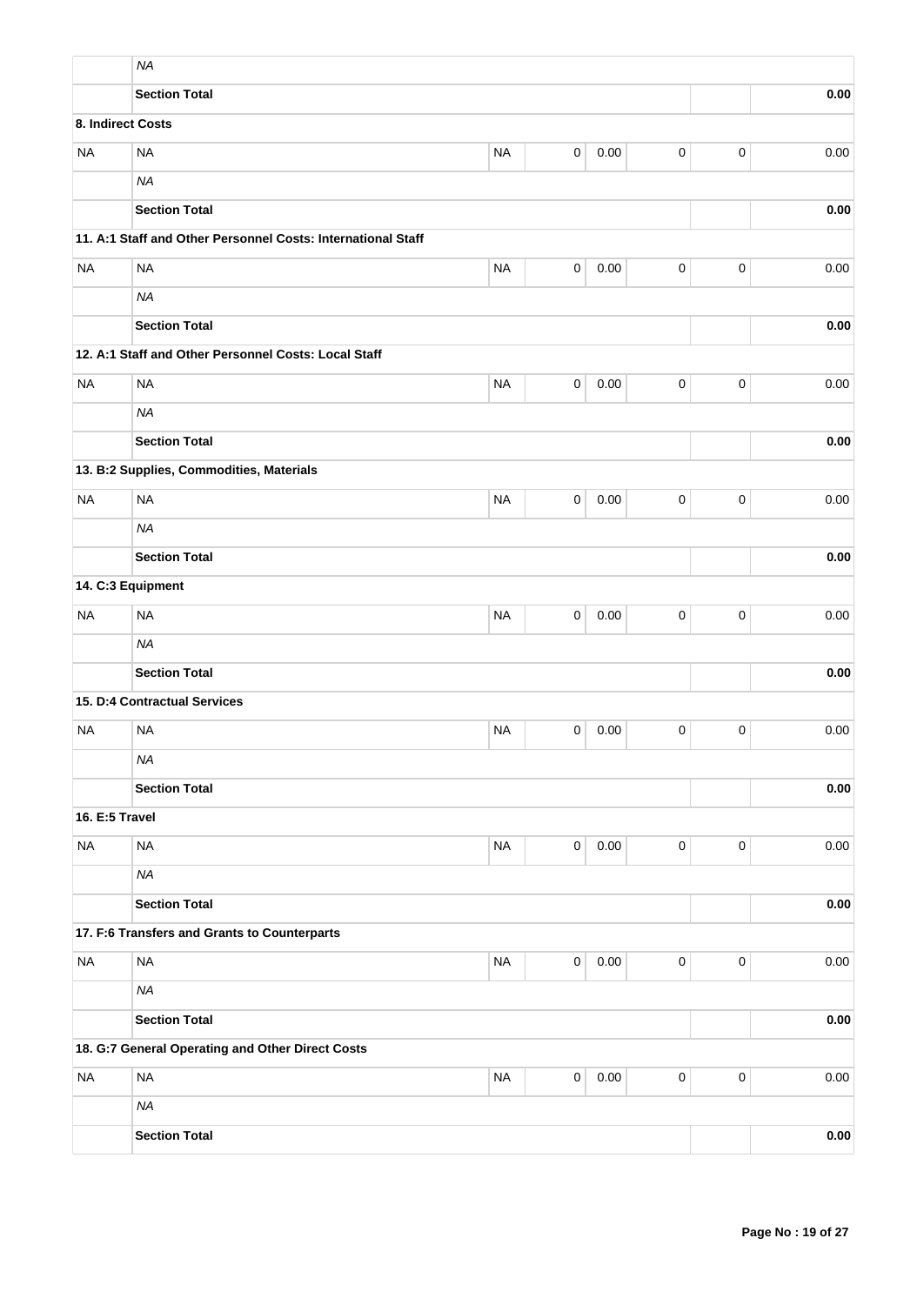|      | 19. H.8 Indirect Programme Support Costs                                                                                                                                                                                                                                                                                                                                                                                                                                                                                                                                                                                                                                                                                                                                                                                                                                                     |     |   |                         |    |        |           |
|------|----------------------------------------------------------------------------------------------------------------------------------------------------------------------------------------------------------------------------------------------------------------------------------------------------------------------------------------------------------------------------------------------------------------------------------------------------------------------------------------------------------------------------------------------------------------------------------------------------------------------------------------------------------------------------------------------------------------------------------------------------------------------------------------------------------------------------------------------------------------------------------------------|-----|---|-------------------------|----|--------|-----------|
| NA   | NA                                                                                                                                                                                                                                                                                                                                                                                                                                                                                                                                                                                                                                                                                                                                                                                                                                                                                           | NA. | 0 | 0.00                    | 0  | 0      | 0.00      |
|      | ΝA                                                                                                                                                                                                                                                                                                                                                                                                                                                                                                                                                                                                                                                                                                                                                                                                                                                                                           |     |   |                         |    |        |           |
|      | <b>Section Total</b>                                                                                                                                                                                                                                                                                                                                                                                                                                                                                                                                                                                                                                                                                                                                                                                                                                                                         |     |   |                         |    |        | 0.00      |
|      | 20. Staff and Other Personnel Costs                                                                                                                                                                                                                                                                                                                                                                                                                                                                                                                                                                                                                                                                                                                                                                                                                                                          |     |   |                         |    |        |           |
| 1.1  | Health/Nutrition/WASH Technical Specialist                                                                                                                                                                                                                                                                                                                                                                                                                                                                                                                                                                                                                                                                                                                                                                                                                                                   | D   |   | 3 5,672<br>.67          | 12 | 3.00   | 6,126.48  |
|      | The three Health/Nutrition/WASH technical Specialists based in Hargeisa and Garowe will be responsible for project design<br>ensuring the implementation is in line with the minimum international standards in place to include Sphere standards. Will be<br>giving overall technical support to the project manager for both health, nutrition and WASH projects. The unit cost is \$5,672.67<br>which is inclusive of medical, terminal grants and eid bonus in accordance with the Save The Children policy and SHF will<br>contribute 3% over the life of the project.                                                                                                                                                                                                                                                                                                                  |     |   |                         |    |        |           |
| 1.2  | Health/Nutrition/WASH Program Manager                                                                                                                                                                                                                                                                                                                                                                                                                                                                                                                                                                                                                                                                                                                                                                                                                                                        | D   |   | 3   4,000<br>.00        | 12 | 15.00  | 21,600.00 |
|      | The three Health/Nutrition/WASH Programme Managers based in Puntland will have the overall responsibility of ensuring quality<br>reporting of Health, Nutrition and WASH projects in Puntland and provide support to the program staff by building capacity,<br>management of supplies, reporting through the database and coordination, thus Health/Nutrition/WASH Programme manager will<br>expect to extend support to SHF project team and dedicate part of his time to the quality programming. He/she will manage the<br>project budgets and the staff by ensuring the submission of timely narrative project reports in compliance with Save The Children<br>and donor compliance. The unit cost is \$4,000 which is inclusive of medical, terminal grants and eid bonus in accordance with the<br>Save the Children policy and SHF will contribute 15% over the life of the project. |     |   |                         |    |        |           |
| 1.3  | <b>Health/Nutrition Officer</b>                                                                                                                                                                                                                                                                                                                                                                                                                                                                                                                                                                                                                                                                                                                                                                                                                                                              | D   |   | $1 \mid 1,400$<br>.00   | 12 | 100.00 | 16,800.00 |
|      | The Health/Nutrition Project Officer will be based in Galkacyo will be responsible for the day to day project implementation, follow<br>up of the Nurses, midwives and OTP/TSFP staff, provide technical support, capacity building of Ministry of Health staff. The unit<br>cost is \$1,400 which is inclusive of terminal grants, medical and eid bonus and SHF will contribute 100%.                                                                                                                                                                                                                                                                                                                                                                                                                                                                                                      |     |   |                         |    |        |           |
| 1.4  | <b>Health and Nutrition Supervisor</b>                                                                                                                                                                                                                                                                                                                                                                                                                                                                                                                                                                                                                                                                                                                                                                                                                                                       | D   |   | 2   500.0<br>0          | 12 | 100.00 | 12,000.00 |
|      | The two Health and Nutrition Supervisors will be directly responsible for the mobile teams and will be supervising them on a day<br>to day basis ensuring the team adheres to protocol and produces the daily/weekly OTP/TSFP/health site reports. The unit cost is<br>\$500 for 12 months and SHF will contribute 100%.                                                                                                                                                                                                                                                                                                                                                                                                                                                                                                                                                                     |     |   |                         |    |        |           |
| 1.5  | Nurse OTP/TSFP                                                                                                                                                                                                                                                                                                                                                                                                                                                                                                                                                                                                                                                                                                                                                                                                                                                                               | D   |   | 4 400.0<br>0            | 12 | 100.00 | 19,200.00 |
|      | The four OTP/TSFP nurses will perform day to day work of treatment and medical check of children with SAM/MAM at the sites<br>and provide the treatment/refer cases that need referral to health facilities, the cost/incentive (equivalent to current) of nurses will<br>be covered from SHF grant. The unit cost is \$400 for 12 months and SHF will contribute 100% over the life of the award.                                                                                                                                                                                                                                                                                                                                                                                                                                                                                           |     |   |                         |    |        |           |
| 1.6  | Measurers/Screeners                                                                                                                                                                                                                                                                                                                                                                                                                                                                                                                                                                                                                                                                                                                                                                                                                                                                          | D   |   | 4 200.0<br>0            | 12 | 100.00 | 9,600.00  |
|      | Four Measurers (two per team) will be responsible for screening children and pregnant and lactating mothers in Galkacyo<br>Internally Displaced Person sites by taking their anthropometric measures, and identify children and pregnant and lactating<br>mothers who are eligible to the program- they will take MUAC, weight, height following correct procedure as per the guideline.<br>The unit cost is \$200 for 12 months and SHF will contribute 100% over the life of the award.                                                                                                                                                                                                                                                                                                                                                                                                    |     |   |                         |    |        |           |
| 1.7  | <b>Community Mobilizer</b>                                                                                                                                                                                                                                                                                                                                                                                                                                                                                                                                                                                                                                                                                                                                                                                                                                                                   | D   |   | 2 200.0<br>0            | 12 | 100.00 | 4,800.00  |
|      | Two Community Mobilizers will be responsible for community mobilization and supervision of Community Nutrition Volunteers.<br>The unit cost is \$200 SHF will contribute 100% for 12 months.                                                                                                                                                                                                                                                                                                                                                                                                                                                                                                                                                                                                                                                                                                 |     |   |                         |    |        |           |
| 1.8  | <b>IYCF</b> counselors                                                                                                                                                                                                                                                                                                                                                                                                                                                                                                                                                                                                                                                                                                                                                                                                                                                                       | D   |   | 2 200.0<br><sup>0</sup> | 12 | 100.00 | 4,800.00  |
|      | Two IYCF Counsellors will be primarily responsible for IYCF promotion and counselling. They will provide counselling for mothers<br>with difficulties in adapting optimal IYCF practices; do follow up with mothers, responsible for conducting IYCF promotion<br>sessions in the treatment centers and in the community. They will also responsible to support the recruitment of mother<br>supporting groups, provide training and continues support. The unit cost is \$200 and SHF will contribute 100% over the life of the<br>award for 12 months.                                                                                                                                                                                                                                                                                                                                     |     |   |                         |    |        |           |
| 1.9  | Dispenser                                                                                                                                                                                                                                                                                                                                                                                                                                                                                                                                                                                                                                                                                                                                                                                                                                                                                    | D   |   | 2 200.0<br>0            | 12 | 100.00 | 4,800.00  |
|      | Two Dispensers will be primarily responsible for distribution, recording and reporting of all Nutrition and health supplies and<br>Systematic treatment at the sites. They will educate beneficiaries on the correct use of health and nutrition supplies. They will<br>also responsible to safe guarding of all supplies in the site . The unit cost is \$200 for 12 months and SHF will contribute 100%<br>over the life of the award.                                                                                                                                                                                                                                                                                                                                                                                                                                                     |     |   |                         |    |        |           |
| 1.10 | Registrars                                                                                                                                                                                                                                                                                                                                                                                                                                                                                                                                                                                                                                                                                                                                                                                                                                                                                   | D   |   | 2 200.0<br>0            | 12 | 100.00 | 4,800.00  |
|      | Two registrars will be responsible for registering all children and pregnant and lactating mothers attending the sites by recording<br>their anthropometric measures, and all information of the admitted children and pregnant and lactating mothers who are eligible<br>to the program. The unit cost is \$200 for 12 months and SHF will contribute 100% over the life of the award.                                                                                                                                                                                                                                                                                                                                                                                                                                                                                                      |     |   |                         |    |        |           |
| 1.11 | Community Nutrition volunteers incentives                                                                                                                                                                                                                                                                                                                                                                                                                                                                                                                                                                                                                                                                                                                                                                                                                                                    | D   |   | 10   50.00              | 12 | 100.00 | 6,000.00  |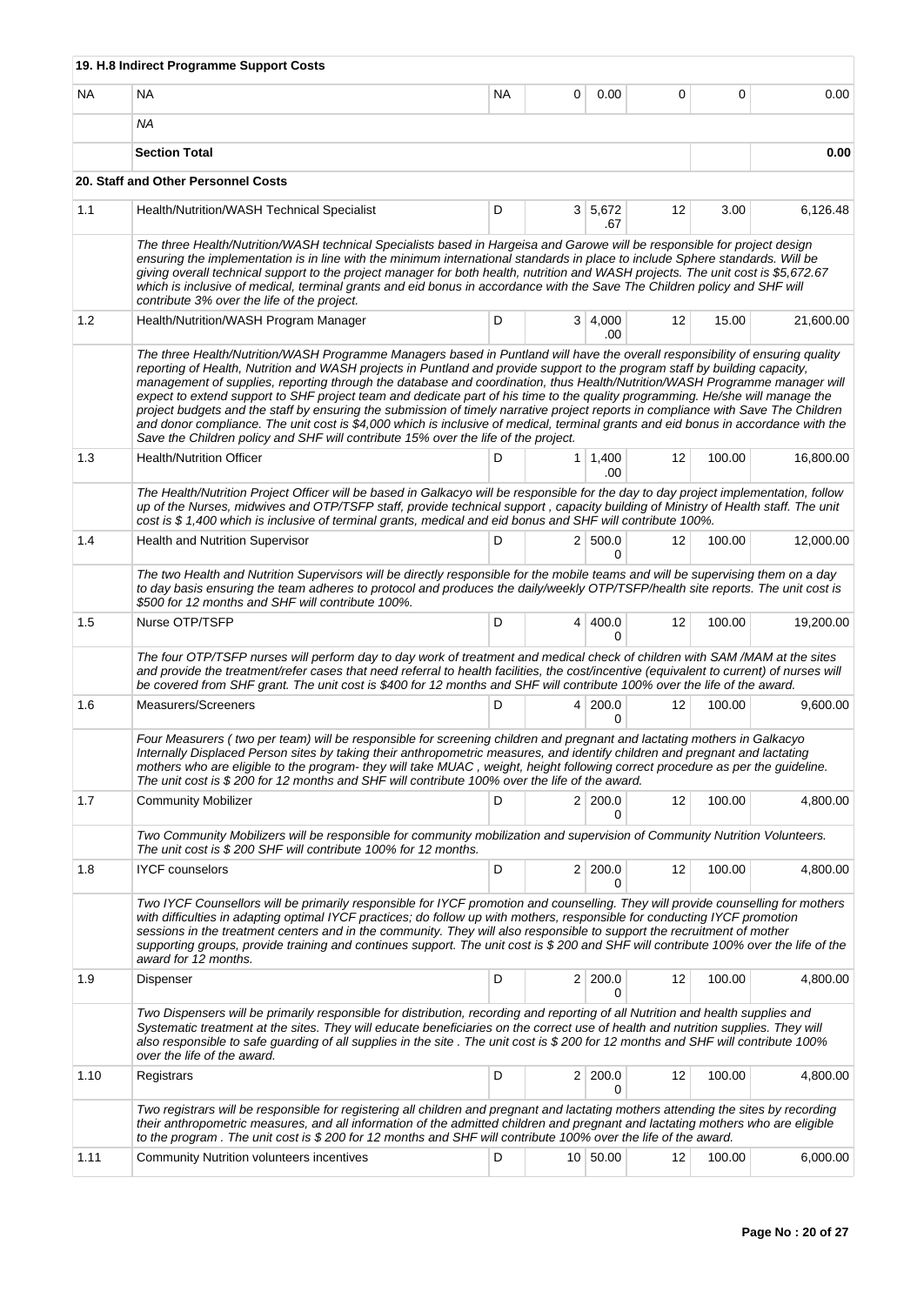|      | Community Nutrition volunteers responsible for active case finding, referral and follow-up and tracing defaulters, attached to<br>TSFP team. 10 Community Nutrition Volunteers will be recruited. They will receive \$50 per month for 12 months and SHF will<br>contribute 100% over the life of the award.                                                                                                                                                                                                                                                                                                                                                                                                                                                                                                                                                                                                                                                                                                                                                                                                                                                                                                     |   |                |                        |    |        |            |
|------|------------------------------------------------------------------------------------------------------------------------------------------------------------------------------------------------------------------------------------------------------------------------------------------------------------------------------------------------------------------------------------------------------------------------------------------------------------------------------------------------------------------------------------------------------------------------------------------------------------------------------------------------------------------------------------------------------------------------------------------------------------------------------------------------------------------------------------------------------------------------------------------------------------------------------------------------------------------------------------------------------------------------------------------------------------------------------------------------------------------------------------------------------------------------------------------------------------------|---|----------------|------------------------|----|--------|------------|
| 1.12 | Nurse(OPD nurse)                                                                                                                                                                                                                                                                                                                                                                                                                                                                                                                                                                                                                                                                                                                                                                                                                                                                                                                                                                                                                                                                                                                                                                                                 | D |                | 2 400.0<br>0           | 12 | 100.00 | 9,600.00   |
|      | The two Nurses(OPD nurse) will be involved in the provision of curative services to the communities. The unit cost is<br>\$400/months each for a period of 12 months. SHF will contribute 100% over the life of the award.                                                                                                                                                                                                                                                                                                                                                                                                                                                                                                                                                                                                                                                                                                                                                                                                                                                                                                                                                                                       |   |                |                        |    |        |            |
| 1.13 | Qualified midwives                                                                                                                                                                                                                                                                                                                                                                                                                                                                                                                                                                                                                                                                                                                                                                                                                                                                                                                                                                                                                                                                                                                                                                                               | D |                | 2 400.0<br>0           | 12 | 100.00 | 9,600.00   |
|      | The two qualified midwives will provide preventive, promote and curative care to pregnant women and lactating women<br>(antenatal and postnatal care and assistance during deliveries), recognize pregnancy related risks and refer cases in needs of<br>CEmOC services. The unit cost is \$400/months each for a period of 12 months. SHF will contribute 100% over the life of the<br>award.                                                                                                                                                                                                                                                                                                                                                                                                                                                                                                                                                                                                                                                                                                                                                                                                                   |   |                |                        |    |        |            |
| 1.14 | <b>Auxillary Nurse (EPI)</b>                                                                                                                                                                                                                                                                                                                                                                                                                                                                                                                                                                                                                                                                                                                                                                                                                                                                                                                                                                                                                                                                                                                                                                                     | D |                | 2 200.0<br>0           | 12 | 100.00 | 4,800.00   |
|      | The two Auxiliary Nurses(EPI) will assist the Nurses in giving medicines, record keeping, and performing procedures as<br>assigned. The Unit Cost \$200/Months each for a period of 12 months. SHF will contribute 100% over the life of the award.                                                                                                                                                                                                                                                                                                                                                                                                                                                                                                                                                                                                                                                                                                                                                                                                                                                                                                                                                              |   |                |                        |    |        |            |
| 1.15 | <b>WASH Officer</b>                                                                                                                                                                                                                                                                                                                                                                                                                                                                                                                                                                                                                                                                                                                                                                                                                                                                                                                                                                                                                                                                                                                                                                                              | D |                | 1 1,300<br>.00         | 12 | 100.00 | 15,600.00  |
|      | The WASH officer based in Galkacyo will be responsible for the day-to-day implementation of the project activities and will<br>provide routine supervision to the project sites and provide support to the WASH Assistant and Community Hygiene Promoters<br>volunteers. The unit cost is \$1,300 which is inclusive of medical, terminal grants and eid bonus in accordance with the Save The<br>Children policy and SHF will contribute 100% over the life of the project.                                                                                                                                                                                                                                                                                                                                                                                                                                                                                                                                                                                                                                                                                                                                     |   |                |                        |    |        |            |
| 1.16 | WASH assistant                                                                                                                                                                                                                                                                                                                                                                                                                                                                                                                                                                                                                                                                                                                                                                                                                                                                                                                                                                                                                                                                                                                                                                                                   | D | 1 <sup>1</sup> | 700.0<br>0             | 12 | 100.00 | 8,400.00   |
|      | The WASH Assistants based in Galkacyo will also be responsible for the day-to-day implementation of the project activities and<br>will ensure that all they hygiene promotion activities are implemented as per the standard. He/she will supervise the Community<br>Hygiene Promoters volunteers. The unit cost is \$700 which is inclusive of medical, terminal grants and eid bonus in accordance<br>with the Save The Children policy and SHF will contribute 100% over the life of the project.                                                                                                                                                                                                                                                                                                                                                                                                                                                                                                                                                                                                                                                                                                             |   |                |                        |    |        |            |
| 1.17 | <b>Support Staff costs</b>                                                                                                                                                                                                                                                                                                                                                                                                                                                                                                                                                                                                                                                                                                                                                                                                                                                                                                                                                                                                                                                                                                                                                                                       | S |                | 1 19,84<br>1.92        | 1  | 100.00 | 19,841.92  |
|      | This will cover support staff based in Galkacyo's time spent on this project. The total cost is \$19,841.92. The breakdown is<br>attached.                                                                                                                                                                                                                                                                                                                                                                                                                                                                                                                                                                                                                                                                                                                                                                                                                                                                                                                                                                                                                                                                       |   |                |                        |    |        |            |
| 1.18 | Country Shared Costs - International salaries (Including<br>Benefit)                                                                                                                                                                                                                                                                                                                                                                                                                                                                                                                                                                                                                                                                                                                                                                                                                                                                                                                                                                                                                                                                                                                                             | S |                | $1 \mid 49,04$<br>3.00 | 12 | 1.88   | 11,064.10  |
|      | portfolio, and they are essential to guarantee that programs are run efficiently in compliance with best practice, global policies<br>and donor and national requirements/regulations. The shared activities/tasks are primarily pertaining to the standard support<br>function such as Human Resources, Finance, Administration, Grant management, Security and Logistic. The time spent by each<br>support staff in performing tasks not specific for a grant (financial internal control, pre-selection of qualified suppliers,<br>development of internal polices - i.e. anti-fraud, child safeguarding -, coordination with peers' organization and local authorities<br>etc.) will be recorded (and documented) via the Save The Children Effort Reporting System (timesheet). The fair portion of the<br>shared costs will be determined by the Save The Children Cost Allocation Methodology (CAM). Fair allocation to this award is<br>\$11,064.10 which is a contribution of 1.88% of the monthly cost of \$49,043 over the project period.                                                                                                                                                            |   |                |                        |    |        |            |
| 1.19 | Country Shared Costs - National salaries (Including Benefit)                                                                                                                                                                                                                                                                                                                                                                                                                                                                                                                                                                                                                                                                                                                                                                                                                                                                                                                                                                                                                                                                                                                                                     | s | 1 <sup>1</sup> | 209,3                  | 12 | 0.82   | 20,604.66  |
|      | This is related to national staff costs concerning to shared activities/tasks. These activities/tasks benefit the whole Country Office<br>and are essential to guarantee that programs are run efficiently in compliance with best practice, global policies and donor and<br>national requirements/regulations. The shared activities/tasks are primarily pertaining to the standard support functions such as<br>Human Resources, Finance, Administration, Grant Management, Security and Logistics. The time spent by each support staff in<br>performing tasks that benefit all awards (financial internal control, pre-selection of qualified suppliers, development of internal<br>polices - e.g. anti-fraud, child safeguarding -, coordination with peers' organization and local authorities, negotiating<br>programmatic access etc.) will be recorded (and documented) via the Save The Children Effort Reporting System (timesheet).<br>The fair portion of the shared costs will be determined by the Save The Children Cost Allocation Methodology (CAM). Fair<br>allocation to this award is \$20,604.66 which is a contribution of 0.82% of the monthly cost of \$209,397 over the project life. |   |                | 97.00                  |    |        |            |
| 1.20 | health/Nutriton Data officer                                                                                                                                                                                                                                                                                                                                                                                                                                                                                                                                                                                                                                                                                                                                                                                                                                                                                                                                                                                                                                                                                                                                                                                     | D |                | $1 \mid 1,400$<br>.00  | 12 | 68.81  | 11,560.08  |
|      | The Health/Nutrition Data Officer will be based in Galkacyo will be responsible for the data entry, analysis and cleasing and<br>overall management, follow up of OTP/TSFP staff for the weekly reports, . The unit cost is \$1,400 which is inclusive of terminal<br>grants, medical and eid bonus and SHF will contribute 50%.                                                                                                                                                                                                                                                                                                                                                                                                                                                                                                                                                                                                                                                                                                                                                                                                                                                                                 |   |                |                        |    |        |            |
|      | <b>Section Total</b>                                                                                                                                                                                                                                                                                                                                                                                                                                                                                                                                                                                                                                                                                                                                                                                                                                                                                                                                                                                                                                                                                                                                                                                             |   |                |                        |    |        | 221,597.24 |
|      | 21. Supplies, Commodities, Materials                                                                                                                                                                                                                                                                                                                                                                                                                                                                                                                                                                                                                                                                                                                                                                                                                                                                                                                                                                                                                                                                                                                                                                             |   |                |                        |    |        |            |
| 2.1  | Soap for OTP children (1200-Galkacyo)                                                                                                                                                                                                                                                                                                                                                                                                                                                                                                                                                                                                                                                                                                                                                                                                                                                                                                                                                                                                                                                                                                                                                                            | D | 1200           | 0.50                   | 1  | 100.00 | 600.00     |
|      | Soap will be provided to each OTP/TSFP case that is identified. We plan on procuring 1,200 pieces at \$0.5. Overall we have<br>included \$600 to procure these Soap to promote hygiene and sanitation. See BOQ attached.                                                                                                                                                                                                                                                                                                                                                                                                                                                                                                                                                                                                                                                                                                                                                                                                                                                                                                                                                                                         |   |                |                        |    |        |            |
| 2.2  | IMAM & IYCF training for Nutrition staff (10-Galkacyo)                                                                                                                                                                                                                                                                                                                                                                                                                                                                                                                                                                                                                                                                                                                                                                                                                                                                                                                                                                                                                                                                                                                                                           | D | 1 <sup>1</sup> | 4,594<br>.40           | 1  | 100.00 | 4,594.40   |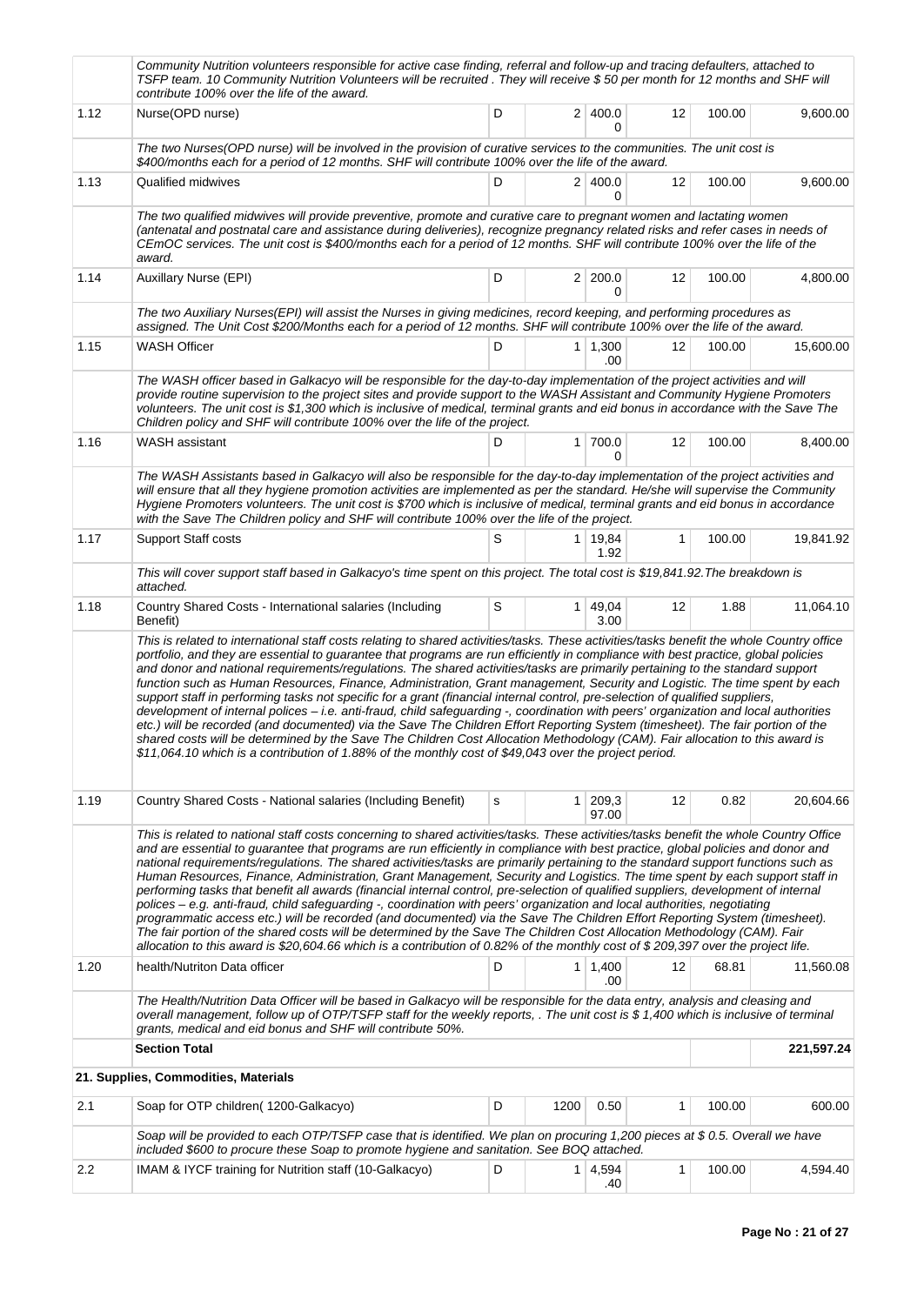|      | This will cover the cost of conducting one IMAM & IYCF training for 10 participants for 5 days. The cost of training will be<br>\$4,594.40. The participants will be Save The Children nutrition staff. We estimate we will share 10 different documents per<br>participants hence the figure 100(10*10). The documents are Look up tables, 2 WHO WHZ tables (1boy& 1girl), TSFP/PLW<br>patient card (3) and ration cards (3) and weekly and monthly reporting formats per participant. See BOQ attached.<br>The participants will be Save the children nutrition staff. We plan to photocopy different notes for the participants to familiarize<br>themselves with different key messages . We will print notes on exclusive breastfeeding, breast attachment, complimentary<br>feeding, care practices of fewer than 2yr old and pictorials on the same for each of the 10 participants. Approximately this will be<br>10 page document per participant hence the unit 100(10*10). See BOQ attached. Training numbers across logframe, budget and<br>BOQ do not add up because we have considered the entire IERT team which is 24 members, plus 10 CNVs, bringing the total<br>target to 34. This includes everybody that will benefit from training. The numbers do not equate as the budget/BOQ numbers are<br>the cost of running one training for, however target numbers reflect that staff will receive more than one training. This is especially<br>true for the nutrition trainings, where almost all nutrition staff will be trained on the nutrition specific topics |   |                |                        |              |        |           |
|------|-------------------------------------------------------------------------------------------------------------------------------------------------------------------------------------------------------------------------------------------------------------------------------------------------------------------------------------------------------------------------------------------------------------------------------------------------------------------------------------------------------------------------------------------------------------------------------------------------------------------------------------------------------------------------------------------------------------------------------------------------------------------------------------------------------------------------------------------------------------------------------------------------------------------------------------------------------------------------------------------------------------------------------------------------------------------------------------------------------------------------------------------------------------------------------------------------------------------------------------------------------------------------------------------------------------------------------------------------------------------------------------------------------------------------------------------------------------------------------------------------------------------------------------------------------------------------------------|---|----------------|------------------------|--------------|--------|-----------|
| 2.3  | IMAM & IYCF training (screening and active case finding) for<br>10 Community Nutrition Volunteers staff (10 - Galkacyo)                                                                                                                                                                                                                                                                                                                                                                                                                                                                                                                                                                                                                                                                                                                                                                                                                                                                                                                                                                                                                                                                                                                                                                                                                                                                                                                                                                                                                                                             | D |                | $1 \mid 1,947$<br>.20  |              | 100.00 | 1,947.20  |
|      | This will cover the cost of conducting one IMAM & IYCF training for 10 participants (for three days. The total cost of the trainings<br>will be \$1,947.20. The participants will be the Community Nutrition Volunteers. Community mobilization is big component of<br>CMAM programs. Community nutrition volunteers will be playing central role in the outreach activities. The will conduct<br>community screening and referrals. This budget will be used to provide training that includes refreshments, stationaries, and to<br>cover the transportation cost -see the budget break down. We plan to print different documents for the team to familiarize and<br>practice with the different templates they will be using such as -admission criteria, MUAC cut-offs, look up tables and other key<br>messages. We estimate we will share 10 different documents times 10 participants hence the figure 100. See BOQ attached.<br>Training numbers across logframe, budget and BOQ do not add up because we have considered the entire IERT team which is<br>24 members, plus 10 CNVs, bringing the total target to 34. This includes everybody that will benefit from training. The numbers<br>do not equate as the budget/BOQ numbers are the cost of running one training for, however target numbers reflect that staff will<br>receive more than one training. This is especially true for the nutrition trainings, where almost all nutrition staff will be trained on<br>the nutrition specific topics                                                                |   |                |                        |              |        |           |
| 2.4  | Clean drinking water for OTP/TSFP beneficiaries                                                                                                                                                                                                                                                                                                                                                                                                                                                                                                                                                                                                                                                                                                                                                                                                                                                                                                                                                                                                                                                                                                                                                                                                                                                                                                                                                                                                                                                                                                                                     | D | 4000           | 0.20                   | 12           | 100.00 | 9,600.00  |
|      | During the OTP/TSFP days children will need clean water. Usually we encourage the mothers to give clean water with the RUSF.<br>This budget is included to make sure that children and caretakers are getting clean water in the OTP/TSFP. Each of the 2 mobile<br>team teams will use 100 liters of water per day for 20 days a month (2*20days*100litres) =4000 for the 12 months and each liter<br>is \$0.2. The cost is \$ 9,600 for 12 months. See BOQ attached.                                                                                                                                                                                                                                                                                                                                                                                                                                                                                                                                                                                                                                                                                                                                                                                                                                                                                                                                                                                                                                                                                                               |   |                |                        |              |        |           |
| 2.5  | Production of IEC materials and dissemination                                                                                                                                                                                                                                                                                                                                                                                                                                                                                                                                                                                                                                                                                                                                                                                                                                                                                                                                                                                                                                                                                                                                                                                                                                                                                                                                                                                                                                                                                                                                       | D | 1 <sup>1</sup> | 6,359<br>.20           | $\mathbf{1}$ | 100.00 | 6,359.20  |
|      | IEC material on key messages related to nutrition and hygiene will be printed and used during the trainings/community<br>mobilization sessions with the Ministry of health, Community Nutrition Volunteers and the Community Hygiene Volunteers. We<br>plan on printing booklets, HMIS registers, posters, OTP cards, referral slips and protocols to be used by the mobile teams. Total<br>$cost$ is $$6,359.20$ . See BOQ attached.                                                                                                                                                                                                                                                                                                                                                                                                                                                                                                                                                                                                                                                                                                                                                                                                                                                                                                                                                                                                                                                                                                                                               |   |                |                        |              |        |           |
| 2.6  | Furniture for OTP/TSFP/ Health Teams (Chairs and Tables)                                                                                                                                                                                                                                                                                                                                                                                                                                                                                                                                                                                                                                                                                                                                                                                                                                                                                                                                                                                                                                                                                                                                                                                                                                                                                                                                                                                                                                                                                                                            | D |                | $1 \mid 1,500$<br>.00  | $\mathbf{1}$ | 100.00 | 1,500.00  |
|      | This budget will be used to procure Chairs, tables, lockers and benches for the two mobile teams during consultation. The price<br>of the materials is based on the local markets. The total cost is \$ 1,500. See the BOQ attached                                                                                                                                                                                                                                                                                                                                                                                                                                                                                                                                                                                                                                                                                                                                                                                                                                                                                                                                                                                                                                                                                                                                                                                                                                                                                                                                                 |   |                |                        |              |        |           |
| 2.7  | Nutrition supplies                                                                                                                                                                                                                                                                                                                                                                                                                                                                                                                                                                                                                                                                                                                                                                                                                                                                                                                                                                                                                                                                                                                                                                                                                                                                                                                                                                                                                                                                                                                                                                  | D |                | $1 \mid 22,68$<br>0.00 | 1            | 100.00 | 22,680.00 |
|      | Save The Children will need 400 cartons-150 RUSF and 250 RUTF at \$42 each for the treatment of SAM/MAM cases as buffer<br>stock while we wait for supplies from UNICEF and WFP. We have also included 35% of the value of the supplies as freight cost.<br>This is based on the actual costs for the past projects. The total cost us \$22,680. See BOQ attached.                                                                                                                                                                                                                                                                                                                                                                                                                                                                                                                                                                                                                                                                                                                                                                                                                                                                                                                                                                                                                                                                                                                                                                                                                  |   |                |                        |              |        |           |
| 2.8  | Referals to the Stabilization centers- Galkacyo                                                                                                                                                                                                                                                                                                                                                                                                                                                                                                                                                                                                                                                                                                                                                                                                                                                                                                                                                                                                                                                                                                                                                                                                                                                                                                                                                                                                                                                                                                                                     | D |                | 25 50.00               | 12           | 100.00 | 15,000.00 |
|      | This will cover transport cost for the SAM cases to the stabilization center. This will cover the fuel and per diem for the drivers.<br>The unit cost is \$50 which is the standard rate we will target 25 cases per month for 12 months @ \$50 for a total of \$15,000. See<br>BOQ attached.                                                                                                                                                                                                                                                                                                                                                                                                                                                                                                                                                                                                                                                                                                                                                                                                                                                                                                                                                                                                                                                                                                                                                                                                                                                                                       |   |                |                        |              |        |           |
| 2.9  | Medicines and supplies including freight- Galkacyo                                                                                                                                                                                                                                                                                                                                                                                                                                                                                                                                                                                                                                                                                                                                                                                                                                                                                                                                                                                                                                                                                                                                                                                                                                                                                                                                                                                                                                                                                                                                  | D |                | $1 \mid 48,35$<br>3.94 | 1            | 100.00 | 48,353.94 |
|      | All the medicines as per the agreed list of essential medicines will be purchased by Save the Children to be used by the mobile<br>teams in Galkacyo. This will also include some basic laboratory supplies, and other equipment used for day to day clinical work<br>like BP apparatus. Stethoscope, otoscope etc. This will also include two emergency health kits for preposition to response to<br>outbreaks as well as freight costs which has been estimated at 35% of the value of drugs for transporting drugs from Nairobi to<br>Galkacyo . The total cost estimated is \$48,353.94. See BOQ attached                                                                                                                                                                                                                                                                                                                                                                                                                                                                                                                                                                                                                                                                                                                                                                                                                                                                                                                                                                      |   |                |                        |              |        |           |
| 2.10 | BEmONC & EPI training (4 BEmOC participants & 6 EPI -<br>Galkacyo)                                                                                                                                                                                                                                                                                                                                                                                                                                                                                                                                                                                                                                                                                                                                                                                                                                                                                                                                                                                                                                                                                                                                                                                                                                                                                                                                                                                                                                                                                                                  | D |                | 1 4,349<br>.40         | 1            | 100.00 | 4,349.40  |
|      | This will cover the cost of conducting one BEMONC training for 4 participants for 6 days. The cost of the training will be<br>\$2,204.20. See the attached BOQ.<br>This will cover the cost of conducting one EPI training for 6 participants for 5 days. The cost of the training will be \$2,145.20. See<br>the attached BOQ. Training numbers across logframe, budget and BOQ do not add up because we have considered the entire<br>IERT team which is 24 members, plus 10 CNVs, bringing the total target to 34. This includes everybody that will benefit from<br>training. The numbers do not equate as the budget/BOQ numbers are the cost of running one training for, however target<br>numbers reflect that staff will receive more than one training. This is especially true for the nutrition trainings, where almost all<br>nutrition staff will be trained on the nutrition specific topics                                                                                                                                                                                                                                                                                                                                                                                                                                                                                                                                                                                                                                                                         |   |                |                        |              |        |           |
| 2.11 | Site set up and running cost(sanitary materials and stationary)<br>for Mobile teams - Galkacyo                                                                                                                                                                                                                                                                                                                                                                                                                                                                                                                                                                                                                                                                                                                                                                                                                                                                                                                                                                                                                                                                                                                                                                                                                                                                                                                                                                                                                                                                                      | D | 1 <sup>1</sup> | 6,400<br>.00           | $\mathbf{1}$ | 100.00 | 6,400.00  |
|      | This will cover the cost of setting up temporary shelters for the two mobile teams during the outreach activities. Each team will set<br>up site in two locations and rotate. The cost per shelter is \$1000 for 4 sites. The total cost will be \$4,000. This will cover the cost<br>of sanitation and stationary for the two mobile teams for 12 months at a cost of \$100 per month per mobile team a total of \$<br>2,400. Overall costs for the two combine activities is \$ 6,400. See the attached BOQ.                                                                                                                                                                                                                                                                                                                                                                                                                                                                                                                                                                                                                                                                                                                                                                                                                                                                                                                                                                                                                                                                      |   |                |                        |              |        |           |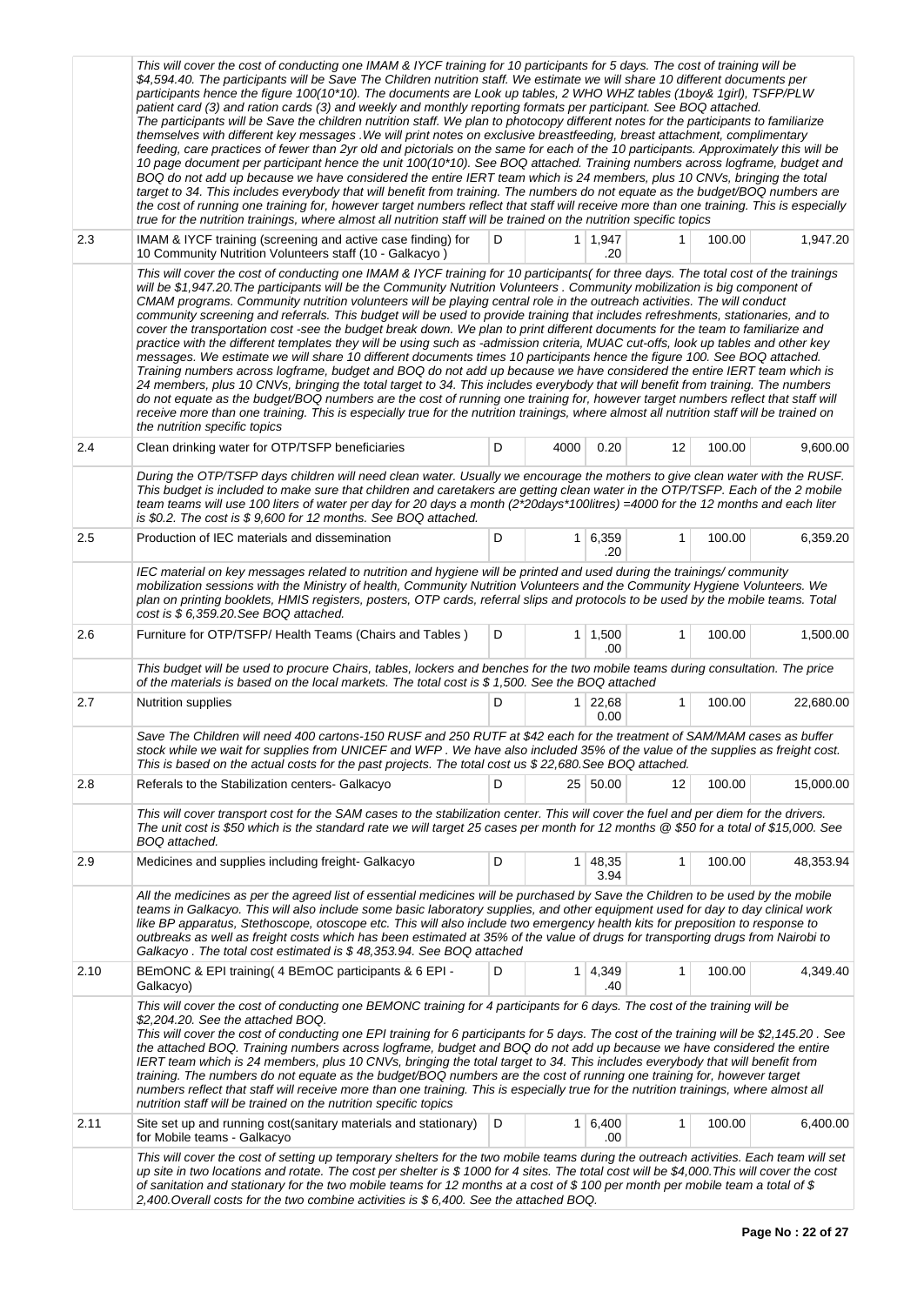| 2.12 | Integrated management of childhood illness training (IMCI)(6<br>participants- Galkacyo)                                                                                                                                                                                                                                                                                                                                                                                                                                                                                                                                                                                                                                                                                                                                                                                                                                                                                                                                                                                                                                                                                                                                                                                                                                                                                                                                                                                                                                                                                                                                                                                                                                                                                                                                                                                                                                                                                                                                                                                                                                                                                                                                                                                                                                                                                                                               | D            |                | $1 \ 2.145$<br>.20    | 1            | 100.00 | 2,145.20   |  |  |
|------|-----------------------------------------------------------------------------------------------------------------------------------------------------------------------------------------------------------------------------------------------------------------------------------------------------------------------------------------------------------------------------------------------------------------------------------------------------------------------------------------------------------------------------------------------------------------------------------------------------------------------------------------------------------------------------------------------------------------------------------------------------------------------------------------------------------------------------------------------------------------------------------------------------------------------------------------------------------------------------------------------------------------------------------------------------------------------------------------------------------------------------------------------------------------------------------------------------------------------------------------------------------------------------------------------------------------------------------------------------------------------------------------------------------------------------------------------------------------------------------------------------------------------------------------------------------------------------------------------------------------------------------------------------------------------------------------------------------------------------------------------------------------------------------------------------------------------------------------------------------------------------------------------------------------------------------------------------------------------------------------------------------------------------------------------------------------------------------------------------------------------------------------------------------------------------------------------------------------------------------------------------------------------------------------------------------------------------------------------------------------------------------------------------------------------|--------------|----------------|-----------------------|--------------|--------|------------|--|--|
|      | This will cover the cost of conducting one Integrated management of childhood illness training(IMCI) for 6 participants for 5 days.<br>The cost of the training will be \$2,145.20. See the attached BOQ. Training numbers across logframe, budget and BOQ do not<br>add up because we have considered the entire IERT team which is 24 members, plus 10 CNVs, bringing the total target to 34.<br>This includes everybody that will benefit from training. The numbers do not equate as the budget/BOQ numbers are the cost of<br>running one training for, however target numbers reflect that staff will receive more than one training. This is especially true for<br>the nutrition trainings, where almost all nutrition staff will be trained on the nutrition specific topics                                                                                                                                                                                                                                                                                                                                                                                                                                                                                                                                                                                                                                                                                                                                                                                                                                                                                                                                                                                                                                                                                                                                                                                                                                                                                                                                                                                                                                                                                                                                                                                                                                 |              |                |                       |              |        |            |  |  |
| 2.13 | Nutrition, health, hygiene promotion training (NHHP) (12<br>participants)                                                                                                                                                                                                                                                                                                                                                                                                                                                                                                                                                                                                                                                                                                                                                                                                                                                                                                                                                                                                                                                                                                                                                                                                                                                                                                                                                                                                                                                                                                                                                                                                                                                                                                                                                                                                                                                                                                                                                                                                                                                                                                                                                                                                                                                                                                                                             | D            |                | $2 \mid 2,468$<br>.20 | $\mathbf{1}$ | 100.00 | 4,936.40   |  |  |
|      | This will cover the cost of conducting two Nutrition Health, Hygiene promotion training(NHHP) for 12 participants each for 4 days.<br>The cost of the training will be \$4,936.40. See the attached BOQ.                                                                                                                                                                                                                                                                                                                                                                                                                                                                                                                                                                                                                                                                                                                                                                                                                                                                                                                                                                                                                                                                                                                                                                                                                                                                                                                                                                                                                                                                                                                                                                                                                                                                                                                                                                                                                                                                                                                                                                                                                                                                                                                                                                                                              |              |                |                       |              |        |            |  |  |
| 2.14 | Water trucking to health, nutrition and schools centers                                                                                                                                                                                                                                                                                                                                                                                                                                                                                                                                                                                                                                                                                                                                                                                                                                                                                                                                                                                                                                                                                                                                                                                                                                                                                                                                                                                                                                                                                                                                                                                                                                                                                                                                                                                                                                                                                                                                                                                                                                                                                                                                                                                                                                                                                                                                                               | D            | 45             | 100.0<br>0            | $\mathbf{1}$ | 100.00 | 4,500.00   |  |  |
|      | Save the children will provide water trucking to targeted drought affected communities in Galkacyo region through water access<br>by voucher. The most vulnerable beneficiaries will be selected based on pre-defined set of criterion and registered. Each<br>Beneficiary will be given a voucher card with the amount of water to be provided on daily and the period it will continue. Save the<br>children is planning to truck a total of 45 water tanks with capacity of minimum 8 cubic meter. Total of 10 cubic meter (equivalent<br>to 10,000 liters) will be distributed during the project period. Each water tank costs @an average rate of \$150. The total cost for<br>the water trucking will 45 tanks $x$ \$100 = \$4500                                                                                                                                                                                                                                                                                                                                                                                                                                                                                                                                                                                                                                                                                                                                                                                                                                                                                                                                                                                                                                                                                                                                                                                                                                                                                                                                                                                                                                                                                                                                                                                                                                                                              |              |                |                       |              |        |            |  |  |
| 2.15 | Rehabilitation of existing water infrastructures including water<br>storage tanks, water points and pipeline extension                                                                                                                                                                                                                                                                                                                                                                                                                                                                                                                                                                                                                                                                                                                                                                                                                                                                                                                                                                                                                                                                                                                                                                                                                                                                                                                                                                                                                                                                                                                                                                                                                                                                                                                                                                                                                                                                                                                                                                                                                                                                                                                                                                                                                                                                                                | D            |                | 1   9,455<br>.52      | $\mathbf{1}$ | 100.00 | 9,455.52   |  |  |
|      | Connecting to a functioning borehole and 1 existing water tank, as part of the project, Save The Children will lay 3.5 kilometers of<br>pipeline and to provide the target Internally Displaced Persons with safe and sufficient water. Save The Children will trench, pipe<br>lay, and backfill 3.5 km of distribution pipeline from the existing tanks to water points. 2 standard water points (6 faucets each),<br>complete with drainage and soak pits, will be constructed in strategic locations for communities to access water within close<br>walking distance. Save The Children will negotiate an agreement with the borehole owner to provide water to Internally Displaced<br>Persons at subsidized prices. The total cost for the pipeline extension/distribution systems and water kiosks is \$9,455.52. See<br>BOQ with itemized breakdown.                                                                                                                                                                                                                                                                                                                                                                                                                                                                                                                                                                                                                                                                                                                                                                                                                                                                                                                                                                                                                                                                                                                                                                                                                                                                                                                                                                                                                                                                                                                                                          |              |                |                       |              |        |            |  |  |
| 2.16 | Construction of 100 household shared latrines & Rehabilitation<br>of 70 existing latrines through desludging and structures<br>rehabilitation                                                                                                                                                                                                                                                                                                                                                                                                                                                                                                                                                                                                                                                                                                                                                                                                                                                                                                                                                                                                                                                                                                                                                                                                                                                                                                                                                                                                                                                                                                                                                                                                                                                                                                                                                                                                                                                                                                                                                                                                                                                                                                                                                                                                                                                                         | $\mathsf{D}$ | 1 <sup>1</sup> | 55,09<br>6.00         | 1            | 100.00 | 55,096.00  |  |  |
|      | 100 communal latrines with hand washing stations will be constructed in selected settlements to reduce the sharing ratios and<br>open defecation. All the new latrines will have lockable doors, a long-lasting/expandable superstructure (starting at 1.5m x 1.7m x<br>2m height) and offset pit (starting at 1.5m x 1.5m x 3m depth), vent pipe, and a slab with sewer type slanting towards the pit.<br>Latrines will be constructed at least 30 meters away from any groundwater source, and the bottom of any latrine will be at least<br>1.5 meters above the water table. The cost per latrine is estimated is \$410.40 with a total of \$41,040. Save The Children will<br>rehabilitate and desludge 70 non-functional latrines, at minimal costs, in Galkacyo Internally Displaced Person camps. Non-<br>functional latrines in main Internally Displaced Person camps in Galkacyo require rehabilitation works to restore to usable state.<br>Rehabilitation involves emptying of filled up pits, reconstruction of damaged slabs and drop/squat holes, and replacement of<br>sewage pipes. The estimated cost for rehabilitation per latrine is \$200.80 a total of \$14,056. Overall cost is \$55,096.See BOQ<br>with itemized breakdown                                                                                                                                                                                                                                                                                                                                                                                                                                                                                                                                                                                                                                                                                                                                                                                                                                                                                                                                                                                                                                                                                                                                                                  |              |                |                       |              |        |            |  |  |
| 2.17 | Construction of medical Incinerators for health and nutrition<br>center                                                                                                                                                                                                                                                                                                                                                                                                                                                                                                                                                                                                                                                                                                                                                                                                                                                                                                                                                                                                                                                                                                                                                                                                                                                                                                                                                                                                                                                                                                                                                                                                                                                                                                                                                                                                                                                                                                                                                                                                                                                                                                                                                                                                                                                                                                                                               | D            |                | 2 2,010<br>.00        | $\mathbf{1}$ | 100.00 | 4,020.00   |  |  |
|      | Save The Children will construction 2 medical waste incinerators at 2 static health and nutrition centers that serve for the<br>Internally Displaced Persons. Save The Children will follow the WHO and MOH guidelines when installing incinerators within the<br>health/nutrition facilities. The estimated cost per incinerator is \$2,010 with a total of \$4,020. See BOQ with itemized breakdown                                                                                                                                                                                                                                                                                                                                                                                                                                                                                                                                                                                                                                                                                                                                                                                                                                                                                                                                                                                                                                                                                                                                                                                                                                                                                                                                                                                                                                                                                                                                                                                                                                                                                                                                                                                                                                                                                                                                                                                                                 |              |                |                       |              |        |            |  |  |
| 2.18 | <b>WASH</b> activities                                                                                                                                                                                                                                                                                                                                                                                                                                                                                                                                                                                                                                                                                                                                                                                                                                                                                                                                                                                                                                                                                                                                                                                                                                                                                                                                                                                                                                                                                                                                                                                                                                                                                                                                                                                                                                                                                                                                                                                                                                                                                                                                                                                                                                                                                                                                                                                                | D            | 1 <sup>1</sup> | 26,24<br>4.82         | $\mathbf{1}$ | 100.00 | 26,244.82  |  |  |
|      | Training for Community hygiene promoters-This will cover the cost of conducting one training for the hygiene promoters for 40<br>participants each for 3 days. The cost of the training will be \$1,980.80. See the attached BOQ. Refreshment for CHAST training<br>for school children-Save the Children will provide refresher training to the students in the targeted schools using Child Hygiene<br>and Sanitation training approach. The training will be conducted by the WASH team. Save The Children is planning to conduct 1<br>training in each targeted school (total 10 trainings) for 7 children for two days . Total for 1 training is estimated \$220.40. Therefore,<br>total of 10 trainings will be 10 trainings x \$220.40.40 = \$2,204.40 See the BoQ for detailed break down. Hygiene promotion<br>Equipment for hygiene promotion campaigns-Save The Children will conduct community-based hygiene promotion in target<br>Internally Displaced Person camps to help displaced communities understand and adopt positive hygiene practices that prevent<br>diseases. Save The Children staff will supervise Community Hygiene Promoters to carry out regular hygiene promotion in target<br>camps. Key hygiene messages will focus on the five (5) domains of hygiene promotion which are personal hygiene, safe disposal<br>of excreta, domestic hygiene, water hygiene and food hygiene. the estimated cost per is \$3,020 for 3 hygiene campaigns with a<br>total of \$9,060. See BOQ with itemized breakdown. Procurement of hygiene kits i.e. jerry cans, soaps and aqua tabs and<br>sanitary towels-Save The Children will procure and distribute 500 standard hygiene kits to vulnerable households in target<br>Internally Displaced Persons in Galkacyo to complement hygiene promotion in Internally Displaced Person camps. Community-<br>based targeting methods will be employed in the selection of households to benefit from distribution of hygiene kits and focus on<br>those with lowest hygiene and sanitation practices within camps. The hygiene kits will also take special consideration for the<br>needs of women and girls. Each hygiene kit will consist of 2 jerry cans, 3-month supply of water purifier tablets enough for a<br>household, bathing and laundry soaps, sanitary clothes for women members. Each kit will cost \$ 25 coming to a total of \$ 13,000. |              |                |                       |              |        |            |  |  |
| 2.19 | Rehabilitation of borehole through provision and installation of<br>45 KVA generator, 11 KW submersible pump and raiser mains.                                                                                                                                                                                                                                                                                                                                                                                                                                                                                                                                                                                                                                                                                                                                                                                                                                                                                                                                                                                                                                                                                                                                                                                                                                                                                                                                                                                                                                                                                                                                                                                                                                                                                                                                                                                                                                                                                                                                                                                                                                                                                                                                                                                                                                                                                        | D            |                | 1 20,94<br>0.00       | 1            | 100.00 | 20,940.00  |  |  |
|      | One borehole in North Galkayo will be rehabilitated through provision and installation of 45 KVA generator, 11 KW submersible<br>pump and replacement and installation of 30 pieces raiser mains (2 inch GI Class C pipes) the water from the borehole will serve<br>Orshe IDP that is approximately 700 meters to the borehole and Women mental care center. Save the Children will rehabilitate<br>the borehole in close collaboration with Puntland Water agency and target community in the surrounding IDPs.                                                                                                                                                                                                                                                                                                                                                                                                                                                                                                                                                                                                                                                                                                                                                                                                                                                                                                                                                                                                                                                                                                                                                                                                                                                                                                                                                                                                                                                                                                                                                                                                                                                                                                                                                                                                                                                                                                     |              |                |                       |              |        |            |  |  |
|      | <b>Section Total</b>                                                                                                                                                                                                                                                                                                                                                                                                                                                                                                                                                                                                                                                                                                                                                                                                                                                                                                                                                                                                                                                                                                                                                                                                                                                                                                                                                                                                                                                                                                                                                                                                                                                                                                                                                                                                                                                                                                                                                                                                                                                                                                                                                                                                                                                                                                                                                                                                  |              |                |                       |              |        | 248,722.08 |  |  |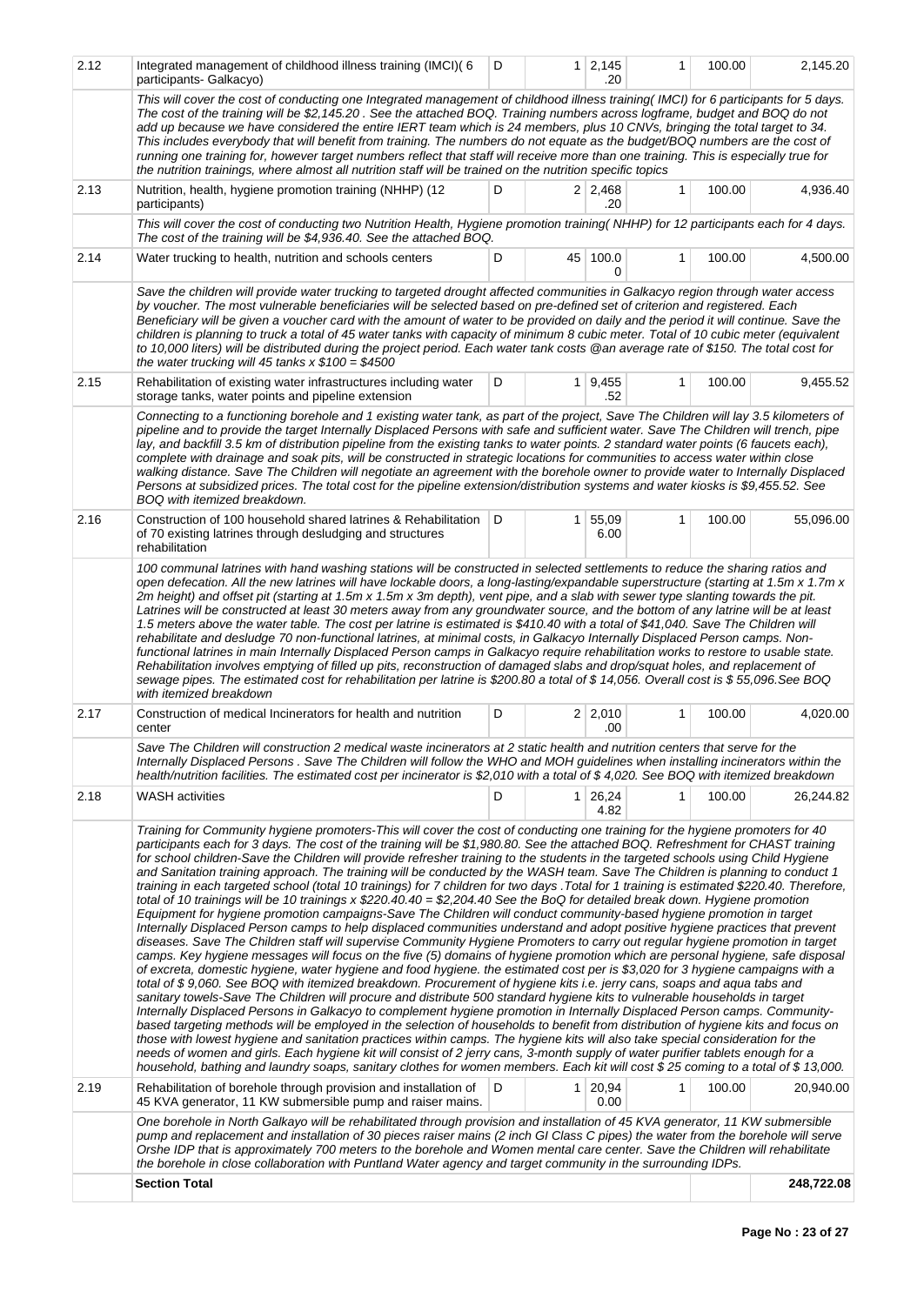| 22. Equipment |                                                                                                                                                                                                                                                                                                                                                                                                                                                                                                                                                                                                                              |           |                |                        |              |        |           |  |
|---------------|------------------------------------------------------------------------------------------------------------------------------------------------------------------------------------------------------------------------------------------------------------------------------------------------------------------------------------------------------------------------------------------------------------------------------------------------------------------------------------------------------------------------------------------------------------------------------------------------------------------------------|-----------|----------------|------------------------|--------------|--------|-----------|--|
| NA.           | <b>NA</b>                                                                                                                                                                                                                                                                                                                                                                                                                                                                                                                                                                                                                    | <b>NA</b> | 0              | 0.00                   | 0            | 0      | 0.00      |  |
|               | <b>NA</b>                                                                                                                                                                                                                                                                                                                                                                                                                                                                                                                                                                                                                    |           |                |                        |              |        |           |  |
|               | <b>Section Total</b>                                                                                                                                                                                                                                                                                                                                                                                                                                                                                                                                                                                                         |           |                |                        |              |        | 0.00      |  |
|               | 23. Contractual Services                                                                                                                                                                                                                                                                                                                                                                                                                                                                                                                                                                                                     |           |                |                        |              |        |           |  |
| <b>NA</b>     | NA                                                                                                                                                                                                                                                                                                                                                                                                                                                                                                                                                                                                                           | <b>NA</b> | 0              | 0.00                   | 0            | 0      | 0.00      |  |
|               | <b>NA</b>                                                                                                                                                                                                                                                                                                                                                                                                                                                                                                                                                                                                                    |           |                |                        |              |        |           |  |
|               | <b>Section Total</b>                                                                                                                                                                                                                                                                                                                                                                                                                                                                                                                                                                                                         |           |                |                        |              |        | 0.00      |  |
| 24. Travel    |                                                                                                                                                                                                                                                                                                                                                                                                                                                                                                                                                                                                                              |           |                |                        |              |        |           |  |
| 5.1           | Staff Travel Costs - Perdiem, Flights and Accommodation                                                                                                                                                                                                                                                                                                                                                                                                                                                                                                                                                                      | D         | 1 <sup>1</sup> | 5,800<br>.00           | $\mathbf{1}$ | 100.00 | 5,800.00  |  |
|               | The costs include travel costs for 8 key project staff based in the field movement between Garowe and Nairobi. This includes<br>flight costs, per diems and accommodation expenses for the three Health/Nutrition/WASH Program managers in Puntland and<br>the three Health/Nutrition/WASH technical specialist for monitoring, kick off, project implementation, program review meetings<br>and close out. It also includes travel cost for the Field manager and Monitoring and Evaluation Manager for kick off meetings,<br>program review meetings and close out meetings. The total costs is \$5,800. See BOQ attached. |           |                |                        |              |        |           |  |
| 5.2           | Vehicle hire for the mobile teams - Galkacyo (2)                                                                                                                                                                                                                                                                                                                                                                                                                                                                                                                                                                             | D         |                | 2 1,800<br>.00         | 12           | 100.00 | 43,200.00 |  |
|               | There are two mobile teams each team will be assigned a vehicle for the period of the project. The cost of hiring the vehicle is<br>\$1800 for 12 months. SHF will contribute 100%.                                                                                                                                                                                                                                                                                                                                                                                                                                          |           |                |                        |              |        |           |  |
| 5.3           | Vehicle hire at field level-Galkacyo(1)                                                                                                                                                                                                                                                                                                                                                                                                                                                                                                                                                                                      | D         |                | $1 \mid 1,800$<br>.00. | 12           | 50.00  | 10,800.00 |  |
|               | Save The Children will hire one vehicle to be used to transport staff during review meetings, monitoring and supervision by the<br>Project officers and Program Managers. The vehicles will also be used to transport the staff to the training venues as well. SHF<br>will contribute 50% of the cost over the life of the award. The unit costs is \$1800 for 12 months coming to a total of \$10,800.                                                                                                                                                                                                                     |           |                |                        |              |        |           |  |
| 5.4           | Joint MOH/SCI Monthly supervision and Monitoring                                                                                                                                                                                                                                                                                                                                                                                                                                                                                                                                                                             | D         | 1 <sup>1</sup> | 3,600<br>.00           | 1            | 100.00 | 3,600.00  |  |
|               | This is monitoring and Supervision of Ministry of Health Regional Staff and Save the Children staff 4 times in the project<br>implementation period. We approximately four people (Regional health Officer, Primarily Health Care Coordinator, District Health<br>Officer and Health project Officer) will travel to the field for 5 days per trip in Galkacyo for joint monitoring and we will give them<br>perdiem of \$45 per day. In total there will be 4 monitoring visits. The total comes to of \$3,600. See BOQ attached.                                                                                           |           |                |                        |              |        |           |  |
|               | <b>Section Total</b>                                                                                                                                                                                                                                                                                                                                                                                                                                                                                                                                                                                                         |           |                |                        |              |        | 63,400.00 |  |
|               | 25. Transfers and Grants to Counterparts                                                                                                                                                                                                                                                                                                                                                                                                                                                                                                                                                                                     |           |                |                        |              |        |           |  |
| <b>NA</b>     | <b>NA</b>                                                                                                                                                                                                                                                                                                                                                                                                                                                                                                                                                                                                                    | <b>NA</b> | 0              | 0.00                   | 0            | 0      | 0.00      |  |
|               | ΝA                                                                                                                                                                                                                                                                                                                                                                                                                                                                                                                                                                                                                           |           |                |                        |              |        |           |  |
|               | <b>Section Total</b>                                                                                                                                                                                                                                                                                                                                                                                                                                                                                                                                                                                                         |           |                | 0.00                   |              |        |           |  |
|               | 26. General Operating and Other Direct Costs                                                                                                                                                                                                                                                                                                                                                                                                                                                                                                                                                                                 |           |                |                        |              |        |           |  |
| 7.1           | <b>Office Rent</b>                                                                                                                                                                                                                                                                                                                                                                                                                                                                                                                                                                                                           | s         | 1 <sup>1</sup> | 2,500<br>.00           | 12           | 15.00  | 4,500.00  |  |
|               | This covers office rent for the office in Galkacyo office. The office will support the project activities. The program review meetings,<br>kick off meetings, close out meetings and budget variance meetings will held in this office. Where possible some trainings will<br>also be conducted in the office. The unit cost is \$2500 per month for 12 months SHF will contribute 15%. See BOQ attached.                                                                                                                                                                                                                    |           |                |                        |              |        |           |  |
| 7.2           | <b>Office Utilities</b>                                                                                                                                                                                                                                                                                                                                                                                                                                                                                                                                                                                                      | S         | $\mathbf{1}$   | 300.0<br>0             | 12           | 15.00  | 540.00    |  |
|               | This covers the cost of electricity and water for the office in Galkacyo. This is meant to ensure the office has electricity which<br>powers the laptops/desktops, the servers thus enabling communication and also water for staff to drink and maintain a clean<br>working environment. The unit cost is \$ 300 per month for 12 months SHF will contribute 15%. See BOQ attached.                                                                                                                                                                                                                                         |           |                |                        |              |        |           |  |
| 7.3           | Office Internet and Communication                                                                                                                                                                                                                                                                                                                                                                                                                                                                                                                                                                                            | S         |                | $1 \mid 1,000$<br>.00  | 12           | 15.00  | 1,800.00  |  |
|               | This will cover internet costs for the office in Galkacyo which will enable the staff to communicate, exchange of project<br>documents, storing of digital data gathered and also liaison with the different stakeholders. The unit cost is \$ 1000 per month for<br>12 months SHF will contribute 15%. See BOQ attached.                                                                                                                                                                                                                                                                                                    |           |                |                        |              |        |           |  |
| 7.4           | Office Stationery/Consumables                                                                                                                                                                                                                                                                                                                                                                                                                                                                                                                                                                                                | S         | $\mathbf{1}$   | 300.0<br>0             | 12           | 15.00  | 540.00    |  |
|               | This will cover the cost of office supplies for the office in Galkacyo which will be used by the project team when printing TORs for<br>documentation, training attendance sheets, work plans and monthly reports. The unit cost is \$300 and SHF will contribute<br>15%. See BOQ attached.                                                                                                                                                                                                                                                                                                                                  |           |                |                        |              |        |           |  |
| 7.5           | <b>Office Security</b>                                                                                                                                                                                                                                                                                                                                                                                                                                                                                                                                                                                                       | S         | 1 <sup>1</sup> | 780.0<br>0             | 12           | 15.00  | 1,404.00  |  |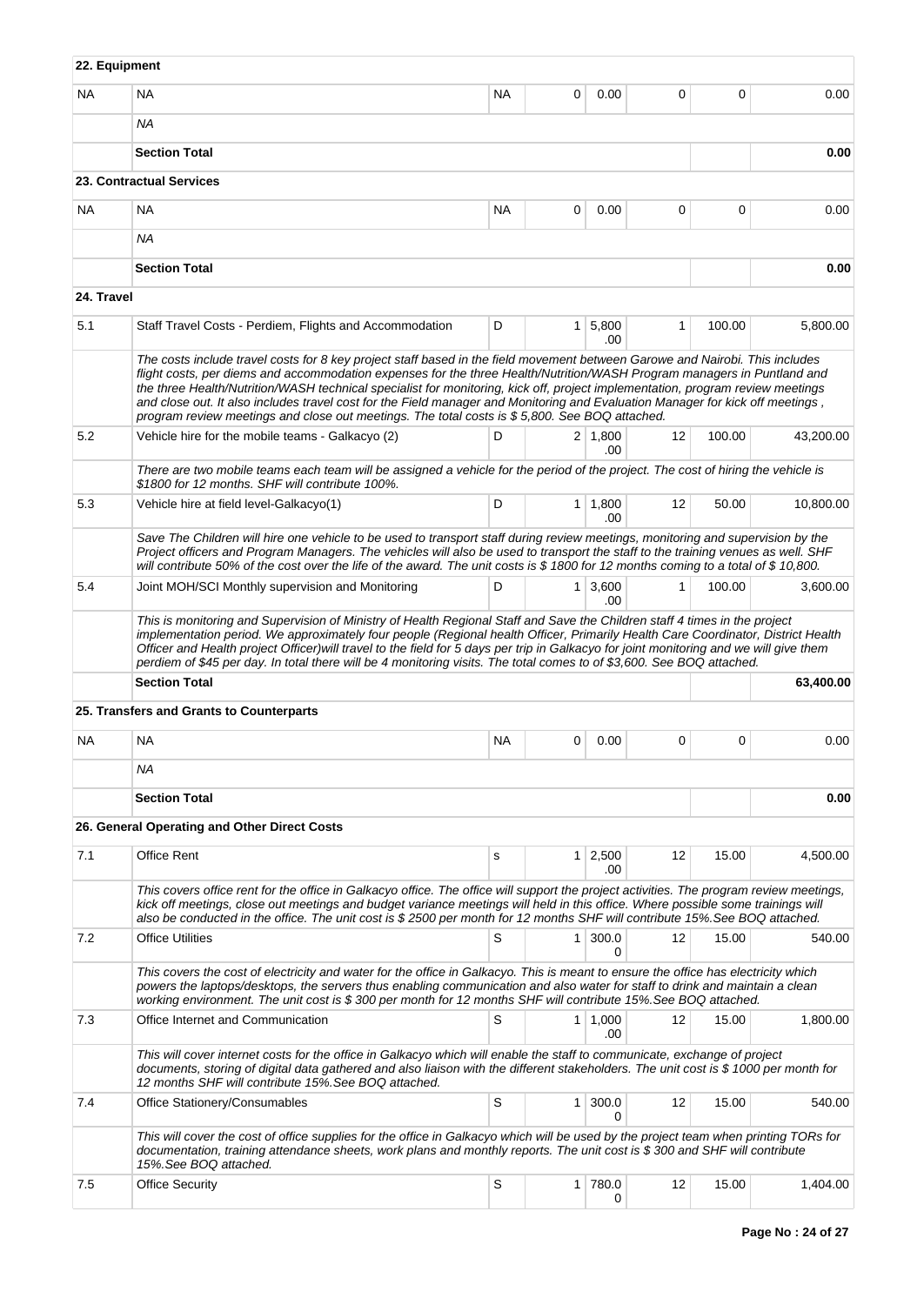|                         | This will cover the cost of office security. Save The Children has a contract with a security company. The company provides<br>escorts to project staff going for field visits during trainings, meetings and also for the office where some of the project meetings<br>like the review meetings will be conducted. The unit cost is \$780 per month for 12 months SHF will contribute 15%.See BOQ<br>attached.                                                                                 |   |          |                        |                   |        |            |
|-------------------------|-------------------------------------------------------------------------------------------------------------------------------------------------------------------------------------------------------------------------------------------------------------------------------------------------------------------------------------------------------------------------------------------------------------------------------------------------------------------------------------------------|---|----------|------------------------|-------------------|--------|------------|
| 7.6                     | <b>Contribution to Bank Charges</b>                                                                                                                                                                                                                                                                                                                                                                                                                                                             | S |          | $1 \mid 5,632$<br>.13  | $\mathbf 1$       | 100.00 | 5.632.13   |
|                         | This will cover transfer charges for the salaries paid to staff and payments to suppliers. Dahabshil charges 1% of the total amount<br>being transferred. Save The Children has provided 1% of the total project direct cost. See BOQ attached.                                                                                                                                                                                                                                                 |   |          |                        |                   |        |            |
| 7.7                     | S<br>$1 \mid 38,56$<br>Country Shared Costs - Premise costs<br>6.00                                                                                                                                                                                                                                                                                                                                                                                                                             |   |          |                        |                   |        | 8,237.70   |
|                         | The Project will be required to make a contribution towards the rental costs, the Electricity and water, the security cost and<br>Internet cost of Central Office costs, zone office and 1 districts offices. The fair portion of the shared costs will be determined by<br>the Save The Children Costs Allocation Methodology (CAM). Fair allocation to this award is \$8,237.70 which is a contribution of<br>1.78% of the monthly cost of \$38,566 over the project life.                    |   |          |                        |                   |        |            |
| 7.8                     | Country Shared Costs - Travel & Lodging                                                                                                                                                                                                                                                                                                                                                                                                                                                         | S |          | $1 \mid 1,500$<br>.00. | $12 \overline{ }$ | 21.87  | 3,936.60   |
|                         | This is costs associated with travel to Somalia for general tasks/activities that benefit the entire country office portfolio and for<br>which the Country Office could not operate effectively without. This will includes any flight costs, visa fee, airport taxes, meals<br>and accommodation that benefit the whole country office portfolio. Fair allocation to this award is \$3,936.60 which is a<br>contribution of 21.87% of the monthly cost of \$1,500 over the project life.       |   |          |                        |                   |        |            |
| 7.9                     | Country Shared Costs - Vehicle & transport costs                                                                                                                                                                                                                                                                                                                                                                                                                                                | S |          | $1 \mid 4,101$<br>.00  | 12                | 0.89   | 437.99     |
|                         | This is costs associated with vehicle usage for general tasks/activities that benefit the entire country office portfolio and for which<br>the Country Office could not operate effectively without. This will include any vehicle rental or lease, fuel, maintenance,<br>registration and insurance costs that benefit the whole country office portfolio. Fair allocation to this award is \$437.99 which is a<br>contribution of 0.89% of the monthly cost of \$4,101 over the project life. |   |          |                        |                   |        |            |
|                         | <b>Section Total</b>                                                                                                                                                                                                                                                                                                                                                                                                                                                                            |   |          |                        |                   |        | 27,028.42  |
| <b>SubTotal</b>         |                                                                                                                                                                                                                                                                                                                                                                                                                                                                                                 |   | 5,348.00 |                        |                   |        | 560,747.74 |
| Direct                  |                                                                                                                                                                                                                                                                                                                                                                                                                                                                                                 |   |          |                        |                   |        | 482,208.64 |
| Support                 |                                                                                                                                                                                                                                                                                                                                                                                                                                                                                                 |   |          |                        |                   |        | 78,539.10  |
| <b>PSC Cost</b>         |                                                                                                                                                                                                                                                                                                                                                                                                                                                                                                 |   |          |                        |                   |        |            |
| <b>PSC Cost Percent</b> |                                                                                                                                                                                                                                                                                                                                                                                                                                                                                                 |   |          |                        |                   |        | 7.00       |
| <b>PSC Amount</b>       |                                                                                                                                                                                                                                                                                                                                                                                                                                                                                                 |   |          |                        |                   |        | 39,252.34  |
| <b>Total Cost</b>       |                                                                                                                                                                                                                                                                                                                                                                                                                                                                                                 |   |          |                        |                   |        | 600,000.08 |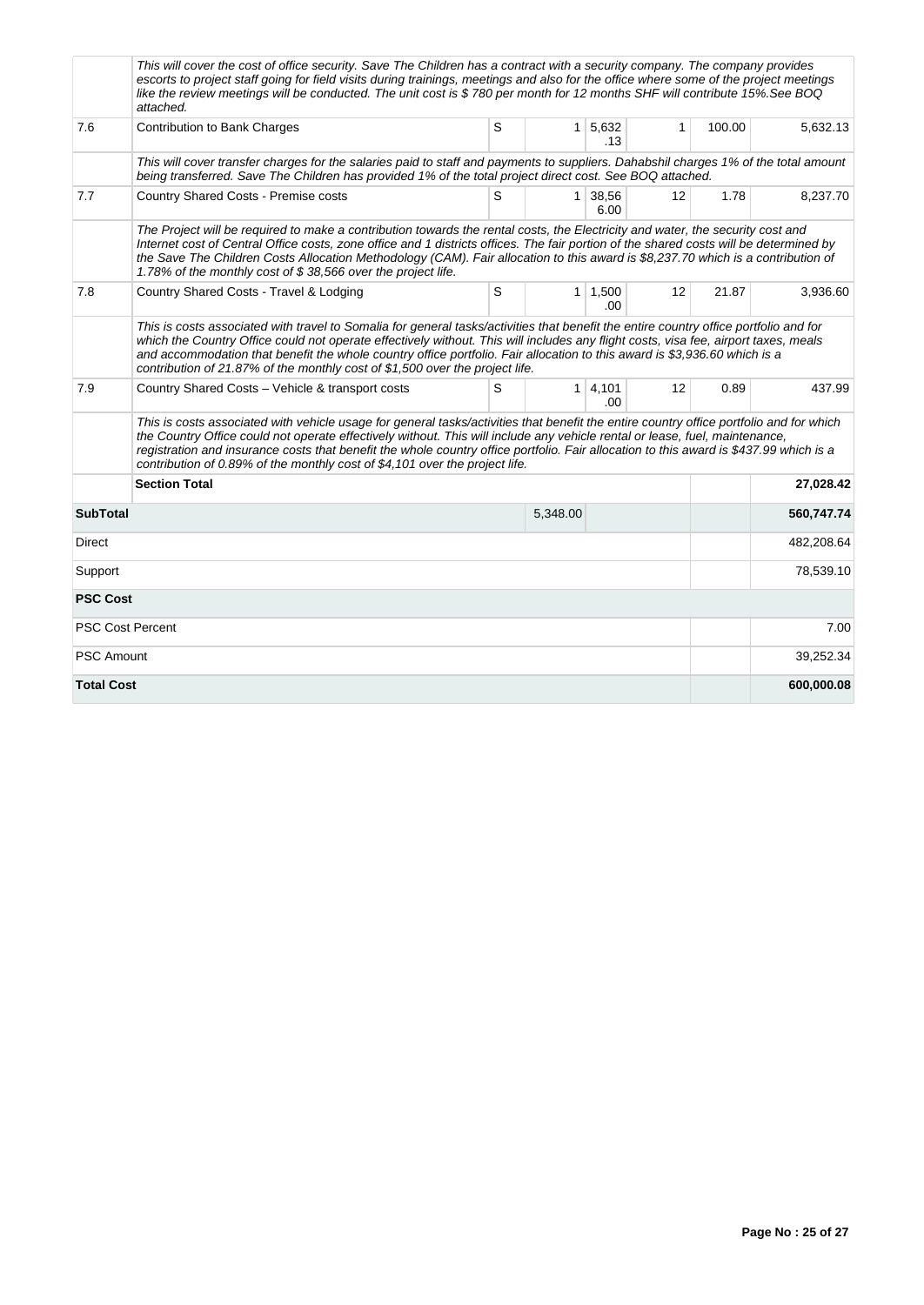# **Project Locations**

| <b>Location</b>                 | <b>Estimated</b><br>percentage<br>of budget<br>for each<br><b>location</b> | <b>Estimated number of beneficiaries</b><br>for each location |              |                   |                           | <b>Activity Name</b>                                                                                                                                                                                                                                                                                                                                                                                                                                                                                                                                                                                                                                                                                                                                                                                                                                                                                                                                                                                                                                                                                                                                                                                                                                                                                                                                                                                                                                                                                                                                                                                                                                                                                                                                                                                                                                                                                                                                                                                                                                                                                                                                                                                                                                                                                                                                                                                                                                                                                                                                                                                                                                                                                                                                                                                                                    |
|---------------------------------|----------------------------------------------------------------------------|---------------------------------------------------------------|--------------|-------------------|---------------------------|-----------------------------------------------------------------------------------------------------------------------------------------------------------------------------------------------------------------------------------------------------------------------------------------------------------------------------------------------------------------------------------------------------------------------------------------------------------------------------------------------------------------------------------------------------------------------------------------------------------------------------------------------------------------------------------------------------------------------------------------------------------------------------------------------------------------------------------------------------------------------------------------------------------------------------------------------------------------------------------------------------------------------------------------------------------------------------------------------------------------------------------------------------------------------------------------------------------------------------------------------------------------------------------------------------------------------------------------------------------------------------------------------------------------------------------------------------------------------------------------------------------------------------------------------------------------------------------------------------------------------------------------------------------------------------------------------------------------------------------------------------------------------------------------------------------------------------------------------------------------------------------------------------------------------------------------------------------------------------------------------------------------------------------------------------------------------------------------------------------------------------------------------------------------------------------------------------------------------------------------------------------------------------------------------------------------------------------------------------------------------------------------------------------------------------------------------------------------------------------------------------------------------------------------------------------------------------------------------------------------------------------------------------------------------------------------------------------------------------------------------------------------------------------------------------------------------------------------|
|                                 |                                                                            | <b>Men</b>                                                    | <b>Women</b> |                   | <b>Boys Girls   Total</b> |                                                                                                                                                                                                                                                                                                                                                                                                                                                                                                                                                                                                                                                                                                                                                                                                                                                                                                                                                                                                                                                                                                                                                                                                                                                                                                                                                                                                                                                                                                                                                                                                                                                                                                                                                                                                                                                                                                                                                                                                                                                                                                                                                                                                                                                                                                                                                                                                                                                                                                                                                                                                                                                                                                                                                                                                                                         |
| Mudug -> Gaalkacyo -> Gaalkacyo |                                                                            | 100 6,509                                                     |              | 6,750 5,304 5,545 |                           | 24,10 Health: Activity 1.1.1: Outpatient consultations<br>8 (Men - 1,396, Women - 1,446, Boys - 1,137, Girls<br>- 1,188): Mobile IERTs will provide outpatient<br>consultations, including dia<br>Health: Activity 1.1.2: Maternal healthcare<br>services: Provision of preventative and curative<br>care through trained health workers for women of<br>reproductive age, including pro<br>Health: Activity 1.1.3: In order to build the IERT,<br>Save the Children (SC) will conduct training of 34<br>health workers on Integrated Management of<br>Childhood Illnesses (IMCI)<br>Health: Activity 1.2.1: Two Integrated Emergency<br>mobile teams (IERTs) which will be targeting 8<br>designated sites in the North Gaalkacyo IDPs<br>(Bali abar IDP, Najah IDP, Ala-A<br>Nutrition: Activity 1.1.1: Community nutrition<br>volunteers with the support of community<br>mobilizers will screen all children under five<br>years of age as well as pregnant and lact<br>Nutrition: Activity 1.1.2: In this project is Save the<br>Children proposed to support 8 OTPs (outpatient<br>therapeutic programme) targeted in Galkayo of<br>Mudug region. Targeting 118<br>Nutrition: Activity 1.1.3: The TSFP will be<br>integrated with the 8 SFPs in Galkayo through<br>the two mobile teams. Activities will be done<br>according to the Somalia Integrated Mana<br>Nutrition: Activity 1.2.1: SC will conduct regular<br>group sessions at nutrition centers and in the<br>community, reaching caregivers, both men and<br>women, to promote optimal infant<br>Nutrition: Activity 1.2.2: Establishing and<br>Conducting MtMGS: These will be formed and<br>overseen by IYCF counselor with the nutrition<br>team with the support of Save the Children<br>Nutrition: Activity 1.2.3: IYCF individual<br>counselling sessions: Mothers identified in the<br>OTPs/TSFP and or communities with difficulties<br>in either breastfeeding or complimenta<br>Water, Sanitation and Hygiene: Activity 1.1.1:<br>Rehabilitation of Halabokhad and Orshe IDPs<br>water system - through establishment of pipeline<br>system, pipeline repairing, construction of 2<br>Water kios<br>Water, Sanitation and Hygiene: Activity 1.1.2: SC<br>will provide 45 truckloads of water of 8 cubic<br>meter capacity water to 8 health and nutrition<br>centers and 2 schools in North Galkayo through<br>water<br>Water, Sanitation and Hygiene: Activity 1.2.1:<br>Construction of shared Household latrines: SCI<br>will construct 100 shared household latrines in 8<br>different IDPs in Galkayo north IDPs. Each<br>latrine w<br>Water, Sanitation and Hygiene: Activity 1.2.2:<br>Construction of medical incinerators: SC will<br>construction 2 incinerators in IDP camps in<br>Galkayo North IDPs health centres (Halabokhad<br>and Salama II |

# **Documents**

| <b>Category Name</b>    | Document Description                                                           |
|-------------------------|--------------------------------------------------------------------------------|
| <b>Budget Documents</b> | SHF Nutrition Health Somalia 13-11-2017-revised XX.xls                         |
| <b>Budget Documents</b> | SHF 2018 Integrated<br>BudgetandBOQs_Health_Nutrition_WASH_Revised06122017.XLS |
| <b>Budget Documents</b> | Copy of SC project BOQs with OCHA comments 4 jan 2018.XLS                      |